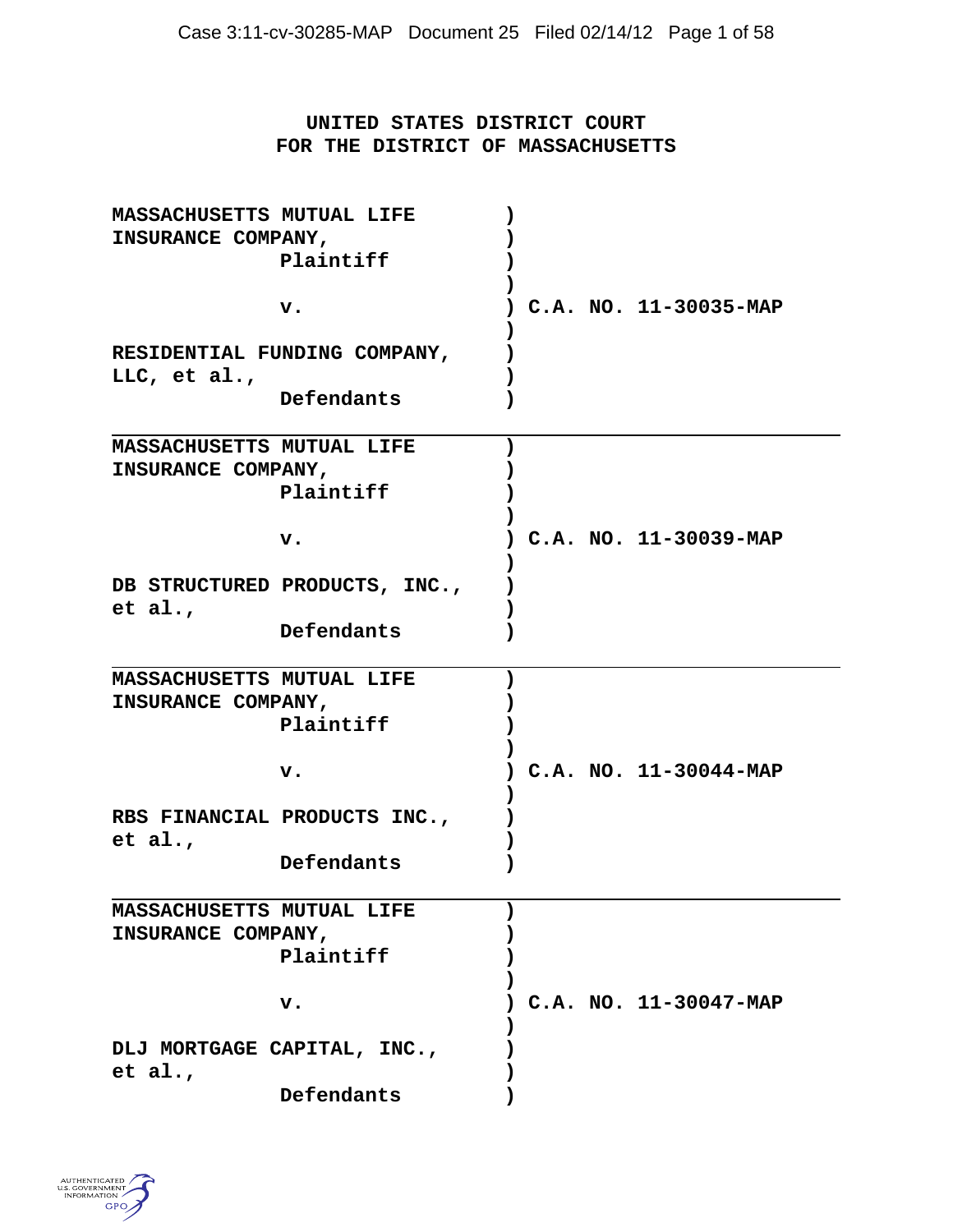| MASSACHUSETTS MUTUAL LIFE  |                                 |  |  |                         |
|----------------------------|---------------------------------|--|--|-------------------------|
| INSURANCE COMPANY,         |                                 |  |  |                         |
|                            | Plaintiff                       |  |  |                         |
|                            |                                 |  |  |                         |
|                            |                                 |  |  |                         |
|                            | $\mathbf v$ .                   |  |  | $C.A. NO. 11-30048-MAP$ |
|                            |                                 |  |  |                         |
| CREDIT SUISSE FIRST BOSTON |                                 |  |  |                         |
| MORTGAGE SECURITIES CORP., |                                 |  |  |                         |
| et al.,                    |                                 |  |  |                         |
|                            | Defendants                      |  |  |                         |
|                            |                                 |  |  |                         |
|                            |                                 |  |  |                         |
| MASSACHUSETTS MUTUAL LIFE  |                                 |  |  |                         |
| INSURANCE COMPANY,         |                                 |  |  |                         |
|                            | Plaintiff                       |  |  |                         |
|                            |                                 |  |  |                         |
|                            | v.                              |  |  | C.A. NO. 11-30094-MAP   |
|                            |                                 |  |  |                         |
|                            | JP MORGAN CHASE BANK, N.A.,     |  |  |                         |
|                            |                                 |  |  |                         |
| et al.,                    |                                 |  |  |                         |
|                            | Defendants                      |  |  |                         |
|                            |                                 |  |  |                         |
| MASSACHUSETTS MUTUAL LIFE  |                                 |  |  |                         |
| INSURANCE COMPANY,         |                                 |  |  |                         |
|                            | Plaintiff                       |  |  |                         |
|                            |                                 |  |  |                         |
|                            | v.                              |  |  | $C.A. NO. 11-30126-MAP$ |
|                            |                                 |  |  |                         |
|                            |                                 |  |  |                         |
|                            | GOLDMAN SACHS MORTGAGE COMPANY, |  |  |                         |
| et al.,                    |                                 |  |  |                         |
|                            | Defendants                      |  |  |                         |
|                            |                                 |  |  |                         |
| MASSACHUSETTS MUTUAL LIFE  |                                 |  |  |                         |
| INSURANCE COMPANY,         |                                 |  |  |                         |
|                            | Plaintiff                       |  |  |                         |
|                            |                                 |  |  |                         |
|                            |                                 |  |  |                         |
|                            | $\mathbf v$ .                   |  |  | C.A. NO. 11-30127-MAP   |
|                            |                                 |  |  |                         |
| IMPAC FUNDING CORPORATION, |                                 |  |  |                         |
| et al.,                    |                                 |  |  |                         |
|                            | Defendants                      |  |  |                         |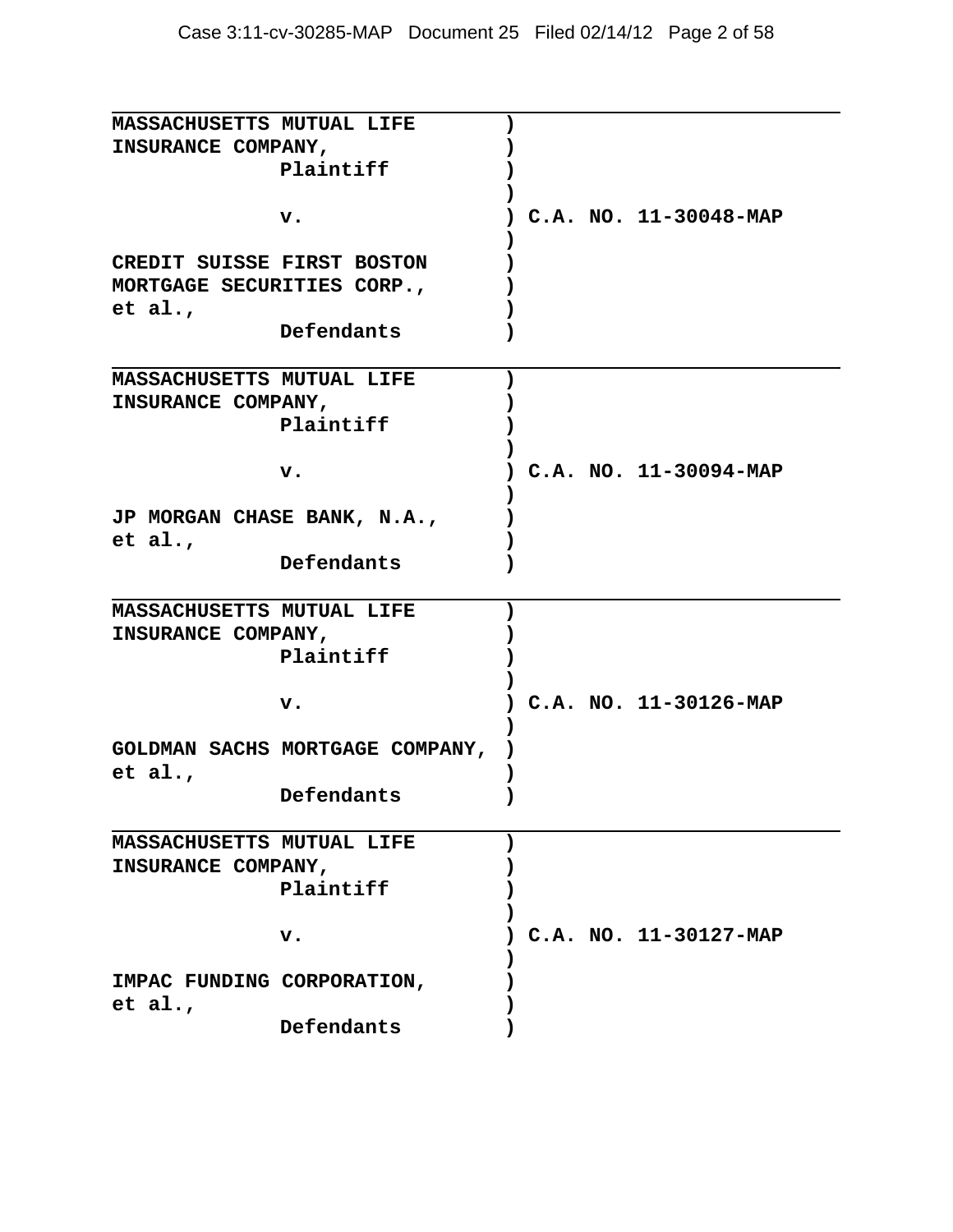| <b>MASSACHUSETTS MUTUAL LIFE</b> |                         |
|----------------------------------|-------------------------|
| INSURANCE COMPANY,               |                         |
| Plaintiff                        |                         |
|                                  |                         |
| $\mathbf{v}$ .                   | ) C.A. NO. 11-30141-MAP |
|                                  |                         |
| HSBC BANK USA, NATIONAL          |                         |
| ASSOCIATION, et al.,             |                         |
| Defendants                       |                         |

# **MEMORANDUM AND ORDER REGARDING DEFENDANTS' MOTIONS TO DISMISS**

**11-30035-MAP (Dkt. Nos. 22 and 28); 11-30039-MAP (Dkt. No. 17); 11-30044-MAP (Dkt. No. 17); 11-30047-MAP (Dkt. No. 16); 11-30048-MAP (Dkt. Nos. 23 and 27); 11-30094-MAP (Dkt. No. 24); 11-30126-MAP (Dkt. No. 26); 11-30127-MAP (Dkt. No. 10); 11-30141-MAP (Dkt. No. 11)** 

**February 14, 2012**

**PONSOR, U.S.D.J.**

#### **I. INTRODUCTION**

**Plaintiff Massachusetts Mutual Life Insurance Co. purchased billions of dollars of residential mortgage-backed securities ("RMBS") certificates between 2005 and 2007. Plaintiff has now brought nine nearly identical actions against dozens of Defendants, including financial institutions ("Corporate Defendants") and their current and former directors and officers ("Individual Defendants"), seeking to rescind those purchases and/or recover damages.**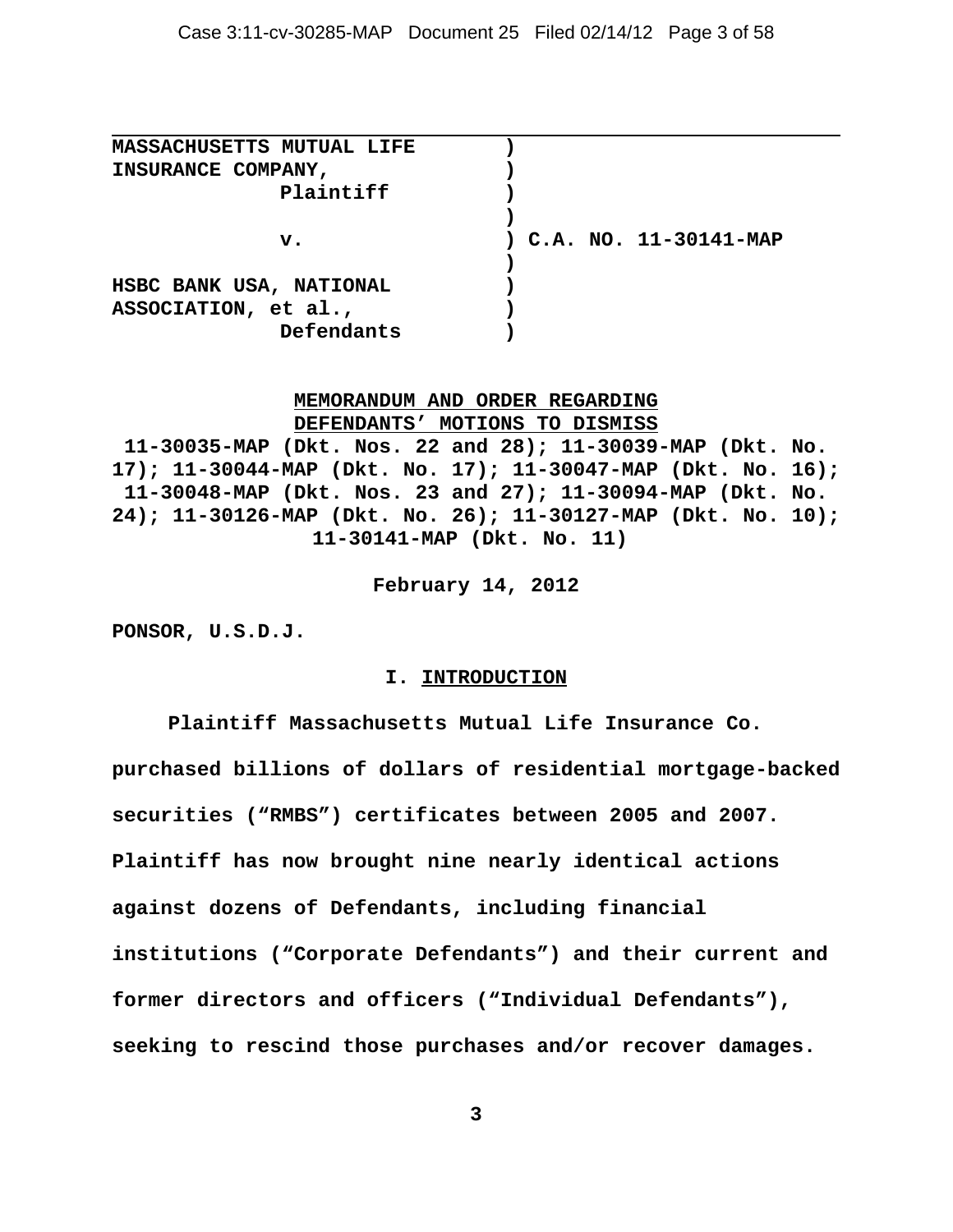**The complaints allege that Defendants violated sections 410(a) and (b) of the Massachusetts Uniform Securities Act ("MUSA") by misstating or omitting material facts in the offering documents issued to potential investors.** 

**Defendants have filed motions to dismiss each complaint, which Plaintiff opposes.1 All of the motions raise substantially identical issues, including that: (1) Plaintiff has failed to plead any actionable misstatements or omissions in the offering documents; (2) the nonunderwriter Defendants are not offerors or sellers under MUSA section 410(a); (3) Plaintiff's control person claims under section 410(b) must be dismissed because Plaintiff has failed to allege a primary violation under section 410(a)**

<sup>1</sup>  **Defendants filed a joint memorandum in support their motions to dismiss in the actions numbered 11-30035-MAP (Dkt. No. 22), 11-30039-MAP (Dkt. No. 17), 11-30044-MAP (Dkt. No. 17), 11-30047-MAP (Dkt. No. 16), and 11-30048-MAP (Dkt. No. 23); a substantially identical joint memorandum in support of their motions to dismiss in the actions numbered 11-30094-MAP (Dkt. No. 24), 11-30126-MAP (Dkt. No. 26), and 11-30127-MAP (Dkt. No. 10); and a separate memorandum, which to a large extent incorporates the arguments of the joint memoranda, in the action numbered 11-30141-MAP (Dkt. No. 11). Each group of Defendants has also filed a supplemental memorandum addressing facts and arguments particular to its case. Plaintiff's oppositions to the motions to dismiss are also largely identical.**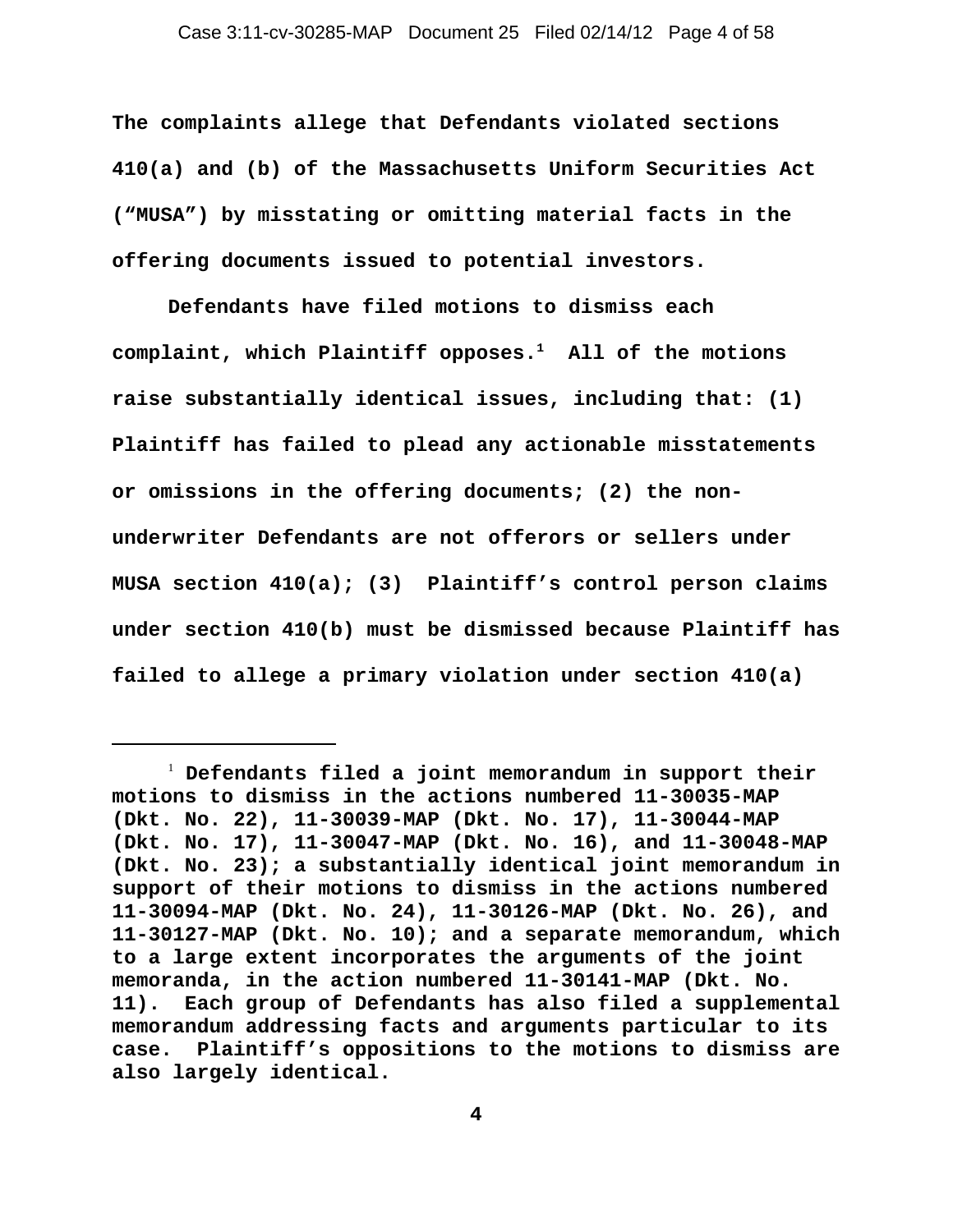**or, in the alternative, has failed to allege the exercise of control over a primary violator; (4) certain of Plaintiff's claims are barred by the statute of limitations; and (5) the court lacks personal jurisdiction over the Individual Defendants who do not reside in Massachusetts. The court will first discuss the global issues that pertain to all Defendants. The court will then examine each individual complaint, applying its findings on the global issues and considering any issues that are particular to that complaint.**

**For the reasons stated below, the court will allow Defendants' motions to dismiss to a modest degree. More specifically, the court will dismiss Plaintiff's claims of misstatements or omissions regarding owner-occupancy rates in all of the complaints, except the complaint against HSBC Bank USA, National Association, et al. (11-30141-MAP). The court will also dismiss Plaintiff's section 410(a) claims against the non-underwriter Defendants and section 410(b) claims against Defendants whose control person liability stems from primary violations by the non-underwriter Defendants. The court will deny Defendants' motions in all**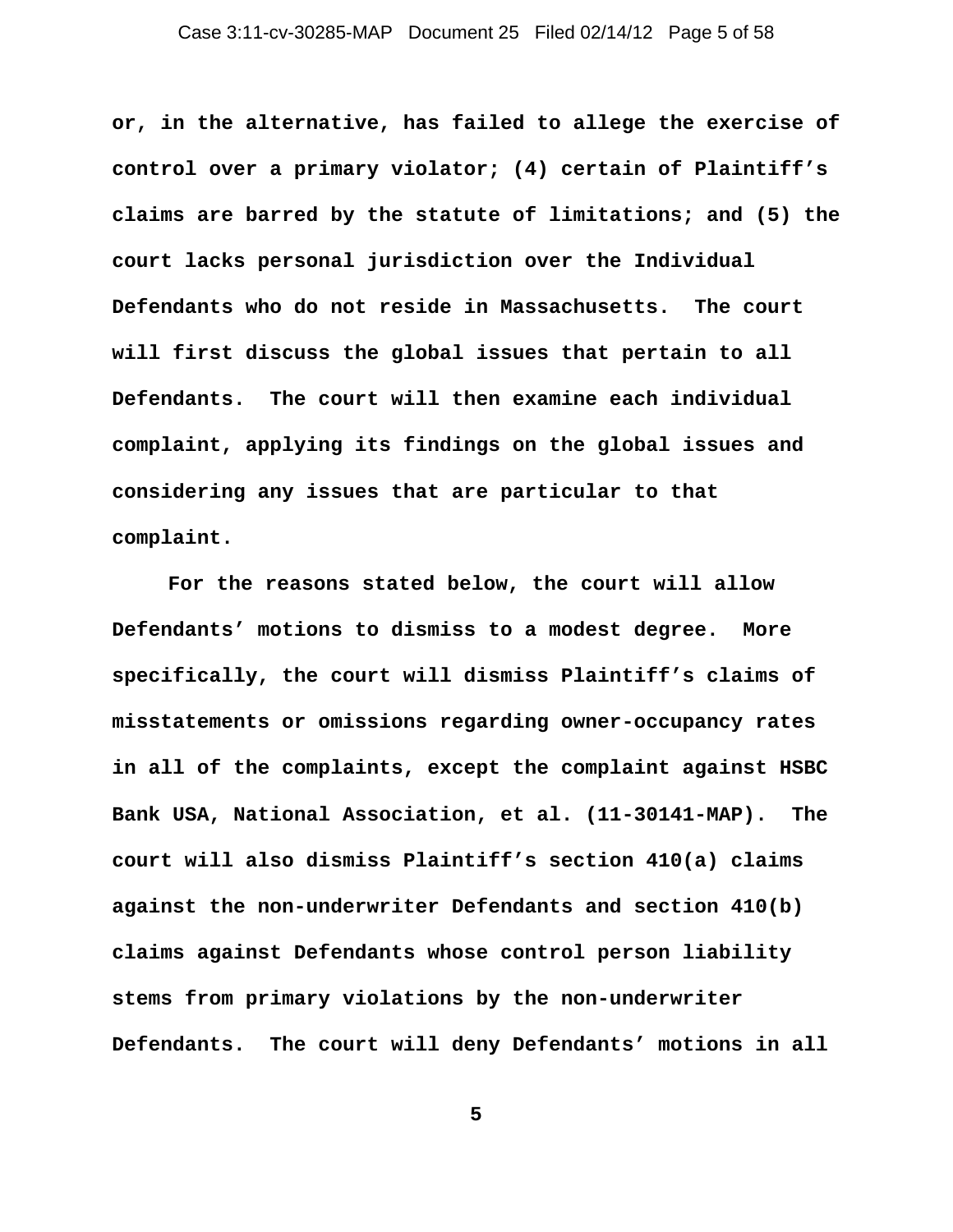**other respects.** 

#### **II. BACKGROUND**

**These actions arise out of the sale of RMBS certificates to Plaintiff between 2005 and 2007. All of the certificates at issue were created in a largely identical multi-step securitization process. Loan originators originated mortgage loans to borrowers who were buying or refinancing homes. A sponsor bought loans from the originators and aggregated them into a loan pool, which usually contained thousands of loans. The sponsor then sold the pool to a depositor, who transferred the loans to a trust. The trust issued certificates to the depositor, who sold the certificates to underwriting financial institutions for resale to investors, such as Plaintiff. Defendants in these actions include institutions that served as sponsors, depositors, and underwriters of the loans.** 

**When sold, certificates were accompanied by offering documents that included a prospectus and prospectus supplement. The offering documents provided descriptions of the certificates, summary loan information on the underlying loans, and summary descriptions of the third-party**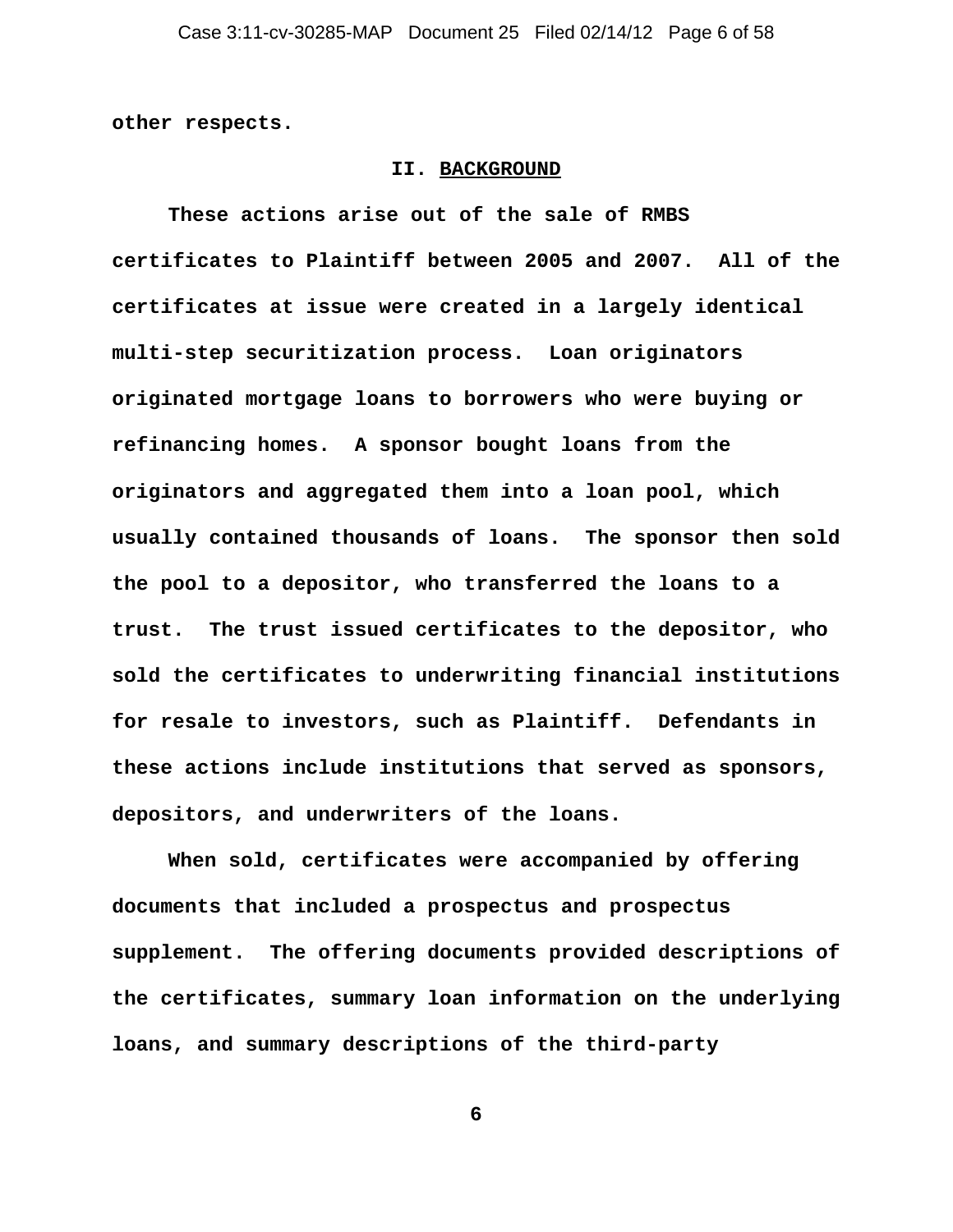**originators' loan underwriting guidelines. Plaintiff alleges that the offering documents at issue in these cases misstated or omitted certain material facts, specifically:**

**(1) Defendants represented that the loans were underwritten using prudent underwriting standards, but, in fact, loan originators systematically disregarded their stated loan underwriting guidelines;**

**(2) Defendants represented that the valuations of the underlying properties were conducted in accordance with well-established appraisal procedure guidelines and that the resulting loan-to-value ("LTV") ratios were reliable, but, in fact, appraisers routinely failed to follow these procedures and Defendants knowingly reported false appraisals and LTV ratios; and**

**(3) Defendants represented specific owner-occupancy rates for the underlying properties that turned out to be inaccurate.** 

**Plaintiff further alleges that the misrepresentations materially affected the risk profile of the certificates and caused Plaintiff to purchase securities that were far riskier than disclosed. The certificates that Plaintiff**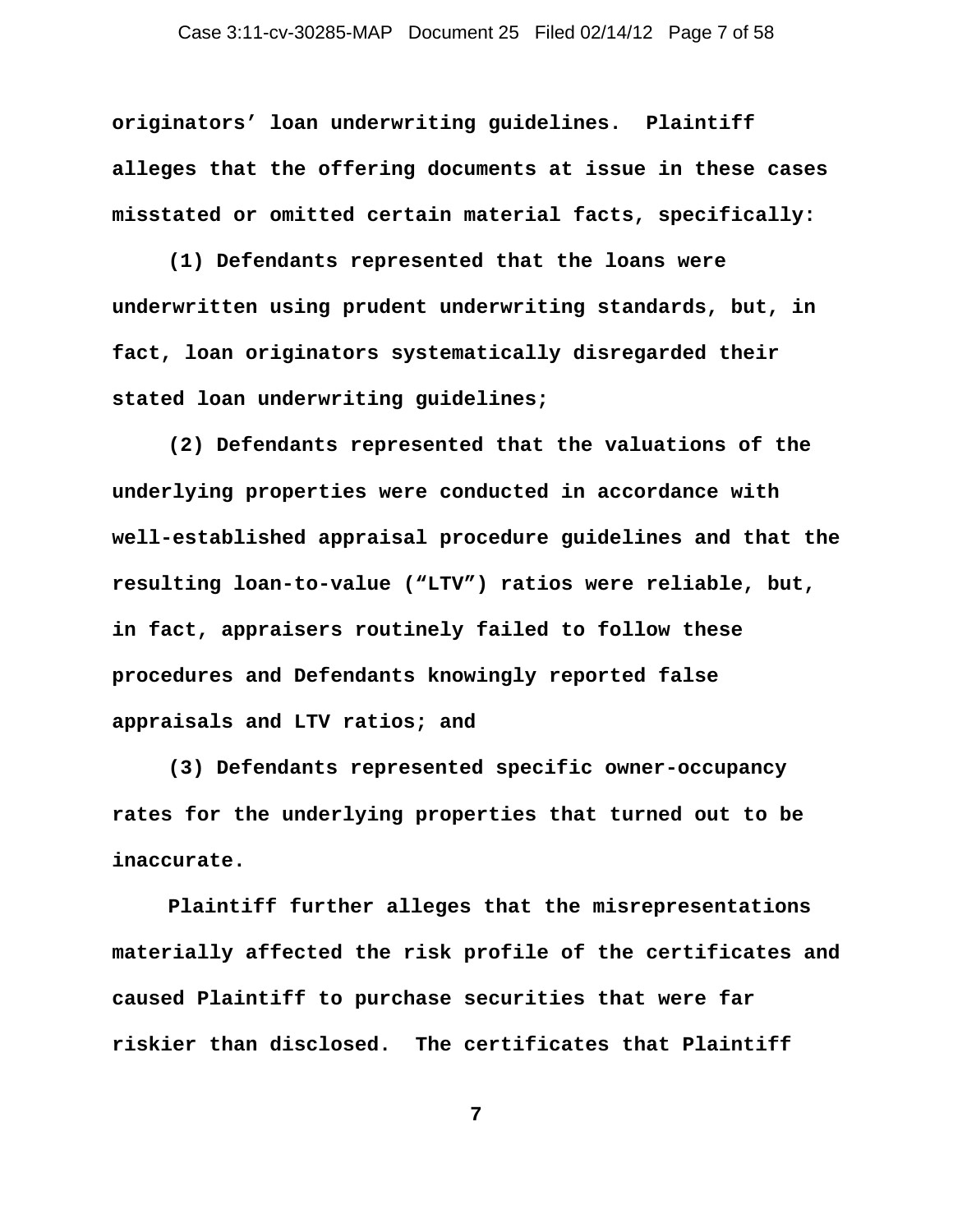**purchased now qualify as "junk."**

**Based on the alleged misrepresentations, Plaintiff filed these nine actions against Defendants between February and May 2011. As noted, Defendants have filed motions to dismiss each complaint. Because of the significant similarities in the offering documents at issue and the complaints, the court will first consider global issues raised by all of the motions to dismiss as they pertain to all of the complaints. The court will then discuss any remaining issues that are particular to individual complaints.** 

#### **III. DISCUSSION**

**All of Plaintiff's claims in the complaints arise under MUSA, which imposes civil liability on any person who** 

**offers or sells a security by means of any untrue statement of a material fact or any omission to state a material fact necessary in order to make the statements made, in the light of the circumstances under which they are made, not misleading.** 

**Mass. Gen. Laws ch. 110A, § 410(a)(2). MUSA also imposes joint and several liability on any person who** 

**directly or indirectly controls a seller liable under subsection (a), every partner, officer, or director of such a seller, [and] every person**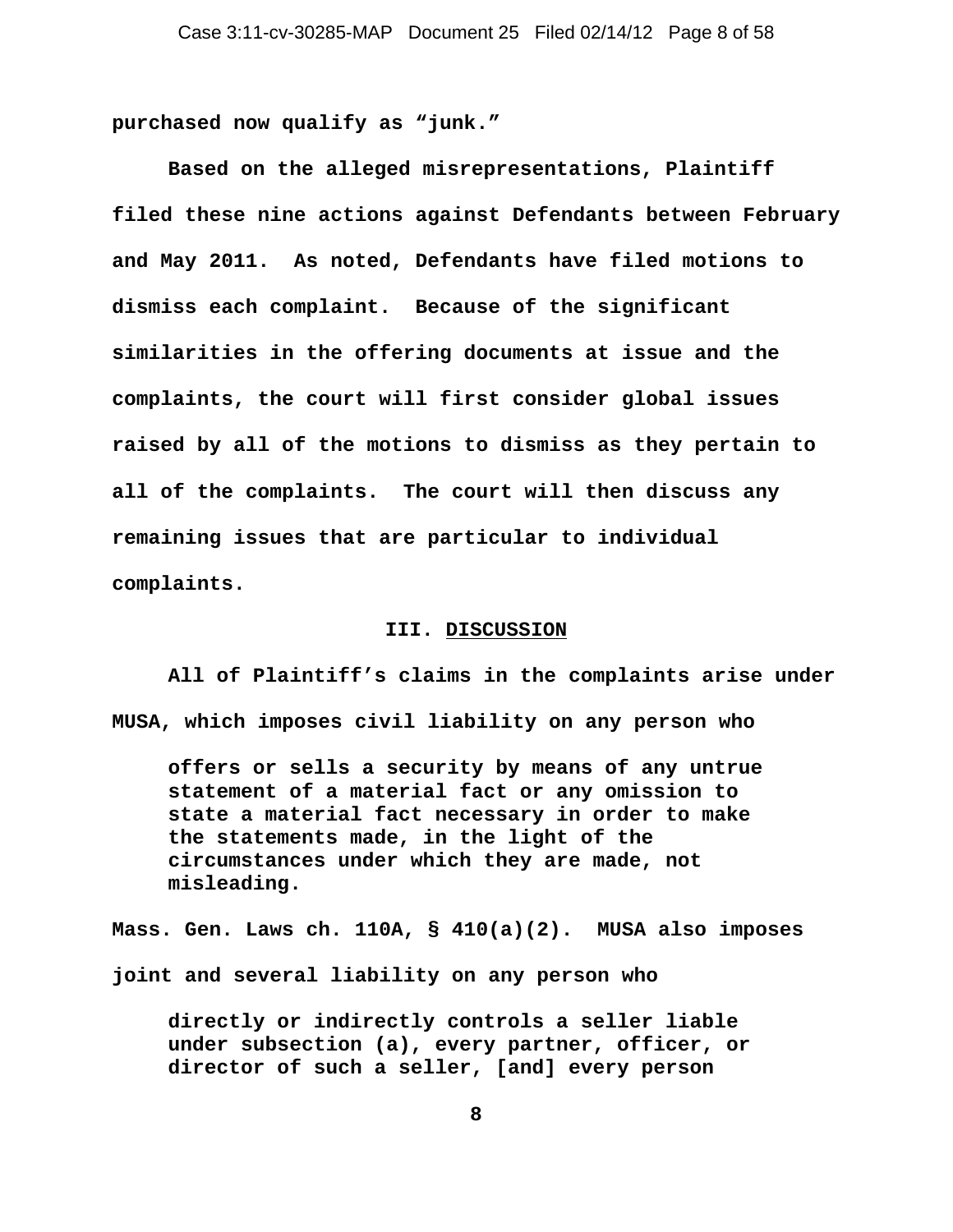**occupying a similar status or performing similar functions.** 

**Mass. Gen. Laws ch. 110A, § 410(b). Plaintiff argues that all Defendants are liable either under section 410(a) or as control persons under section 410(b).**

**The Massachusetts Legislature has directed courts to interpret MUSA in coordination with the federal Securities Act of 1933. See Marram v. Kobrick Offshore Fund, Ltd., 442 Mass. 43, 50-51, 809 N.E.2d 1017, 1025 (2004). Consequently, Massachusetts courts -- and federal courts sitting in diversity jurisdiction -- must look both to Massachusetts state precedent and to federal precedent under**

**section 12(2) of the federal Securities Act of 1933 when interpreting section 410(a) of MUSA. Id. (noting that MUSA section 410(a) is "almost identical" to section 12(2) of the Securities Act and that this similarity "make[s] for an interchangeability of federal and state judicial precedence in this very important area" (internal citation omitted)).** 

**With that background in mind, the court will now turn to the global issues that pertain to all nine complaints. A. Global Issues.**

**Defendants raise several common issues in their motions**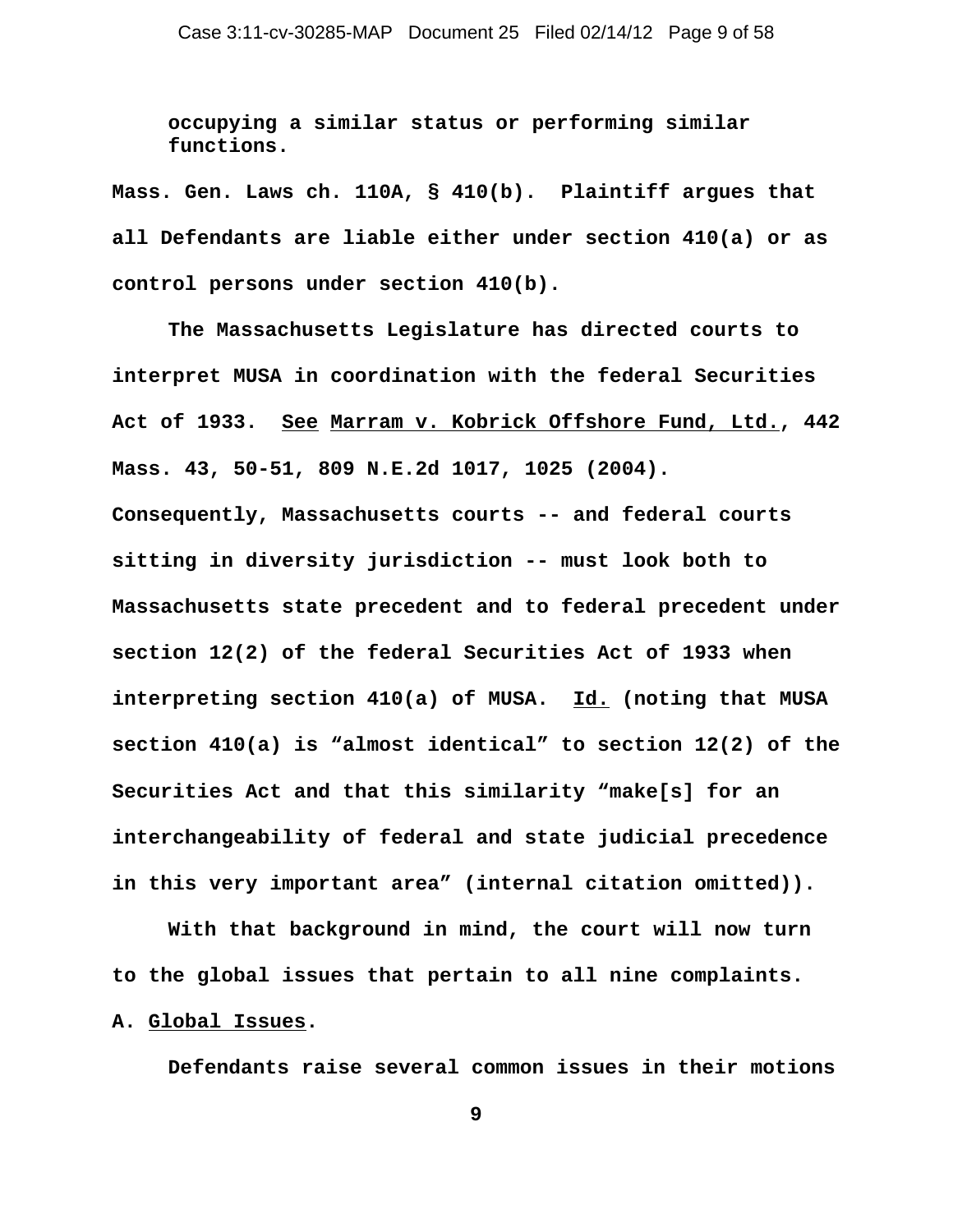**to dismiss, arguing that: (1) Plaintiff has failed to plead any actionable misstatements or omissions in the offering documents, including with regard to the underwriting guidelines, appraisals and LTV ratios, and owner-occupancy rates; (2) the non-underwriter Defendants are not offerors or sellers under MUSA section 410(a); (3) Plaintiff's control person claims under section 410(b) must be dismissed; (4) some of Plaintiff's claims are barred by the statute of limitations; and (5) the court lacks personal jurisdiction over the Individual Defendants.** 

**1. Pleading Standard.**

**Before analyzing the global grounds for dismissal, the court must determine what pleading standard to apply to this case. It is undisputed that MUSA does not require a plaintiff to plead that a defendant acted with scienter. Marram, 809 N.E.2d at 1026. Consequently, Plaintiff argues, the heightened pleading requirements of Fed. R. Civ. P. 9(b) do not apply. See Pearce v. Duchesneau Group, Inc., 392 F. Supp. 2d 63, 74 n.7 (D. Mass. 2005) (noting that the heightened pleading standard for fraud cases is inapplicable where "scienter, or intent to deceive, are not elements of**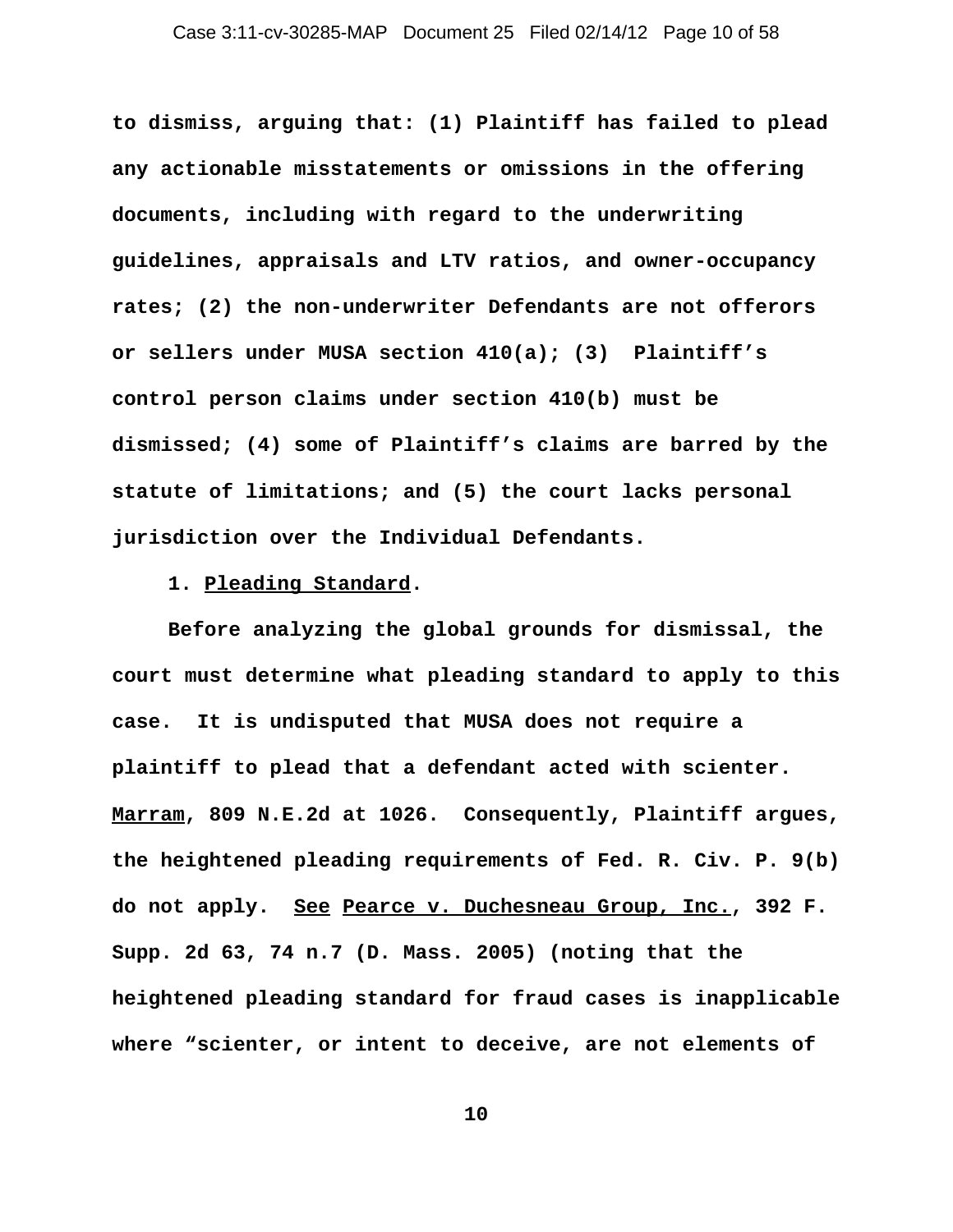**[the claim]").** 

**Defendants contend, however, that to the extent Plaintiff alleges that Defendants knew that the appraisals of the underlying properties were not reasonably supported by the actual data, Plaintiff is in essence alleging fraud, and the heightened pleading standard of Rule 9(b) applies at least to those claims. See Shaw v. Digital Equip. Corp., 82 F.3d 1194, 1223 (1st Cir. 1996) (noting that Rule 9(b) applies to section 12(2) claims where those claims "sound[] in fraud" because "[i]t is the allegation of fraud, not the 'title' of the claim that brings the policy concerns [underlying Rule 9(b)] . . . to the forefront"), abrogated in part on other grounds as recognized in Greebel v. FTP Software, Inc., 194 F.3d 185 (1st Cir. 1999).** 

**The mere allegation that Defendants knew of the appraisals' inaccuracy, however, is not enough to constitute an allegation of fraud. As the First Circuit in Shaw noted under similar circumstances,** 

**Although the complaint does assert that defendants actually possessed the information that they failed to disclose, those allegations cannot be thought to constitute 'averments of fraud,' absent any claim of scienter and reliance. Otherwise, any allegation of nondisclosure of material**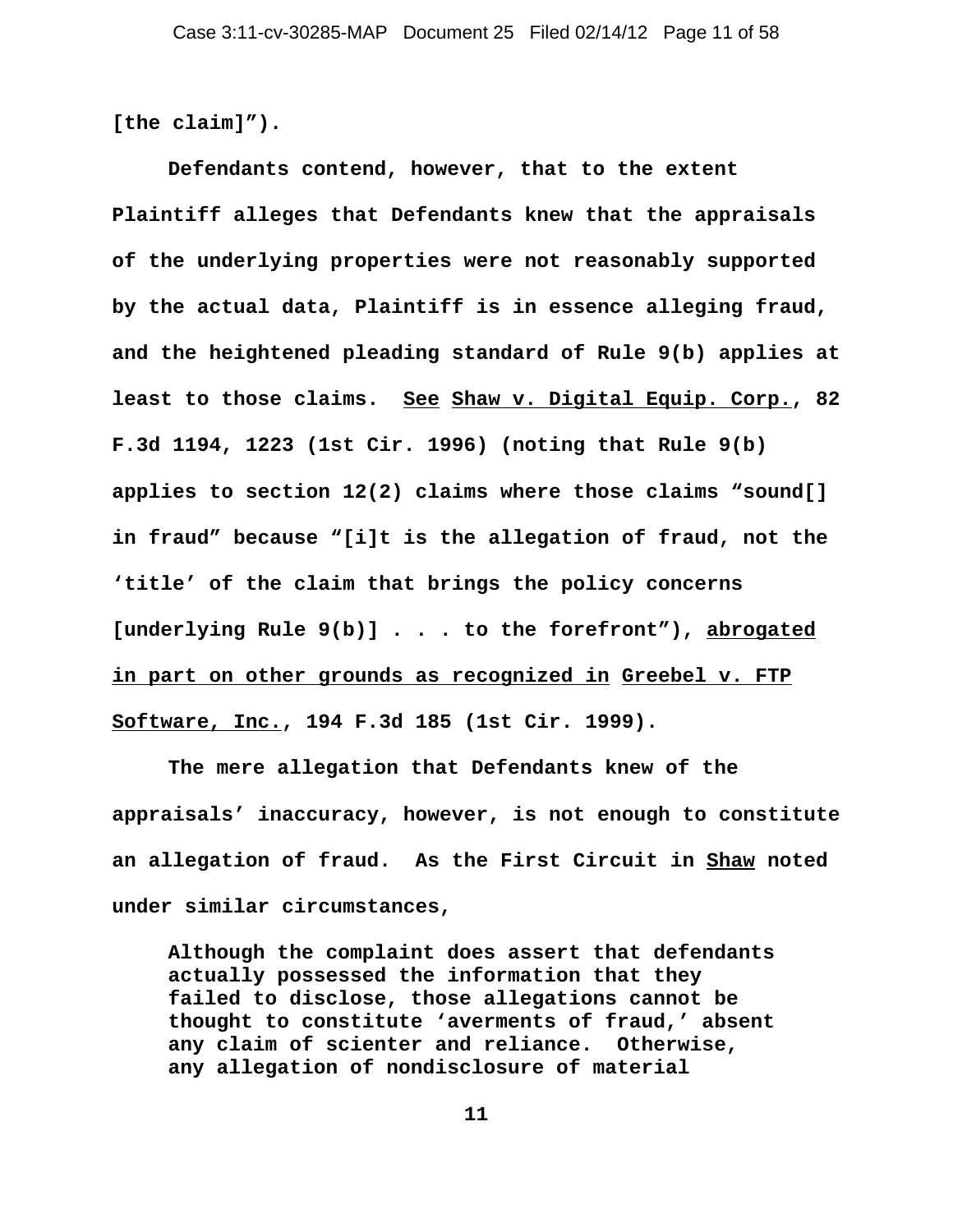**information would be transformed into a claim of fraud for purposes of Rule 9(b).** 

## **Id.**

**Plaintiff also argues that the liberal notice pleading standard under Rule 8(a) must be further relaxed because most of the evidence in this case is in Defendants' possession. However, the cases Plaintiff cites in support of this proposition are all in the context of a heightened Rule 9(a) pleading standard and do not support a relaxed pleading standard for pre-discovery motions under Rule 8(a). See, e.g., In re Cabletron Systems, Inc., 311 F.3d 11, 33 (1st Cir. 2002); Maldonado v. Dominguez, 137 F.3d 1, 9 (1st Cir. 1998) ("While Fed. R. Civ. P. 9(b) proscribes the pleading of 'fraud by hindsight," we also cannot expect plaintiffs to plead 'fraud with complete insight' before discovery is complete."). Thus, the court will decline to adopt either side's proposed pleading standard and examine Plaintiff's complaints under the usual Rule 8(a) rubric.** 

**2. Failure to Plead Misstatements or Omissions.** 

**To state a claim under MUSA section 410(a), Plaintiff must show that (1) Defendants offered or sold securities in Massachusetts; (2) by making an untrue statement of, or**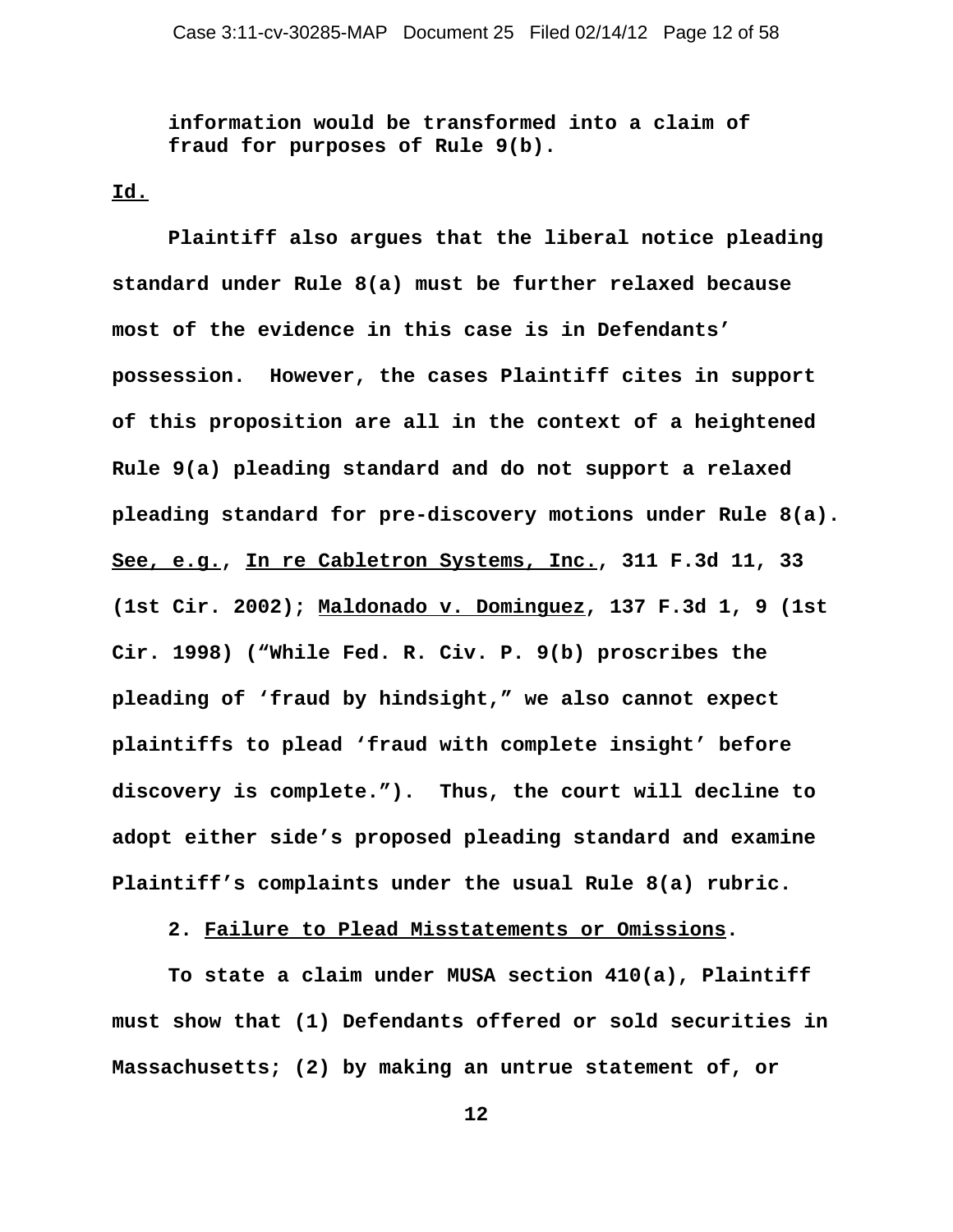**omitting, any material fact; (3) Plaintiff did not know of the untruth or omission; and (4) Defendants knew or should have known of the untruth or omission. Marram, 809 N.E.2d at 1026. Plaintiff does not need to prove negligence, scienter, reliance, or loss causation. Id. at 1026-27. Furthermore, the buyer's sophistication is irrelevant to a MUSA claim, and the buyer has no duty to investigate or verify a statement's accuracy. Id. at 1027.** 

**Defendants argue that Plaintiff has failed to plead any untrue statement or omission of material fact and, thus, has failed to state a claim under section 410(a).** 

# **a. Underwriting Guidelines.**

**The first group of misstatements or omissions alleged by Plaintiff concerns statements regarding the underwriting guidelines used to generate loans. Plaintiff alleges that all of the Defendants made certain representations about the underwriting process, including that loan originators collected financial information from borrowers to ensure that loans could be repaid, that originators consistently applied underwriting standards to confirm borrowers' ability to repay, and that any deviations from the standards were**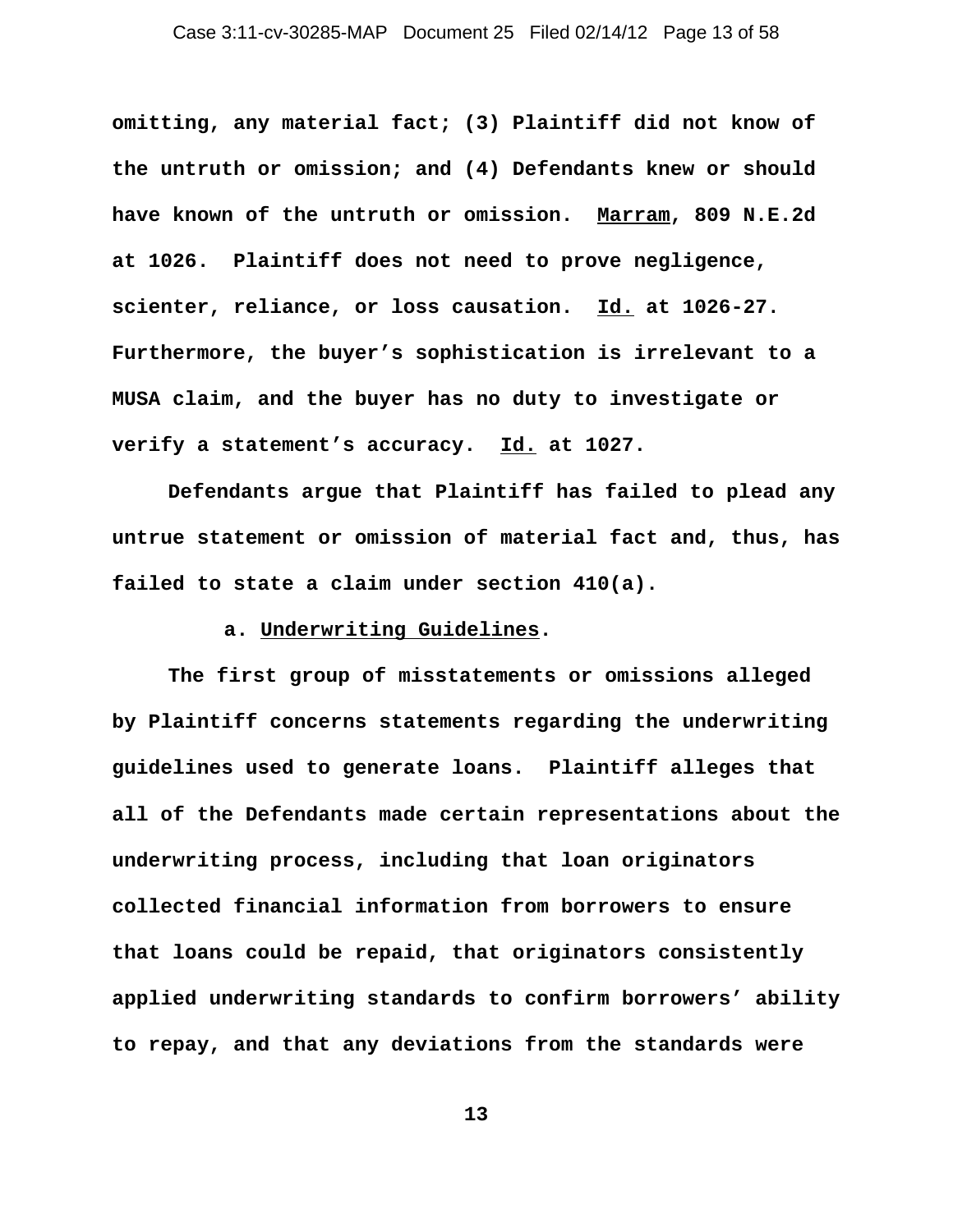**justified by sufficient compensating factors. Plaintiff further alleges that these representations were false because the originators systematically violated the underwriting standards by, for example, issuing loans on the basis of overstated incomes, inflated appraisals, and unjustified exceptions to the standards.** 

**Plaintiff provides varying degrees of support for these allegations in the different complaints. All of the complaints allege (1) that there was a general incentive in the industry to abandon underwriting guidelines, (2) that the underlying loans have experienced high percentages of defaults, delinquencies, and foreclosures that, according to Plaintiff, can only be explained by a widespread abandonment of underwriting standards, and (3) that a subsequent forensic analysis of the loan data confirms that Defendants abandoned their disclosed underwriting standards. Some of the complaints provide further factual support. In the complaints against the RFC Defendants2 (11-30035-MAP) and**

<sup>2</sup>  **These Defendants are: Residential Funding Company, LLC; Residential Accredit Loans, Inc.; Residential Asset Mortgage Products, Inc.; Residential Asset Securities Corporation; and Residential Funding Securities, LLC.**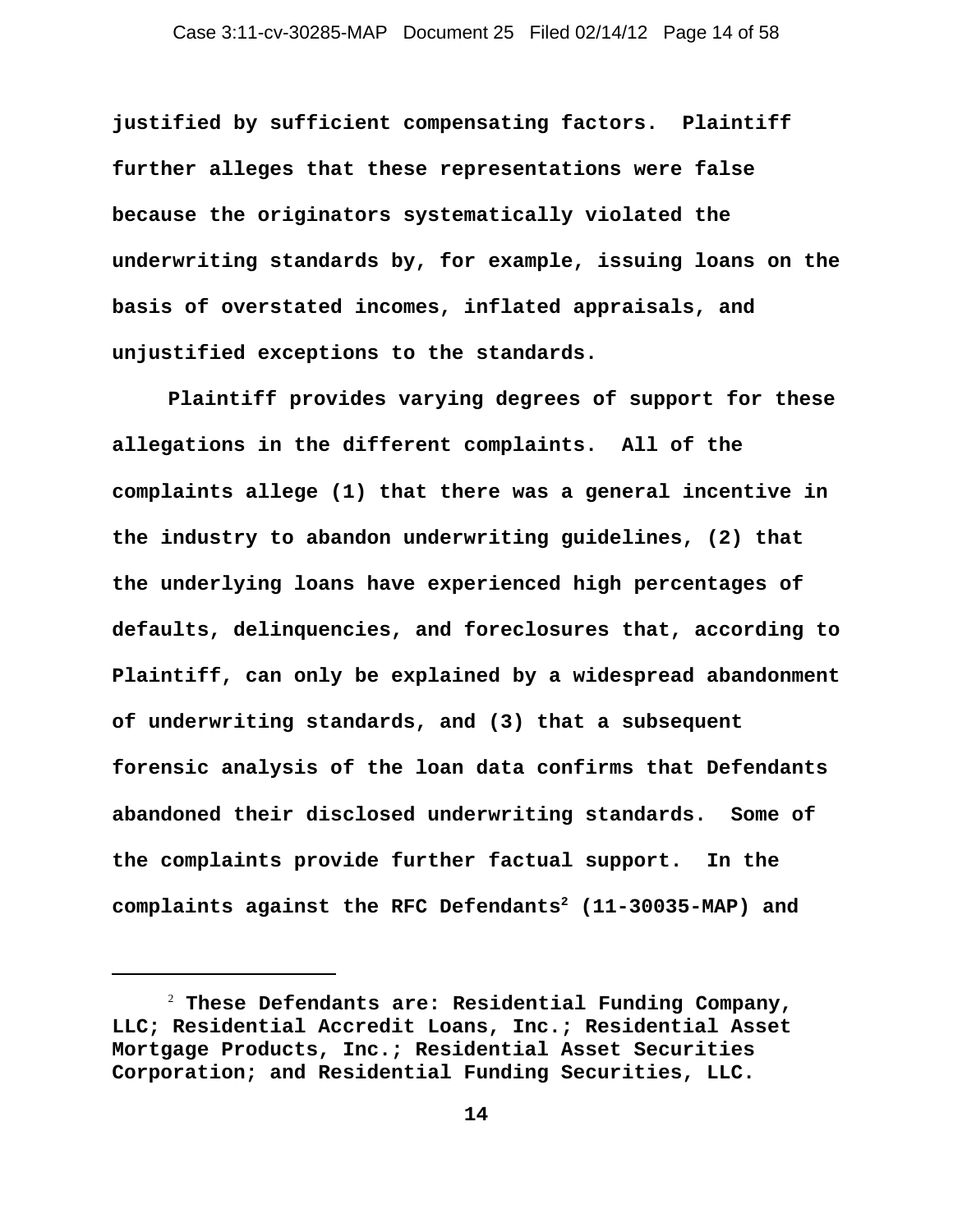**the DB Defendants3 (11-30039-MAP), Plaintiff alleges that a company insuring the securitizations found that over eighty percent of the loans were originated in violation of the represented standards. In the complaint against the JP Morgan Defendants, the Bear Stearns Defendants, and the WaMu Defendants4 (11-30094-MAP), and the complaint against the American Home Defendants5 (11-30126-MAP), Plaintiff cites statements from employees of Defendants and relevant third**

**The Bear Stearns Defendants are: EMC Mortgage Corporation, Structured Asset Mortgage Investments II Inc.; Bear Stearns Asset Backed Securities I LLC; and Cohen Legacy, LLC.**

**The WaMu Defendants are: WaMu Asset Acceptance Corporation; WaMu Capital Corporation, and Washington Mutual Mortgage Securities Corporation.** 

5  **These Defendants are: Goldman Sachs Mortgage Company; Bear Stearns Asset Backed Securities I LLC; American Home Mortgage Securities LLC; American Home Mortgage Assets LLC; Goldman Sachs & Co., Inc.; J.P. Morgan Securities LLC; Barclays Capital Inc.; and UBS Securities LLC.**

<sup>3</sup>  **These Defendants are: DB Structured Products, Inc.; Deutsche Alt-A Securities, Inc.; ACE Securities Corp.; and Deutsche Bank Securities, Inc.**

<sup>4</sup>  **The JP Morgan Defendants are: JP Morgan Chase Bank, N.A.; J.P. Morgan Mortgage Acquisition Corporation; J.P. Morgan Securities LLC; and J.P. Morgan Acceptance Corporation I.**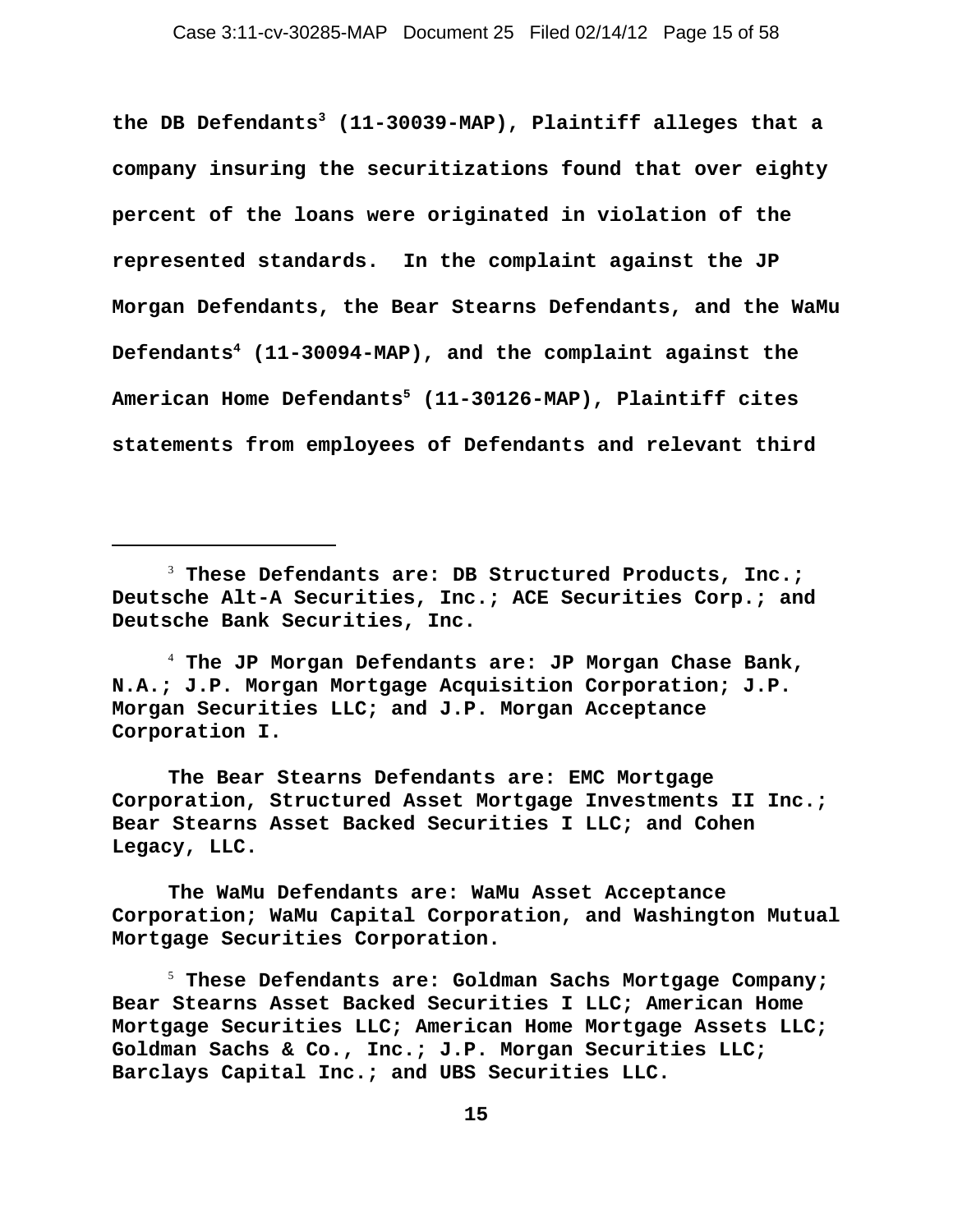parties, confidential witnesses, and internal documents<sup>6</sup> **that the loans were not originated using the represented underwriting standards.** 

**Defendants make a two-fold argument for why these allegations are insufficient to state a claim. First, Defendants argue that the offering documents accurately disclosed all of the information Plaintiff claims was misstated or omitted.7 According to Defendants, the**

**In the complaint against the JP Morgan Defendants, Plaintiff cites statements by Defendants' own employees and internal documents to show abandonment of underwriting guidelines.**

**7 In addition to pointing to specific disclosures concerning the underwriting guidelines, appraisals, and owner-occupancy rates, Defendants also argue that the offering documents all contained "cure, repurchase or substitute" provisions disclosing that some of the mortgage loans might not conform to the representations of the mortgage sellers. The provisions obligated sellers of such loans to cure, repurchase, or substitute the non-conforming loans upon request. According to Defendants, Defendants made no actionable misrepresentations in light of these provisions. See Lone Star Fund V (U.S.), L.P. v. Barclays**

<sup>6</sup>  **In the complaint against the American Home Defendants, Plaintiff alleges that the mortgage loans underlying the certificates at issue were originated by nonparty American Home Mortgage Investment Corp. ("AHM"). Plaintiff cites to statements by AHM employees, other witnesses, and internal documents to show that AHM imposed pressure on its underwriters to approve mortgage loans and routinely abandoned its underwriting guidelines.**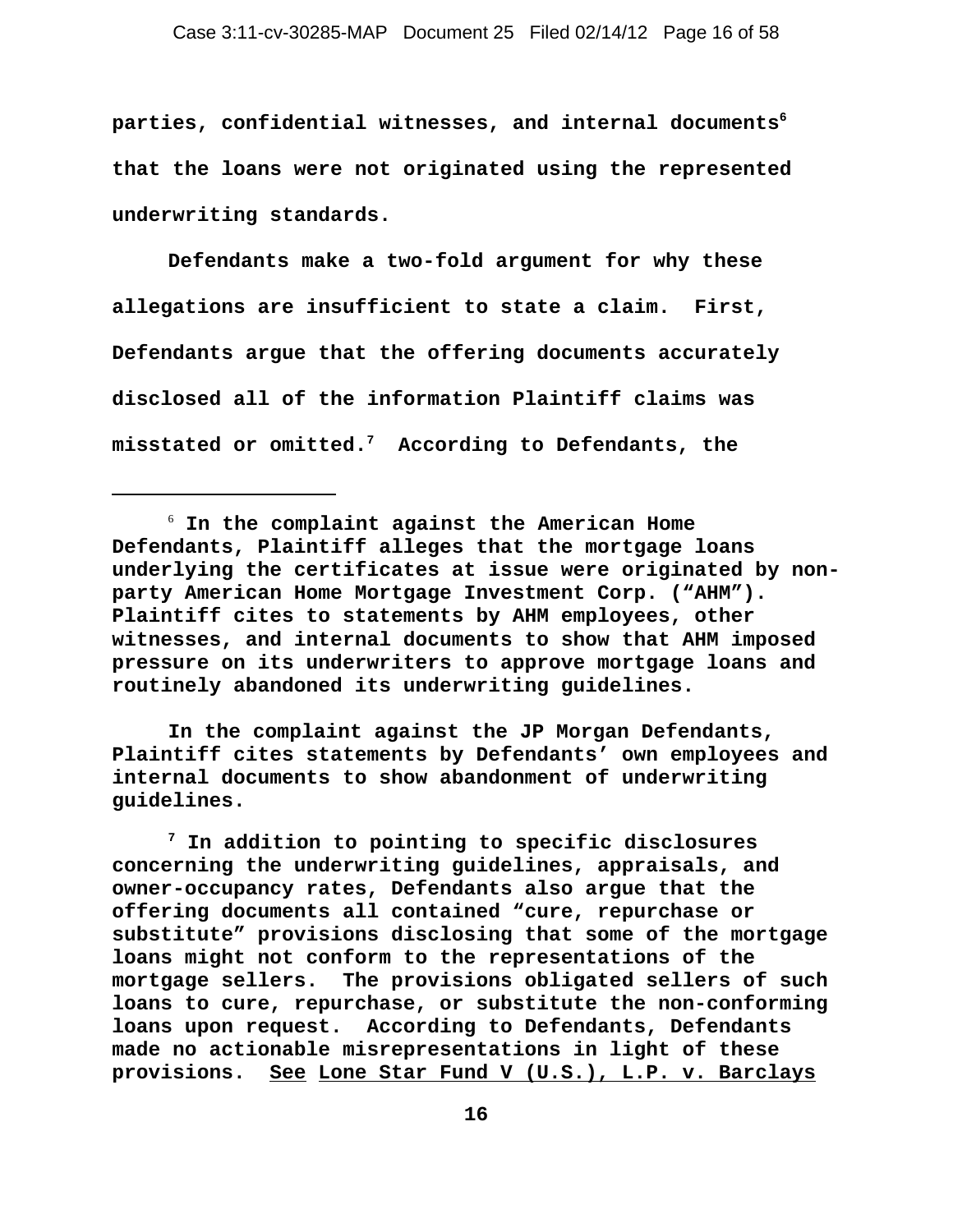**offering documents stated that originators could and would make exceptions to their underwriting guidelines. The documents also disclosed that originators used nodocumentation programs that required little or no documentary verification from borrowers and that, as a result, the loans might experience higher rates of**

**However, the holding in Lone Star, on which Defendants exclusively rely, is limited to cases involving a small number of correctable mistakes, and courts have refused to allow such clauses to defeat claims of the type of widespread misrepresentation alleged here. See, e.g., Emps.' Ret. Sys. of the Gov't of the V.I. v. J.P. Morgan Chase & Co., No. 09 Civ. 3701 (JGK), 2011 WL 1796426, at \*11 (S.D.N.Y. May 10, 2011) (noting that Lone Star is distinguishable from cases in which plaintiffs claim "widespread misrepresentations regarding the nature of the underwriting [and appraisal] practices described in the offering documents" (internal citation omitted)); see also P.L.I. Sec. Litig. § 18:4.4, 18-65 to 18-66 (2011) (noting the various ways in which other jurisdictions have distinguished Lone Star, including by limiting it to representations about the absence of delinquent loans and by finding that contractual obligations cannot deprive investors of their rights under the Securities Act).** 

**Bank PLC ("Lone Star"), 596 F.3d 383, 389 (5th Cir. 2010) (holding that, in light of a similar repurchase or substitute clause, defendant did not represent that the mortgage pools "were absolutely free from delinquent loans" and, because plaintiff did not allege that defendant failed to repurchase or substitute, defendant made no actionable misrepresentations even though the mortgage pools contained delinquent loans).**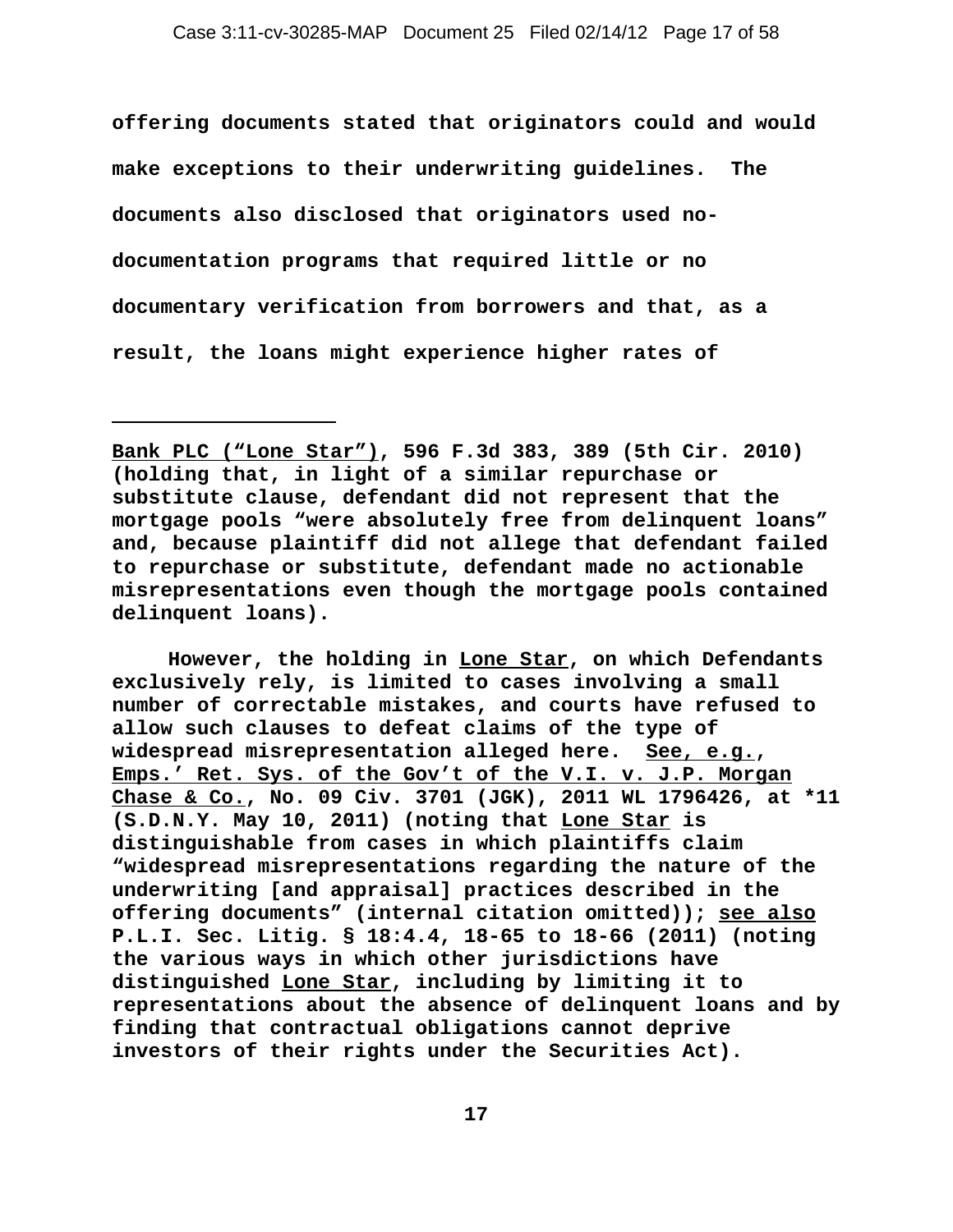**delinquencies and foreclosures.** 

**The disclosures noted by Defendants, however, are not enough to vitiate Plaintiff's section 410(a) claim. The First Circuit considered similar disclosures in Plumbers' Union Local No. 12 Pension Fund v. Nomura Asset Acceptance Corp. ("Nomura") and held that these types of warnings and disclosures cannot defeat a claim that, like the claims here, is based on "wholesale abandonment of underwriting standards." 632 F.3d 762, 773 (1st Cir. 2011).** 

**Second, Defendants contend that the complaints have failed to plead a "wholesale abandonment of underwriting standards." This argument is also unpersuasive. In light of the standard set forth in Nomura, Plaintiff has satisfied the pleading requirements for a motion to dismiss in all cases. In Nomura, the First Circuit held that to state a claim upon which relief can be granted, the complaint must allege specific practices of abandoning guidelines and must "link such practices with specific lending banks that supplied the mortgages that underpinned the trusts." Id. at 773-74. The court noted that, while most complaints cite to more substantial sources such as statements from**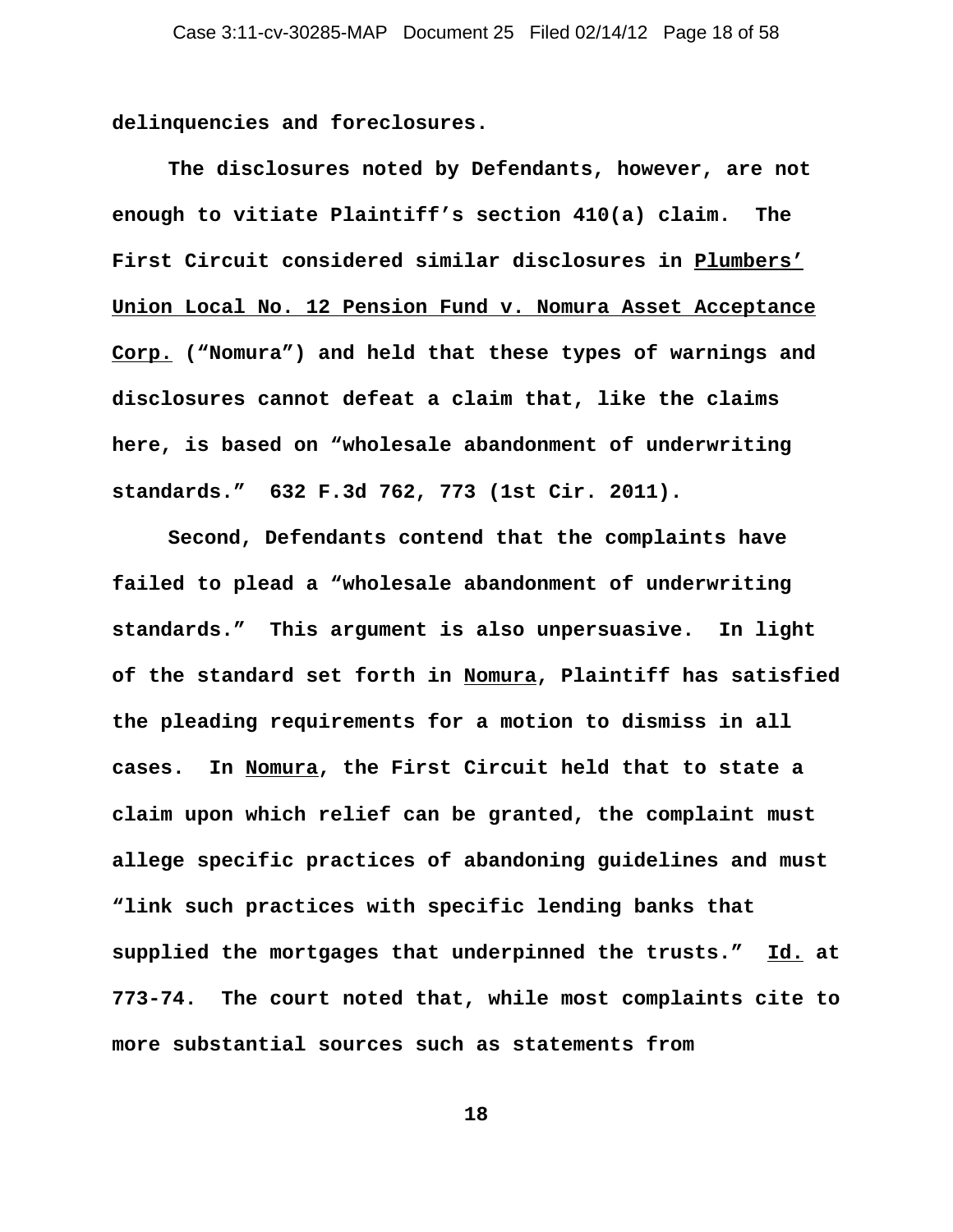**confidential witnesses, former employees, and internal emails, the allegations in Nomura of a "sharp drop in the credit ratings" along with allegations regarding the specific defendants were sufficient to warrant some initial discovery, even without those more substantial sources. Id.**

**Among the cases now before this court, the two complaints that do cite to internal documents and witness testimony easily pass the pleading hurdle set forth in Nomura. The allegations set forth in the remaining complaints, while they present a closer call, are also sufficient to survive a motion to dismiss. As in Nomura, Plaintiff has alleged in each of the complaints a widespread abandonment of underwriting guidelines by these specific Defendants and poor performance of the loans. Defendants' contend that the poor performance of the loans is due solely to the economic downturn, but this is a question of fact that cannot be resolved on a motion to dismiss. Under the applicable Rule 8(a) pleading standard, the allegations in all of the complaints are sufficient at this stage of the proceedings.** 

**b. Appraisals and LTV Ratios.**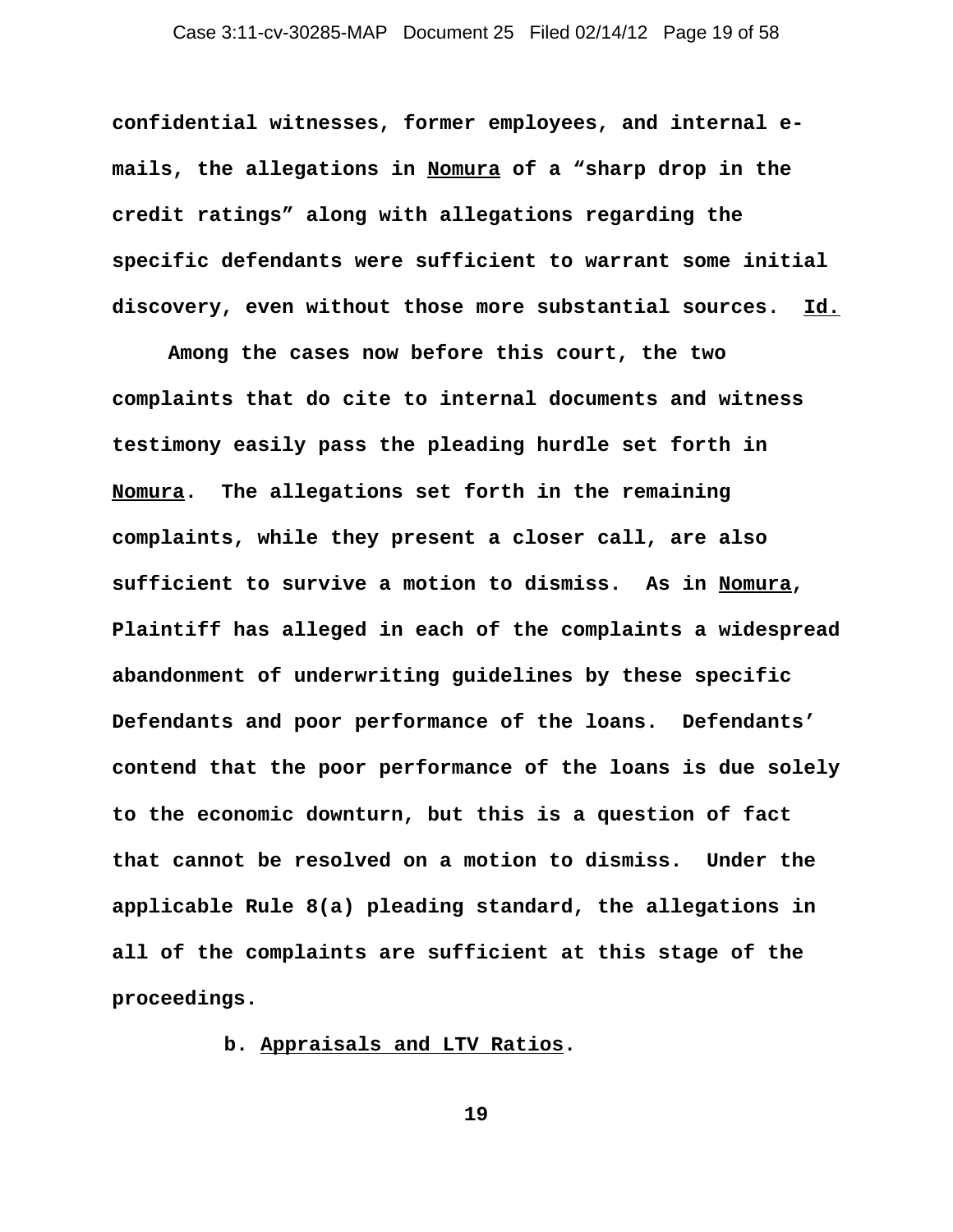**Plaintiff also alleges misstatements and omissions of material fact regarding the standards used for appraisals of the mortgaged properties and the resulting LTV ratios for the loans. Plaintiff alleges that the appraisals were routinely conducted in violation of the disclosed standards and, as a result, Defendants inflated appraisals and understated LTV ratios. Plaintiff further alleges that, based on Defendants' involvement in the securitization process and their duty to conduct due diligence, Defendants knew the LTV ratios and appraisals were false. In support of its allegations, Plaintiff has alleged the "true" LTV ratios at the time of the securitizations as calculated by an automated valuation model ("AVM"). The AVM, according to Plaintiff, was based on similar data as in-person appraisals, including county assessor records, tax rolls, and data on comparable properties.** 

**Defendants raise several arguments against these allegations. First, Defendants argue that all of the offering documents actually disclosed the information Plaintiff now claims was misstated. The documents warned investors that no assurance could be given that the value of**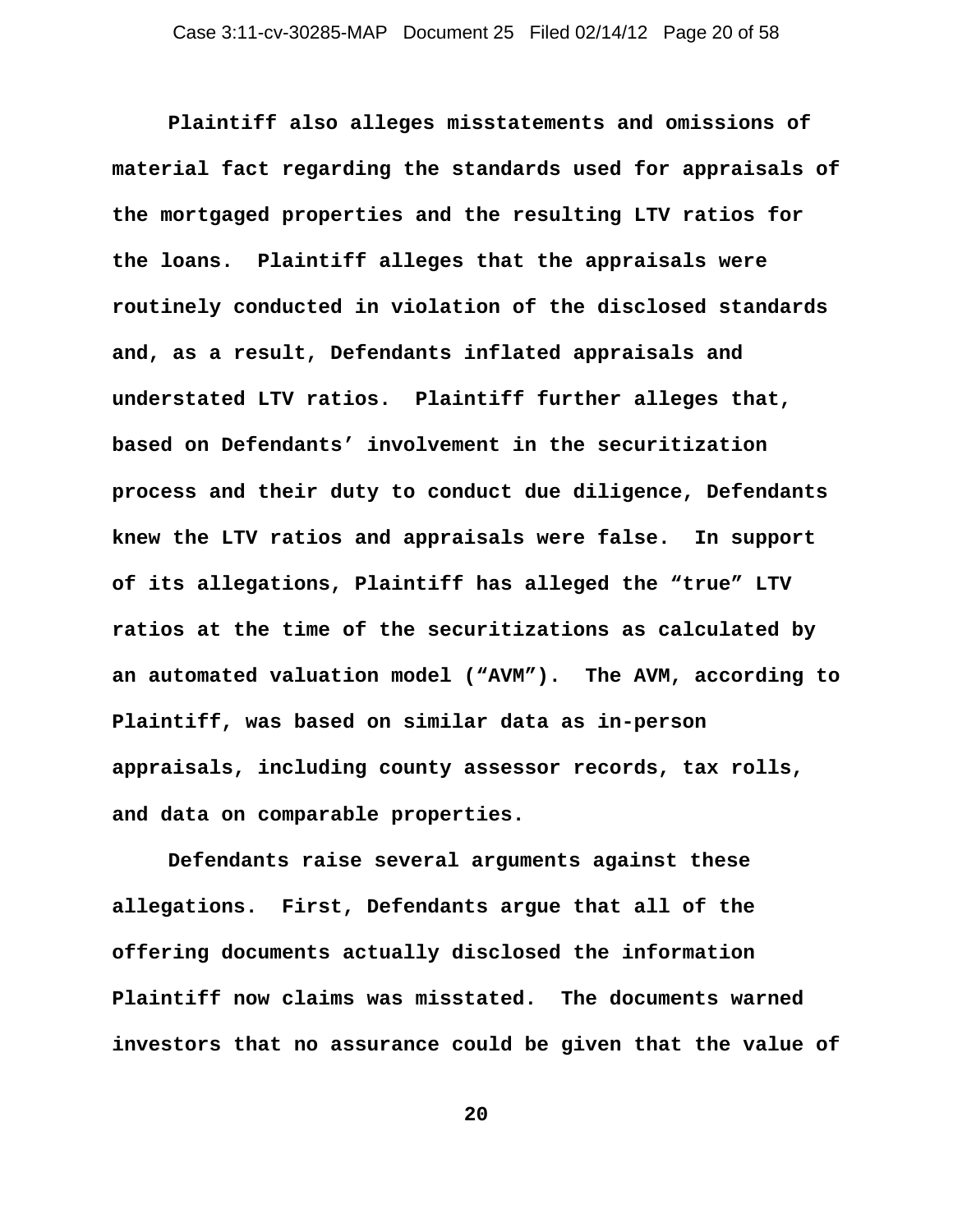**any mortgaged property would remain at its current appraised value and that the LTV ratios might not provide an accurate measure of the risk of loss because property values could fluctuate. For example, some of the documents warned that appraisers might be staff appraisers employed by the originator, that appraisers might feel pressure from loan originators to overstate the appraised value of property, and that appraisal values might not equal the actual values of the properties.** 

**The reasoning of Nomura concerning disclosures of underwriting guidelines again applies here. As with the warnings regarding underwriting standards, warnings to the effect that some of the appraisals might be overstated or that property values might fluctuate are insufficient to defeat Plaintiff's claims, because these disclosures did not put Plaintiff on notice that the appraisers were systematically abandoning the represented appraisal procedures and understating LTV ratios. Furthermore, any warning that the property values might fluctuate did not warn Plaintiff that Defendants knew the existing appraisal values were inaccurate at the time of representation, as**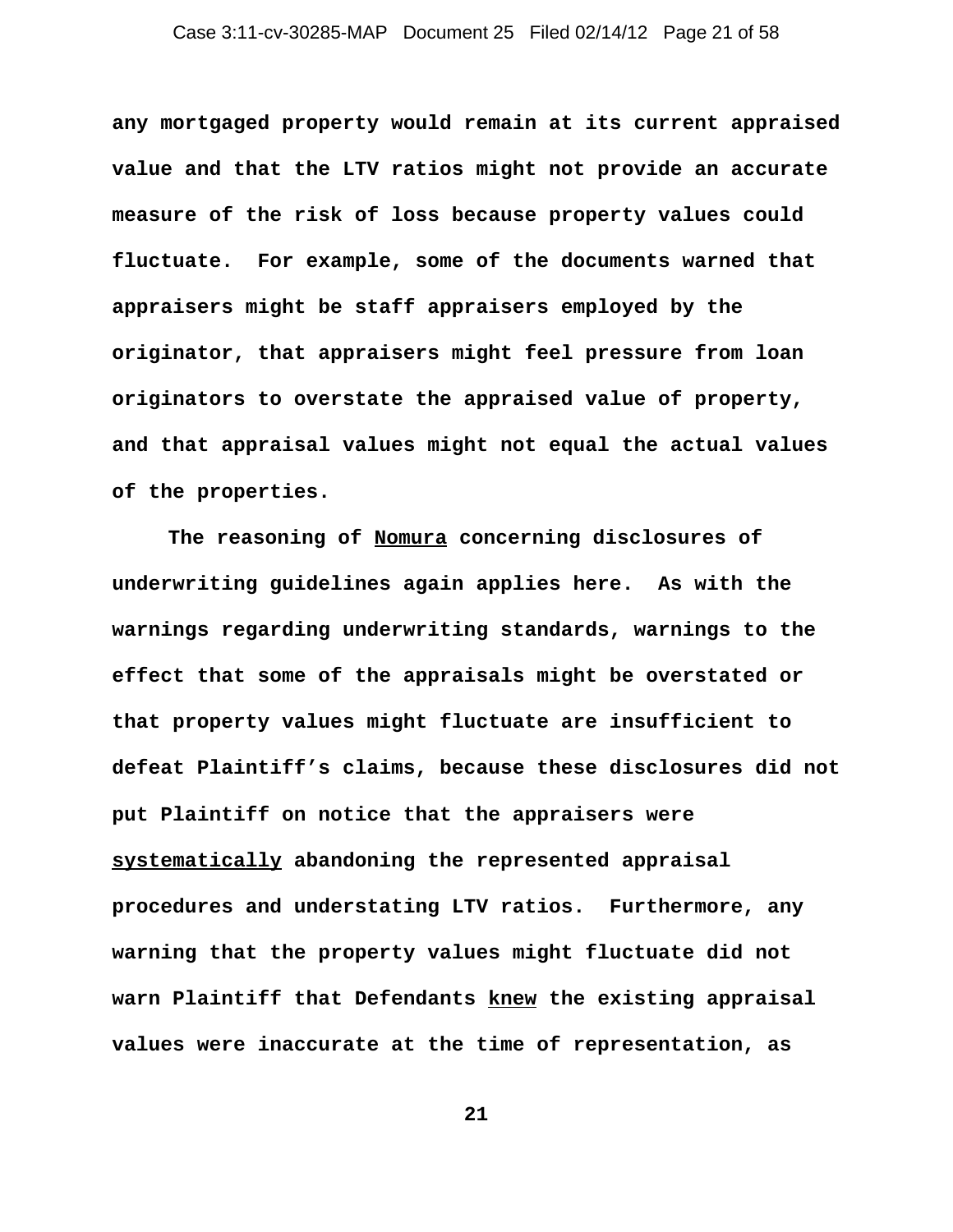**Plaintiff alleges.** 

**Defendants next argue that, even if the disclosures were insufficient to defeat Plaintiff's claims, Plaintiff's allegations regarding appraisals and LTV ratios are based on non-actionable opinions of third parties. According to Defendants, appraisals are not statements of fact, but opinions. Cf. Nomura, 632 F.3d at 774-75 (holding that investment ratings were opinions about the value and prospects of certificates, not statements of fact). An opinion can only be an actionable misstatement if "it does not represent the actual belief of the person expressing the opinion, lacks any basis or knowingly omits undisclosed facts tending seriously to undermine the accuracy of the statement." Id. at 775. If the opinion falls into one of these categories, liability will also extend to someone who accurately described the opinion. Id. If, on the other hand, an opinion was "honestly held when formed but simply turn[ed] out later to be inaccurate" or even if the appraisers could have formed "better" opinions, Defendants are not liable for any misstatement or omission. Id.**

**In this case, while the appraisals and LTV ratios**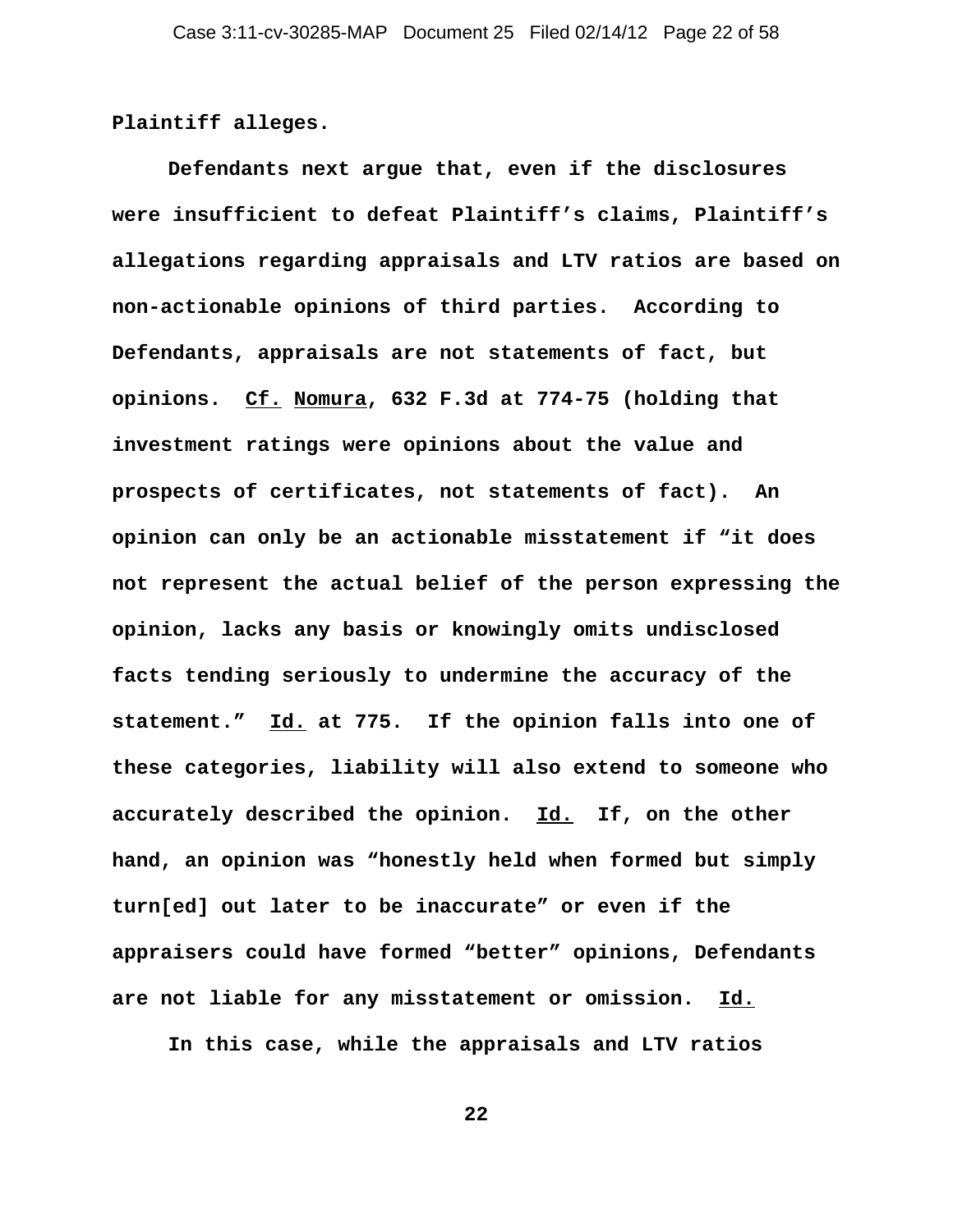**themselves may have been opinions, Defendants ignore Plaintiff's allegation that the appraisals were conducted in violation of disclosed appraisal standards. A representation that certain specific standards will be used to generate appraisals is itself an actionable statement of fact.** 

**Furthermore, Plaintiff has also made sufficient allegations to plead an actionable opinion. While Defendants accurately note that Plaintiff has not pled that the appraisers did not believe their appraisals at the time they were given, such an allegation is not necessary to state a claim under section 410(a). An opinion is also actionable if it has no basis in fact. Id. Consequently, Plaintiff's allegations that Defendants knew that the appraisals and LTV ratios "bore no relationship to the actual data and characteristics of the properties" and knew that they were "not justified, unreasonable and inaccurate" are sufficient to make the statements of opinion actionable. Indeed, in finding that the allegations in Nomura concerned non-actionable opinions, the First Circuit specifically noted that the complaint in that case -- unlike the**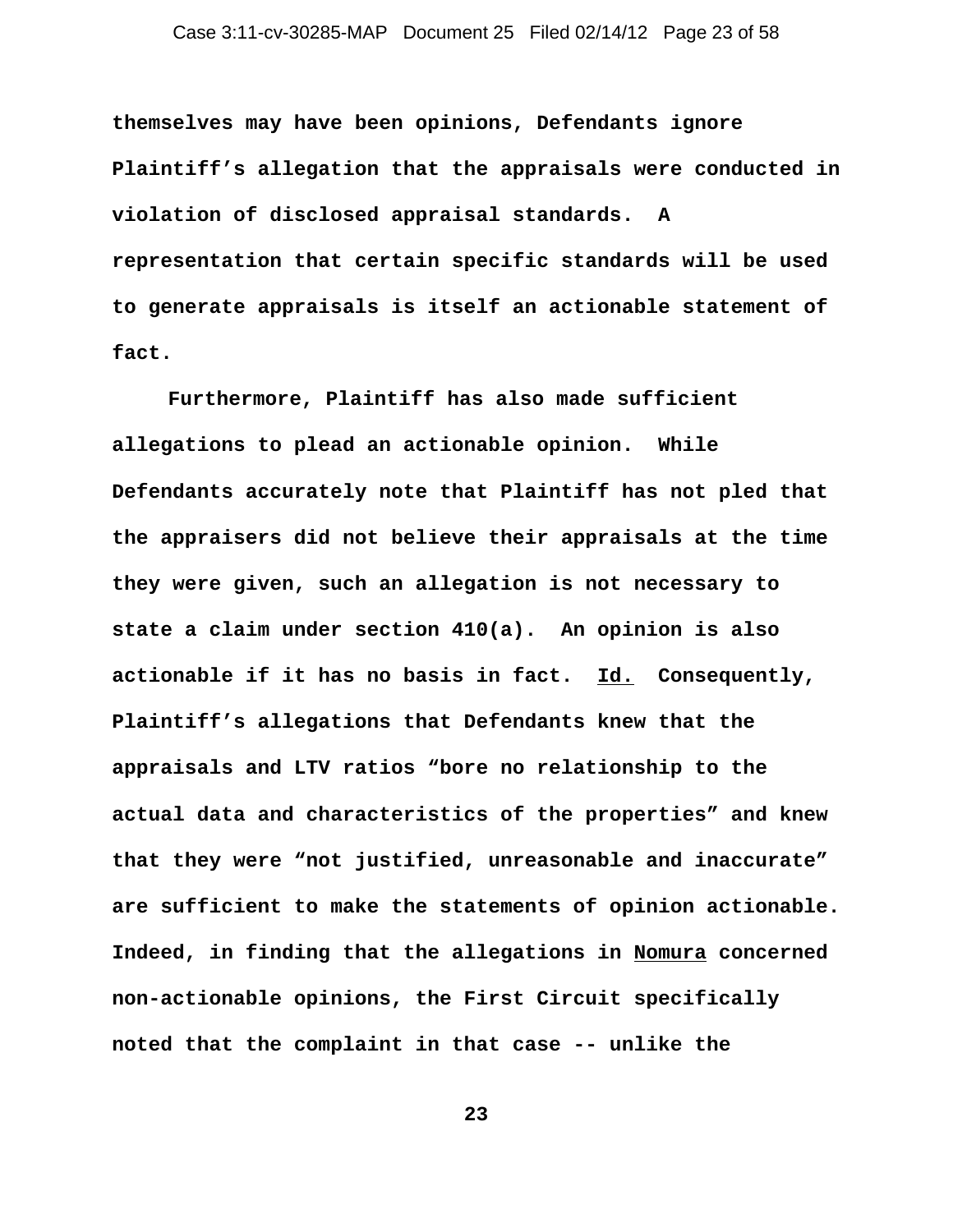**complaint in this case --** 

**stop[ped] short of alleging expressly that the leadership of [defendant] believed that their companies' ratings were false or were unsupported by models that generally captured the quality of the securities being rated.**

## **Id.**

**Finally, Defendants argue that the complaints lack any factual matter to support allegations of knowledge on Defendants' part. This argument is also unpersuasive. Knowledge may be inferred from surrounding circumstances and Defendants' alleged access to the underlying appraisal data as well as their duty to conduct due diligence creates a reasonable inference of knowledge. Furthermore, Plaintiff's allegations regarding its AVM model provide further support that the appraisals had no basis in fact. Plaintiff alleges that the AVM appraisals are based on similar data as inperson appraisals and that they are widely accepted and produce accurate estimates. According to Plaintiff, the results of the AVM, which diverge greatly from the appraisals Defendants supplied, create a reasonable inference that the LTV ratios were knowingly understated and the appraisals knowingly inflated.**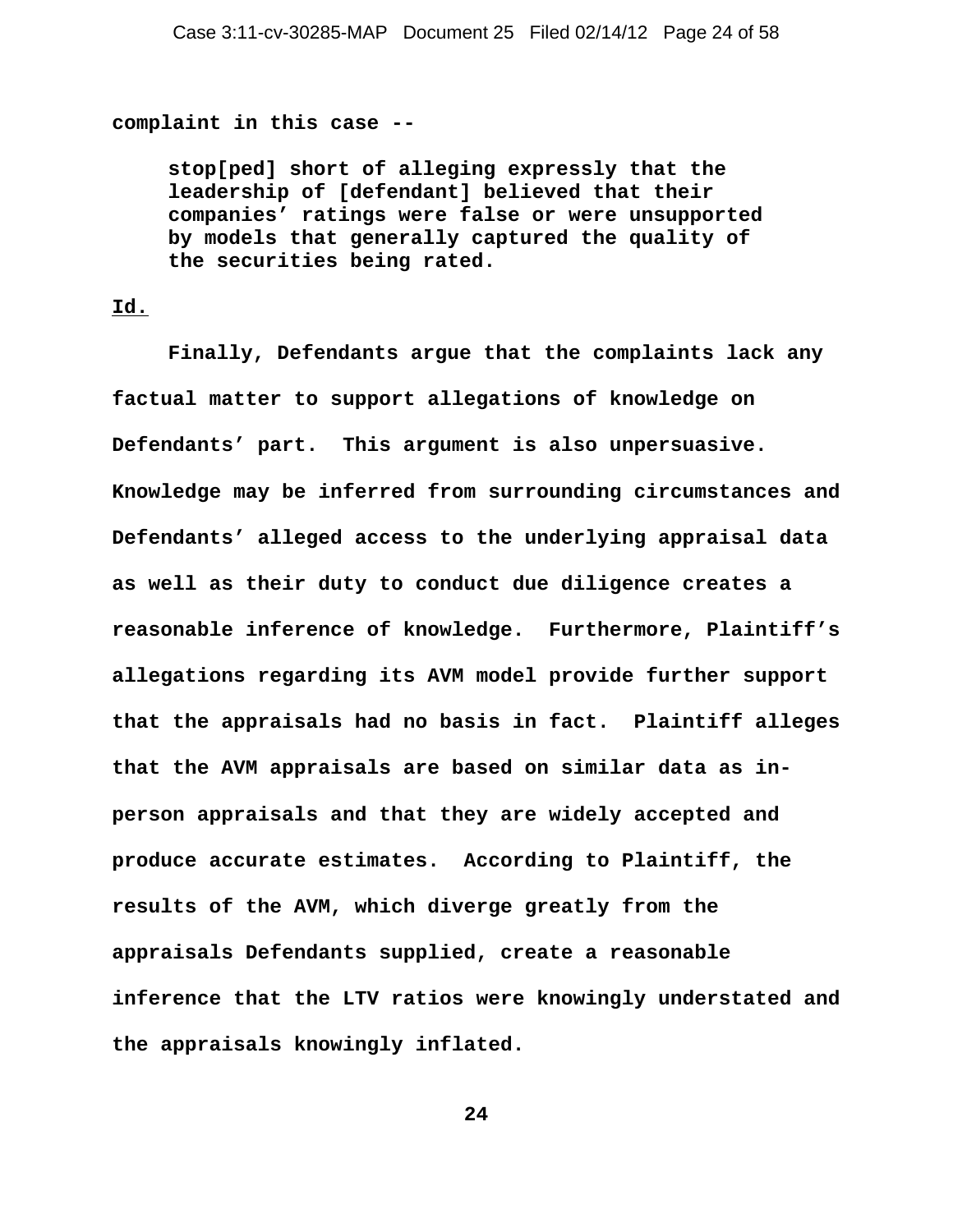**Defendants take issue with Plaintiff's reliance on the AVM, arguing that Plaintiff has not fully revealed the assumptions and inputs that generated its AVM, that the AVM is fundamentally flawed because it relies on subsequent sale prices of the properties, and that the results of the AVM are irrelevant because, per the decision in Nomura, Defendants cannot be held liable on the grounds that they could have formed a "better" opinion. These arguments regarding the methodological flaws of the AVM, however, are premature at the motion to dismiss stage, especially considering the significant allegations Plaintiff has made concerning the methodology of the AVM model. Furthermore, while the results of the AVM do not conclusively show that Defendants knew the LTV ratios had no basis in fact, these results combined with Plaintiff's allegation of Defendants' access to the underlying appraisal data and their duty to conduct due diligence are more than sufficient at this stage of the litigation.** 

**In sum, Plaintiff has alleged actionable misrepresentations of fact by alleging that Defendants misrepresented the standard used to generate appraisals.**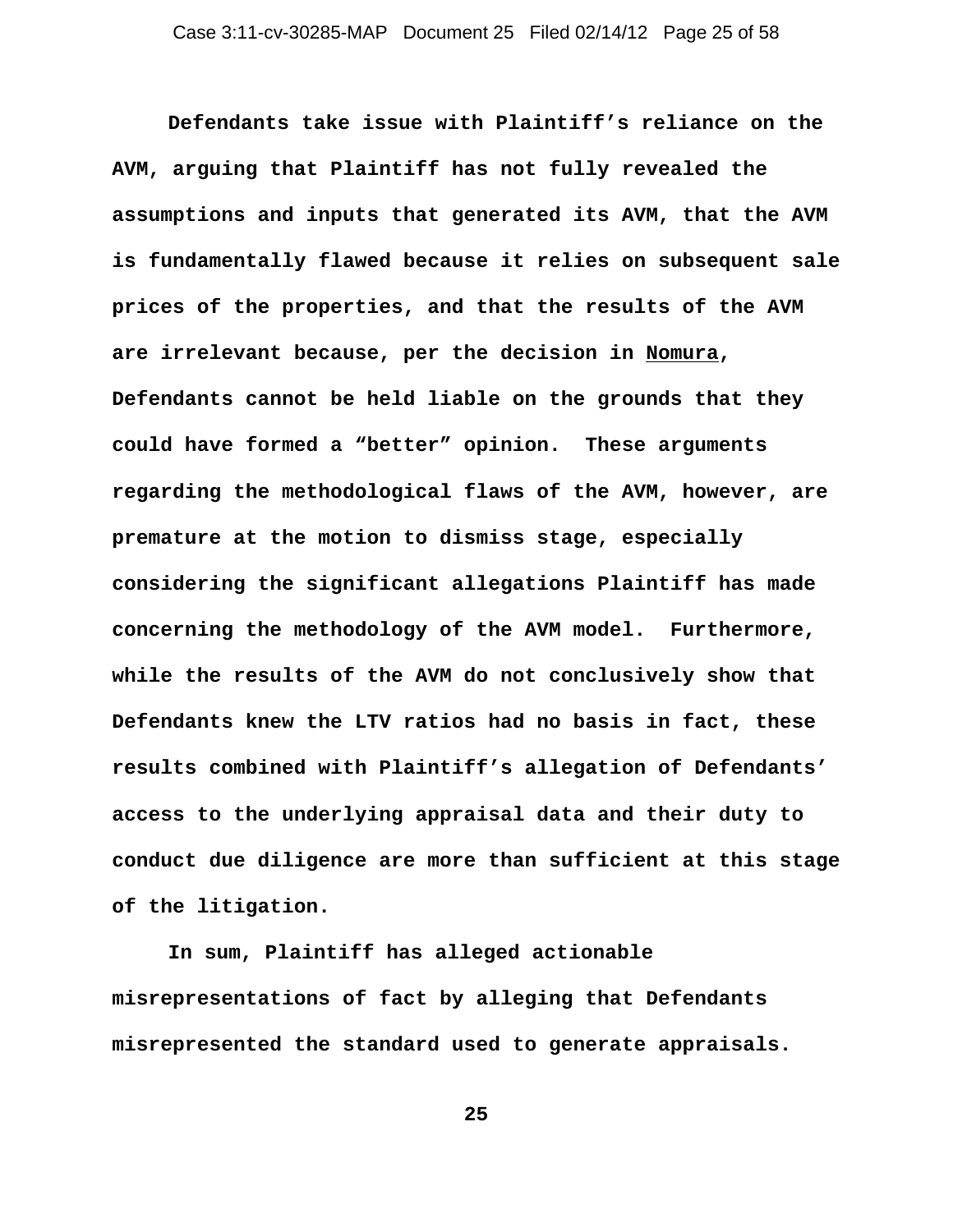**Plaintiff has also alleged actionable misrepresentations of opinion by pleading that the appraisals and LTV ratios had no basis in fact, thus subjecting Defendants to liability for third party opinions.** 

#### **c. Owner-Occupancy Rates.**

**The third and final category of misrepresentations that Plaintiff alleges concern owner-occupancy rates. Plaintiff alleges that Defendants represented certain owner-occupancy rates for the properties underlying the securitizations. Plaintiff further alleges that a forensic analysis it conducted of tax records, borrower credit records, and property records found owner-occupancy rates to be substantially lower than Defendants represented.**

**These allegations fail to state an actionable claim against most of the Defendants. The majority of the offering documents made clear that the stated occupancy status referred to the borrowers' representations of their intended use of the mortgaged property at the time that the loan was originated, and many of the documents explicitly disclosed the possibility of borrower misrepresentations or**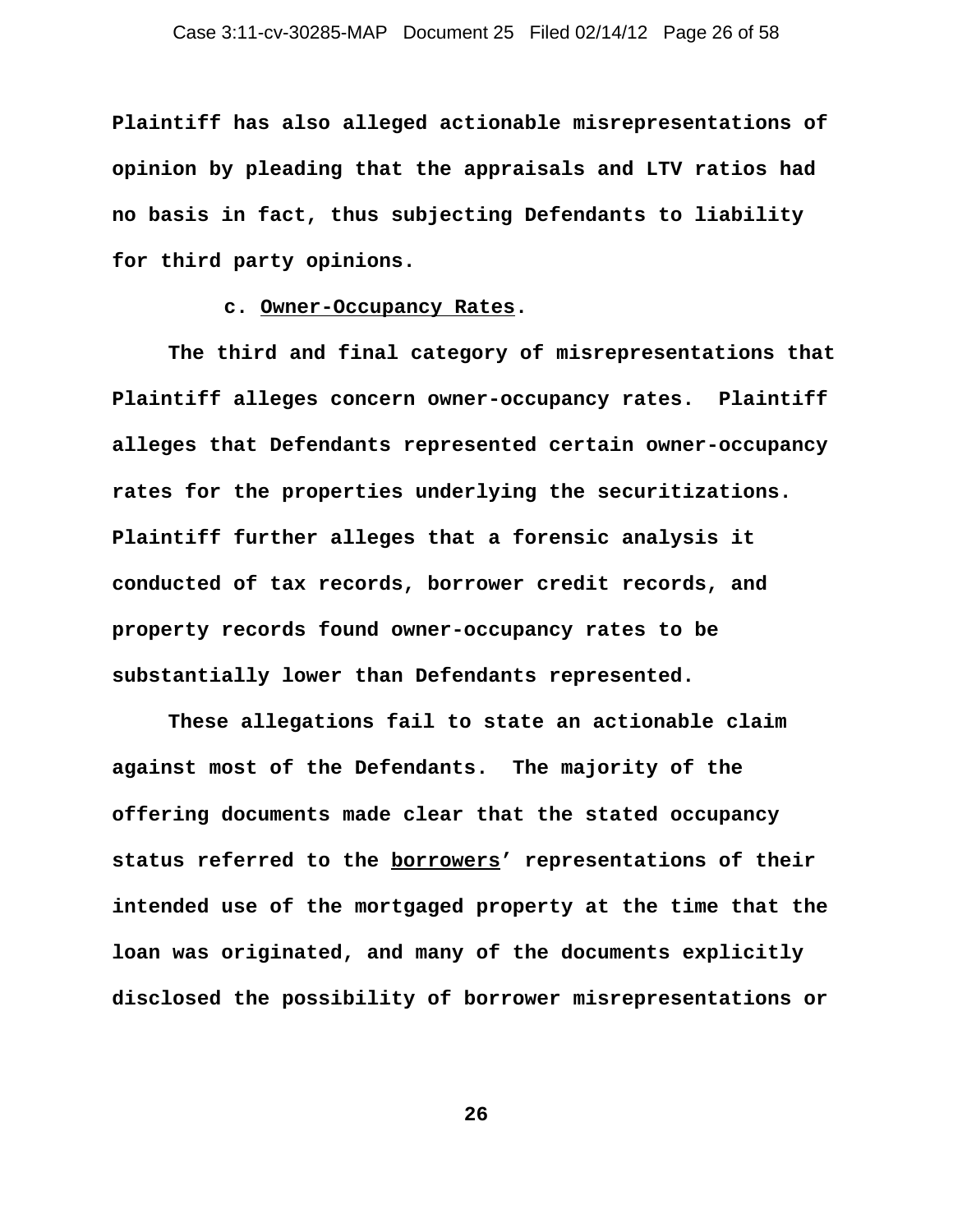**fraud.8 See Footbridge Ltd. v.Countrywide Home Loans, Inc., No. 09 Civ. 4050(PKC), 2010 WL 3790810, at \*9 (S.D.N.Y. Sept. 28, 2010) (dismissing fraud claims based on misrepresentations of borrower occupancy rates because "[t]he statements in the Detailed Reports include additional limiting language that explains that the percentages reported are '[b]ased upon representations of the related borrowers at the time of origination'").** 

**These disclosures made by Defendants in the cases now before this court were fundamentally different from those the First Circuit found insufficient to shield the defendants from liability in Nomura. Unlike the disclosures in Nomura, the disclosures regarding owner-occupancy rates in these cases did more than simply warn investors that guidelines might not always be followed or that some of the rates might fluctuate. The disclosures specifically stated that all owner-occupancy rates were based only on borrowers'**

<sup>8</sup> **It appears that the offering documents at issue in the complaint against HSBC Bank USA, National Association, et al. (11-30141-MAP) did not contain such disclosures. The court will discuss this issue in more detail after it finishes its discussion of the global issues and moves to a specific assessment of each complaint.**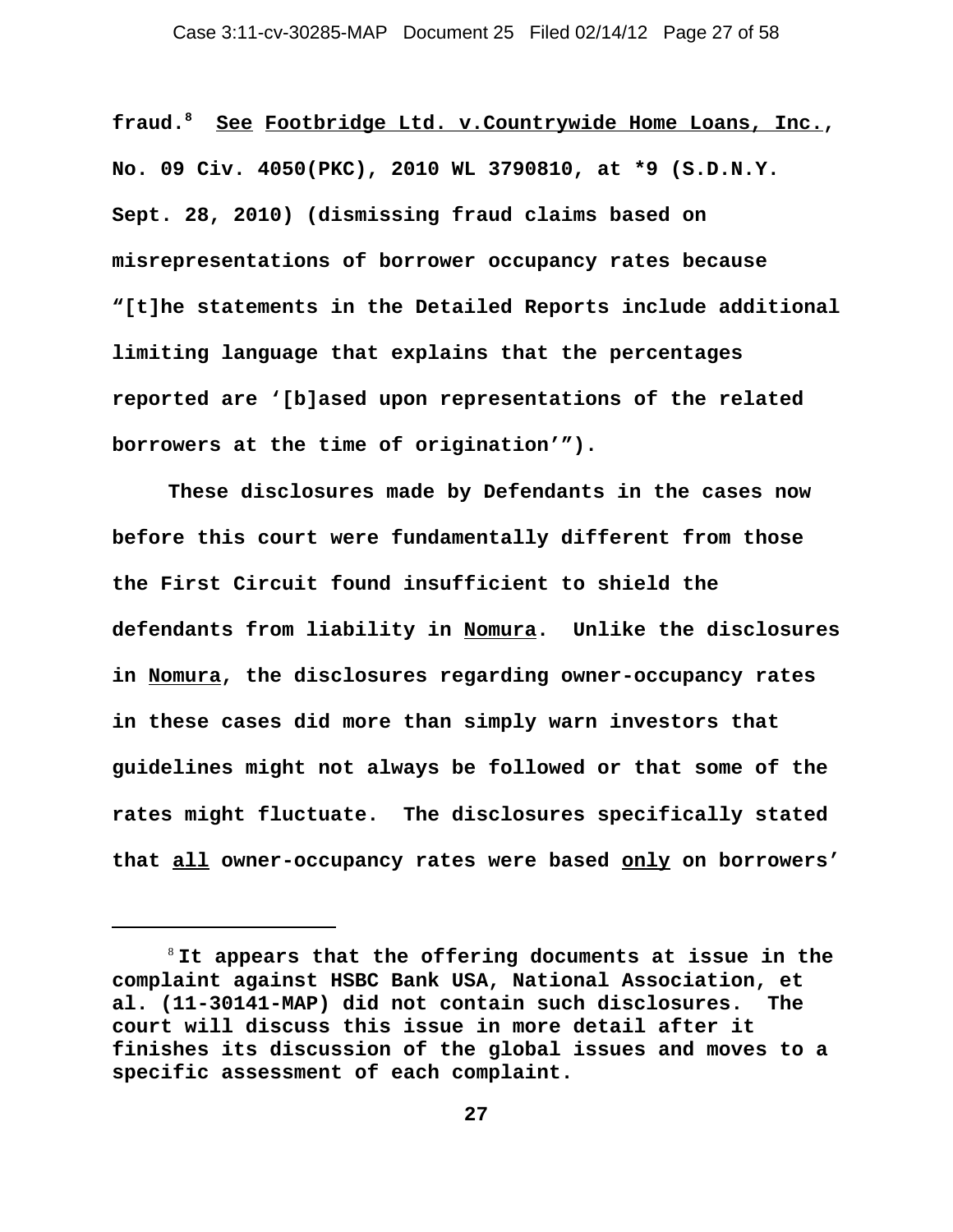**representations. The disclosures thus put investors on notice that none of the owner-occupancy information had been verified by Defendants and that the rates represented only the self-reported data provided by borrowers, which might be inaccurate.** 

**Because the offering documents explicitly stated that all occupancy rates were based only on borrowers' representations and because Plaintiff does not allege that Defendants falsely reported the borrowers' representations, the documents relied on by Plaintiff contained no misstatements or omissions concerning owner-occupancy rates as a matter of law. For this reason, Defendants' motions will be allowed as to Plaintiff's claims of misstatements or omissions regarding owner-occupancy rates.** 

**3. Non-Underwriter Defendants.**

**To be liable under section 410(a) of MUSA, Defendants must have offered or sold securities. Mass. Gen. Laws ch. 110A, § 410(a). Defendants argue that the non-underwriter Defendants -- those Defendants who did not directly sell certificates to investors -- are not offerors or sellers of securities, as defined by MUSA, and thus Plaintiff's claims**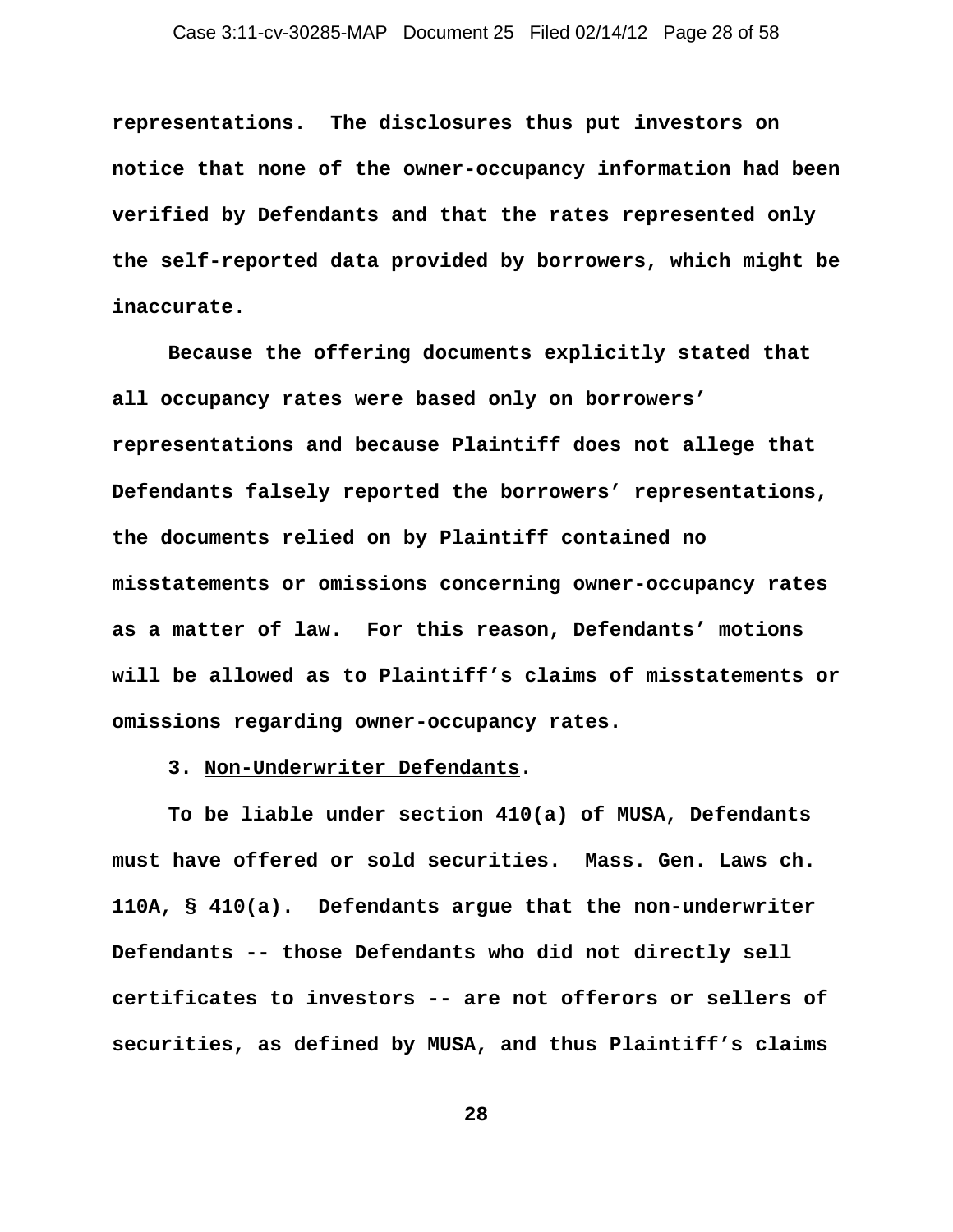**against these Defendants must be dismissed.** 

**An offeror or seller for purposes of MUSA is someone who "successfully solicits the purchase [of securities], motivated at least in part by a desire to serve his own financial interests or those of the securities owner." Pinter v. Dahl, 486 U.S. 622, 647, 108 S.Ct. 2063, 2078, 100 L.Ed.2d 658 (1988) (interpreting section 12(a)(2) of the Securities Act of 1933); see also Adams v. Hyannis Harborview, Inc., 838 F. Supp. 676, 686 (D. Mass. 1993) (finding that MUSA's definition of "seller" is identical to the definition under the federal Securities Act). This definition includes those who actually transfer title of the securities as well as brokers and other agents of the direct seller. Pinter, 486 U.S. at 646-47, 108 S.Ct. 2063.** 

**It is undisputed that the non-underwriter Defendants did not directly transfer title of the securities to Plaintiff. It is true that the complaints offer allegations that the non-underwriter Defendants "successfully solicited" Plaintiff's purchase of securities to further their own financial motives, as required for MUSA liability. The First Circuit has recognized, however, that this type of**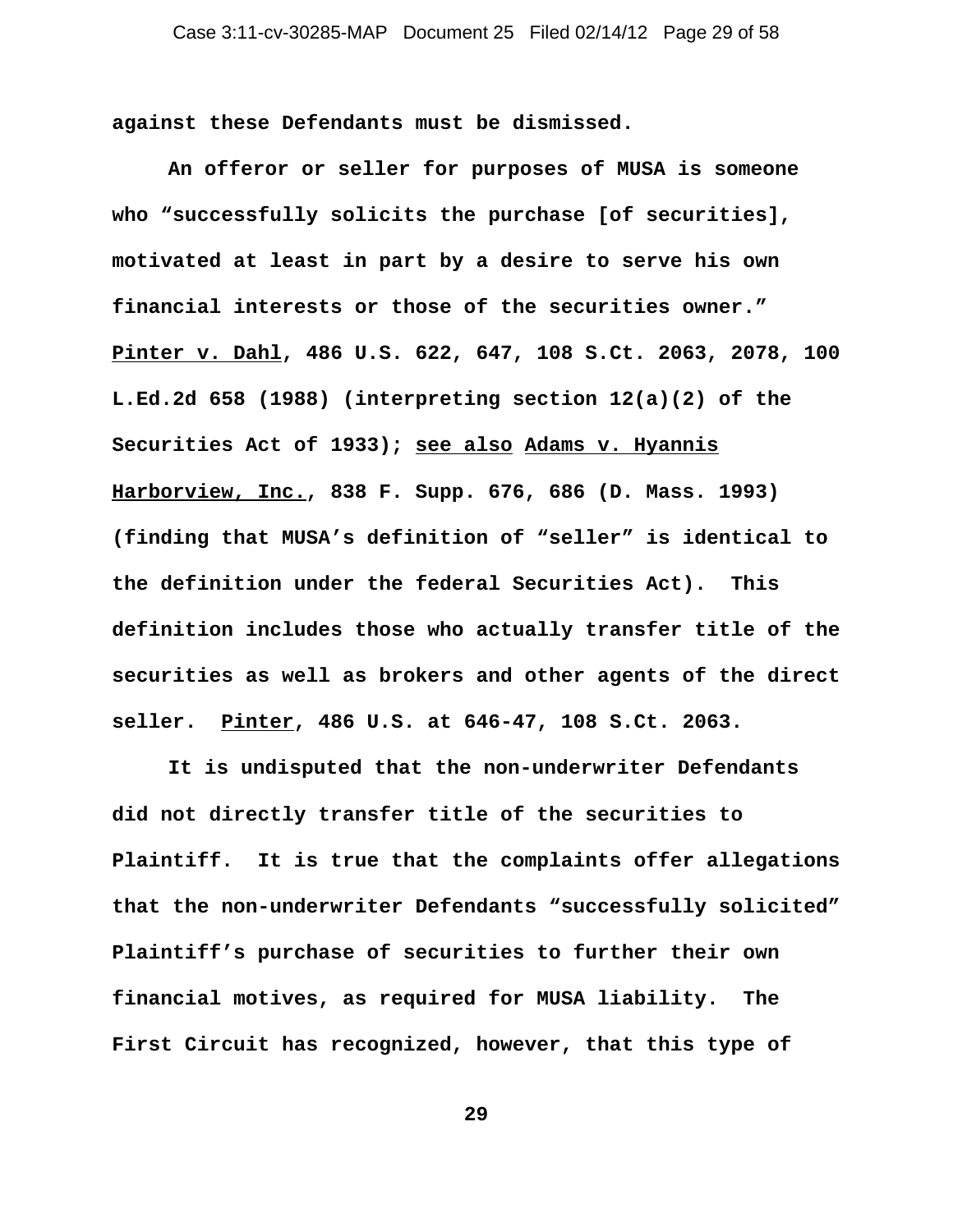**unsupported conclusory allegation is insufficient by itself to survive a motion to dismiss. See Shaw, 82 F.3d at 1216 ("Here it is undisputed that the public offering was conducted pursuant to a firm commitment underwriting, and plaintiff's bald and factually unsupported allegation that the issuer and individual officers of the issuer 'solicited' the plaintiffs' securities purchases is not, standing alone, sufficient.").**

**The more specific allegations of the non-underwriter Defendants' conduct contained in the complaints are that Defendants acquired the mortgage loans, conveyed or sold them to the offering trusts, were responsible for registering the securities with the Securities and Exchange Commission ("SEC"), helped prepare the offering materials, and profited from the sale of the certificates. Again, these allegations do not suffice. The relevant inquiry for seller liability is the "defendant's relationship with the plaintiff-purchaser," not "the defendant's degree of involvement in the securities transaction and its surrounding circumstances." Pinter v. Dahl, 486 U.S. at 651, 108 S.Ct. 2063. Following Pinter, the First Circuit**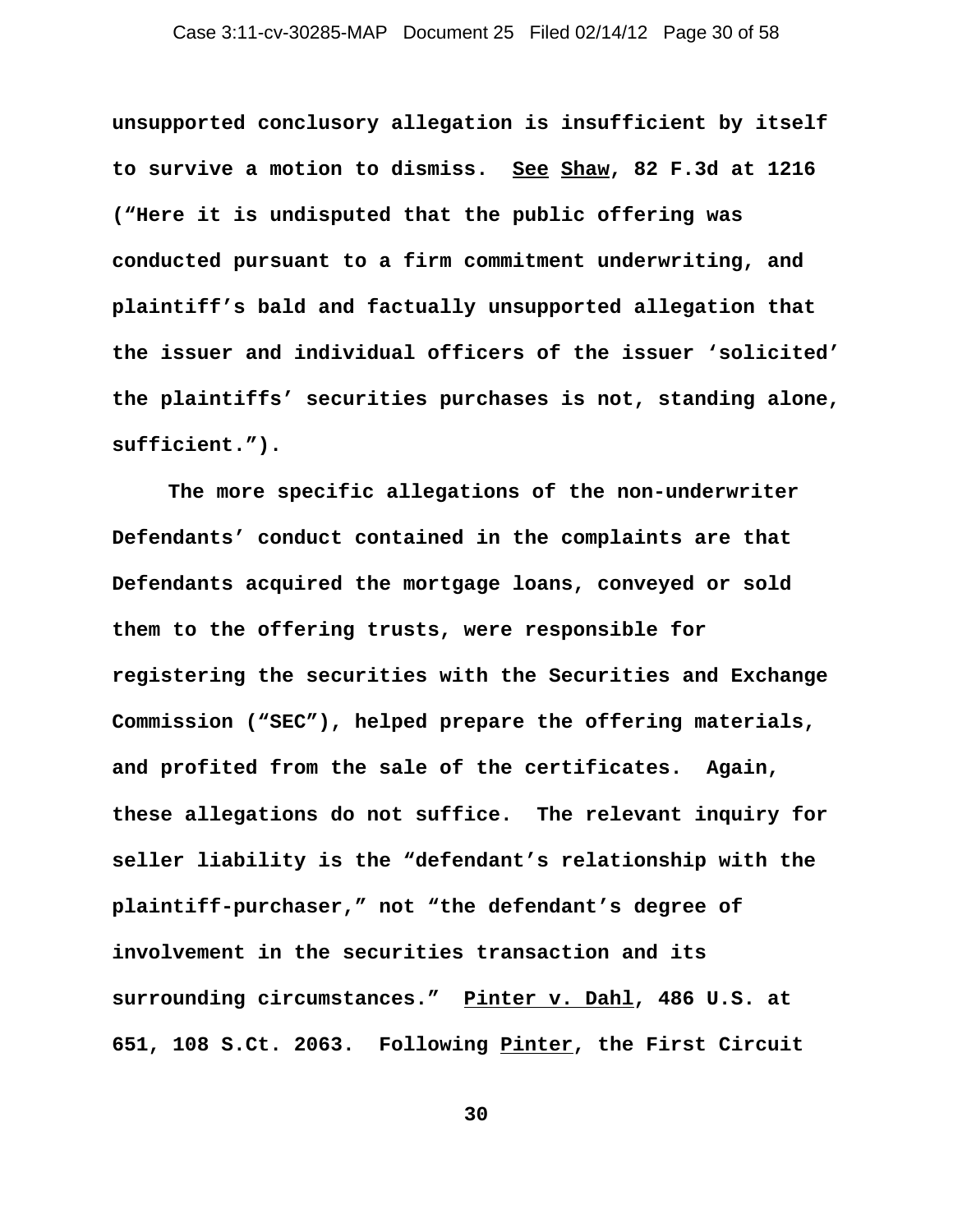**and several courts in the District of Massachusetts have held that actions substantially similar to those alleged here, including aiding in the general sale of securities and preparing offering documents, do not amount to soliciting securities.9 Shaw, 82 F.3d at 1216 ("Under Pinter . . . neither involvement in preparation of a registration statement or prospectus nor participation in 'activities' relating to the sale of securities, standing alone, demonstrates the kind of relationship between defendant and plaintiff that could establish statutory seller status." (emphasis in original)); In re Evergreen Ultra Short**

**<sup>9</sup> Plaintiff argues that the First Circuit in Nomura held that allegations that "defendants promoted and sold [c]ertificates to [the p]laintiffs" were sufficient to state a claim against a depositor and two trusts that issued mortgage-backed securities, but did not directly transfer title to plaintiffs. 632 F.3d at 776. However, neither the district court nor the First Circuit in Nomura considered the question of what constitutes "solicitation" of securities purchases. Instead, the courts addressed whether plaintiffs sufficiently alleged that "the purchases were made directly in a public offering, rather than in the aftermarket." Plumbers' Union Local No. 12 Pension Fund v. Nomura Asset Acceptance Corp., 658 F. Supp. 2d 299, 304-05 (D. Mass. 2009) (holding that plaintiffs failed to plead that the securities at issue were purchased directly from any defendant in a public offering and, thus, their claims against all defendants -- both underwriters and non**underwriters -- had to be dismissed), rev'd by 632 F.3d 762, **776 (1st Cir. 2011).**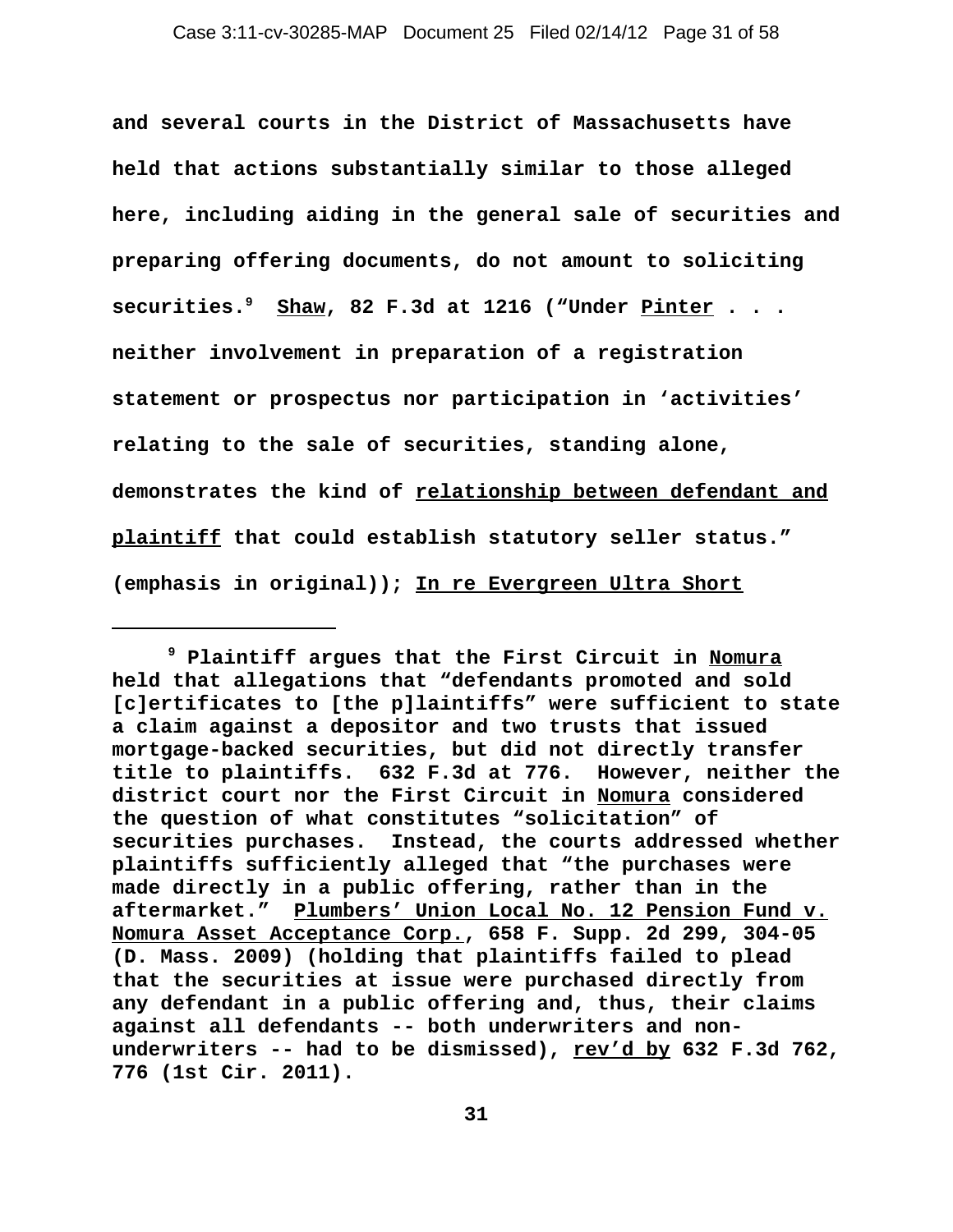**Opportunities Fund Sec. Litig., 705 F. Supp. 2d 86, 95-96 (D. Mass. 2010) (applying Pinter and Shaw to find that signing registration statements and participating in the drafting of offering materials was insufficient for statutory seller liability); In re Sonus Networks, Inc. Sec. Litig., No. 04-cv-10294, 2006 WL 1308165, at \*10 (D. Mass. May 10, 2006) (same). Accord Lone Star Ladies Inv. Club v. Schlotzsky's Inc., 238 F.3d 363 (5th Cir. 2001) ("[I]n a firm commitment underwriting . . . the public cannot ordinarily hold the issuers liable under section 12, because the public does not purchase from the issuers. . . . Virtually all issuers routinely promote a new issue, if only in the form of preparing a prospectus and conducting a road show.").** 

**As in those cases, Plaintiff's allegations here -- all of which deal primarily with Defendants' involvement in the securities transactions -- are insufficient to allege the type of relationship between Defendants and Plaintiff that is necessary to survive a motion to dismiss.10**

<sup>10</sup> **The cases Plaintiff relies on to establish seller liability are all not binding on this court and, more importantly, factually distinguishable from these cases.**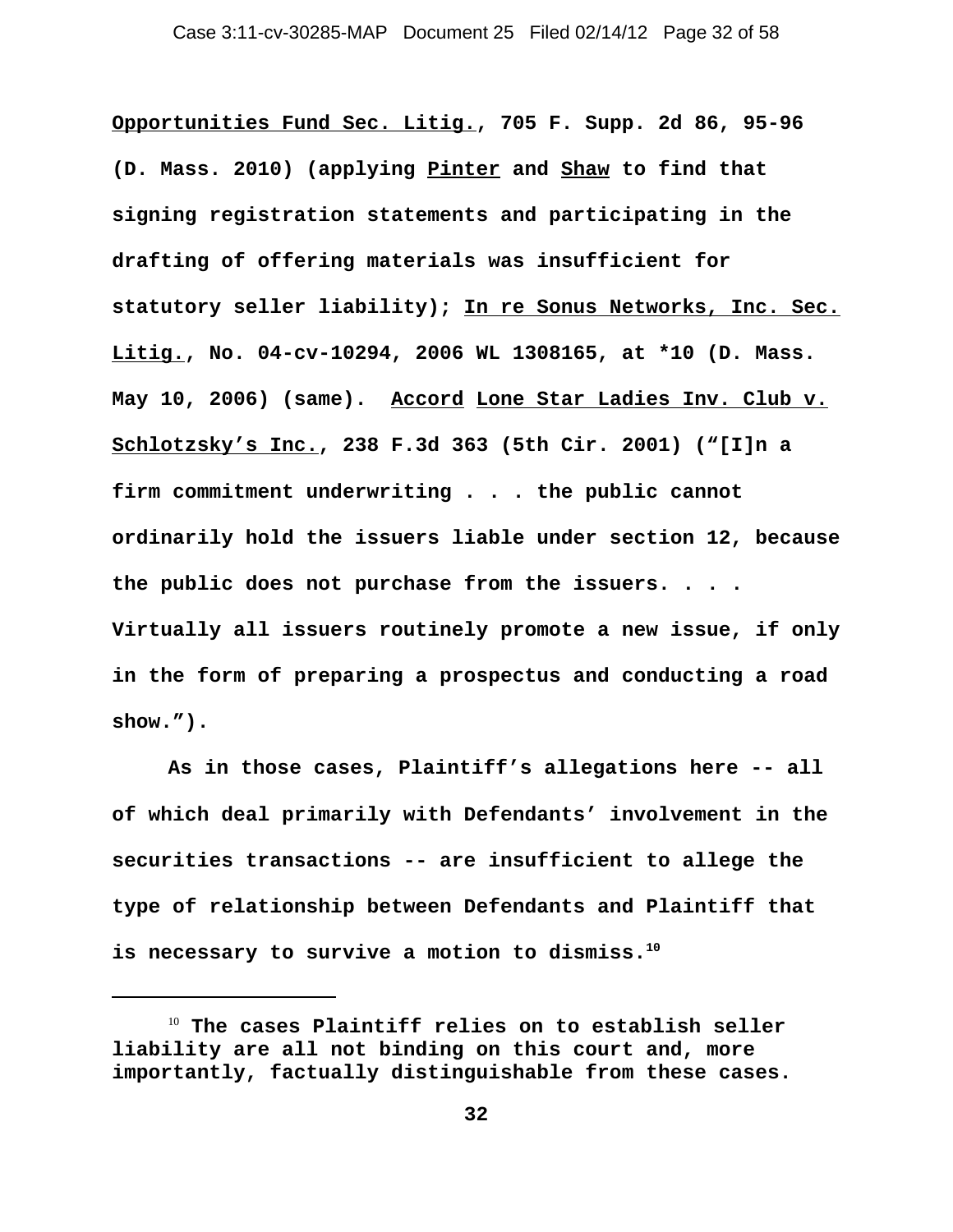**Plaintiff relies on SEC Rule 159A, which provides that an issuer is a seller of securities for purposes of section 12(a)(2) of the Securities Act of 1933. 17 C.F.R. § 230.159A. While this Rule would seem to bear directly on the issue, only two courts have applied the Rule since it became effective on December 1, 2005. See In re Oppenheimer Rochester Funds Group Sec. Litig., No. 09-MD-02063-JKL-KMT, 2012 WL 171035, at \*28 (D. Colo. Jan. 20, 2012); Citiline Holdings, Inc. v. iStar Financial Inc., 701 F. Supp. 2d 506, 507 (S.D.N.Y. 2010). Numerous other courts that have considered this question -- including courts in this circuit**

**See, e.g., Capri v. Murphy, 856 F.2d 473 (2d Cir. 1988) (finding seller liability because, although someone other than defendants was in direct communication with plaintiffs, that individual's "promotional efforts were done 'at the behest of [defendants]'"; he "'provided no information to the investors other than what was supplied by defendants'"; and he "'took no action in relation to the investors other than that which was contemplated and authorized by defendants'"); Stephenson v. Deutsche Bank AG, 282 F. Supp. 2d 1032, 1063-63 (D. Minn. 2003) (alleging facts to show that defendant "exert[ed] such control over another's solicitation that those efforts [were] 'directly attributable' to the defendant"); In re U.S.A. Classic Sec. Litig., Civ. A. No. 93-6667, 1995 WL 363841, at \*4 (S.D.N.Y. June 19, 1995) (holding that defendant was a "seller" because, even though it did not directly transfer the stock, it was the sole shareholder of the company that was the direct seller and the proceeds of the sale were used to repay indebtedness owed to defendant).**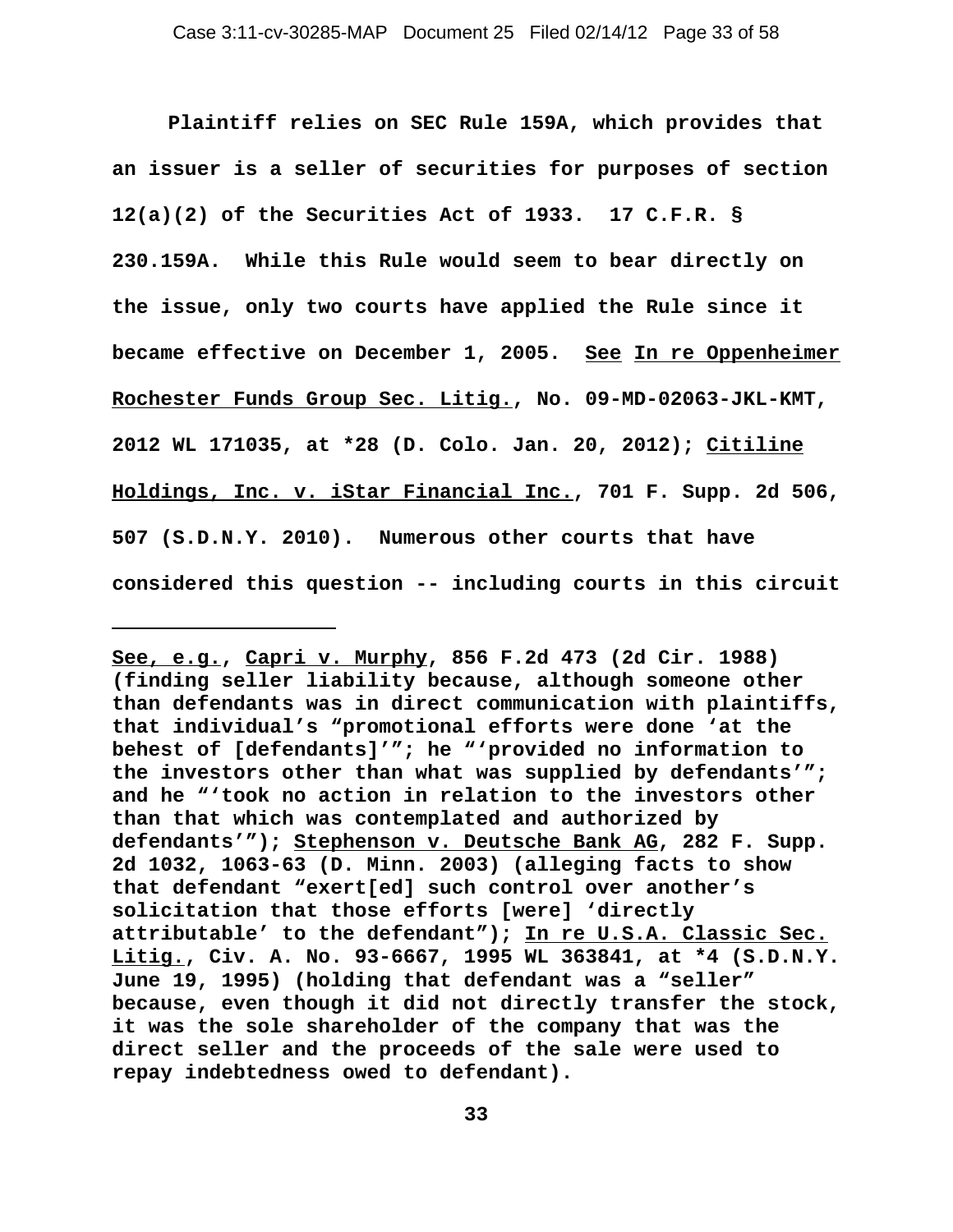**-- have applied the Supreme Court's decision in Pinter to find that an issuer is not a statutory seller, without even mentioning Rule 159A.** 

**Under Pinter, it is not enough that a defendant "participate[d] in soliciting the purchase" of securities or was a "'substantial factor' in causing the sale of [] securities" to hold the defendant liable as a seller. 486 U.S. at 651 n.27, 654, 108 S.Ct. 2063. The defendant must be "directly involved in the actual solicitation of a securities purchase." Shaw, 82 F.3d at 1215. While an SEC regulation is, of course, entitled to consideration, it cannot countermand a contrary Supreme Court holding. Consequently, the court finds that, in accordance with Pinter and First Circuit precedent and despite SEC Rule 159A, the non-underwriter Defendants are not liable as sellers under MUSA section 410(a). See Me. State Ret. Sys. v. Countrywide Fin. Corp., No. 2:10-CV-0302 MRP, 2011 WL 4389689, at \*10 (C.D. Cal. May 5, 2011) (holding that issuers are not statutory sellers under Section 12(a)(2) because, "regardless of what the SEC's position may be, Plaintiffs must allege direct solicitation"). Plaintiff's**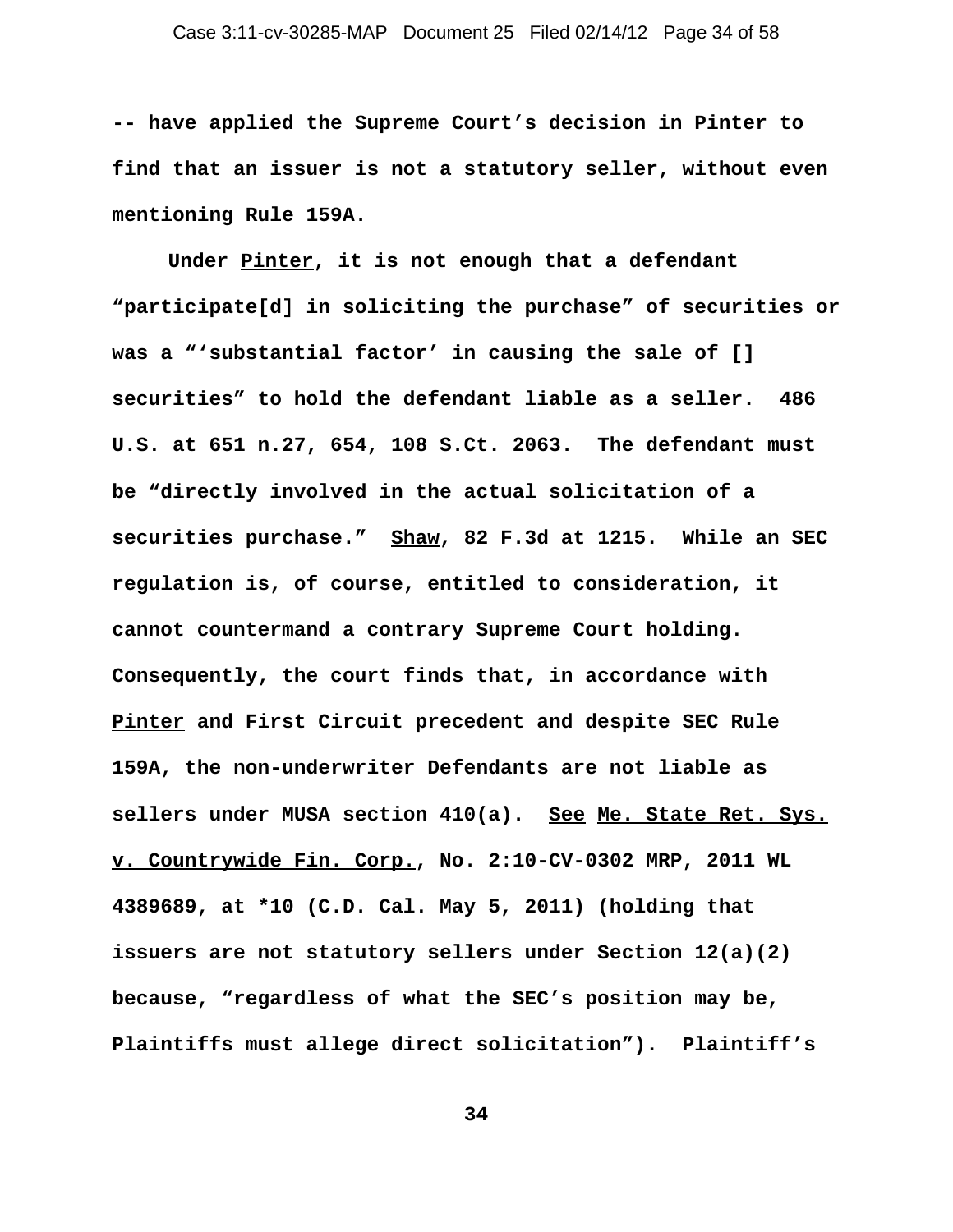**section 410(a) claims against the non-underwriter Defendants will be dismissed.** 

#### **4. Control Person Claims.**

**To state a control person claim under section 410(b), Plaintiff must first plead a primary violation under section 410(a). For the reasons discussed earlier, Plaintiff has adequately pled primary violations by the underwriter Defendants, but not by the non-underwriter Defendants. Consequently, the section 410(b) claims against those Defendants who are alleged to be control persons of only non-underwriter Defendants will be dismissed. For all other Defendants, Plaintiff has alleged that they controlled primary violators, and the allegations of control are sufficient to survive a motion to dismiss.** 

#### **5. Statute of Limitations.**

**Claims under MUSA section 410(a) are subject to a fouryear statute of limitations that runs from the date the plaintiff is put on inquiry notice of its claims. Marram, 809 N.E.2d at 1028 n.20. Plaintiff is on inquiry notice from the time "a reasonable investor would have noticed something was 'amiss.'" Id. (internal citation omitted).**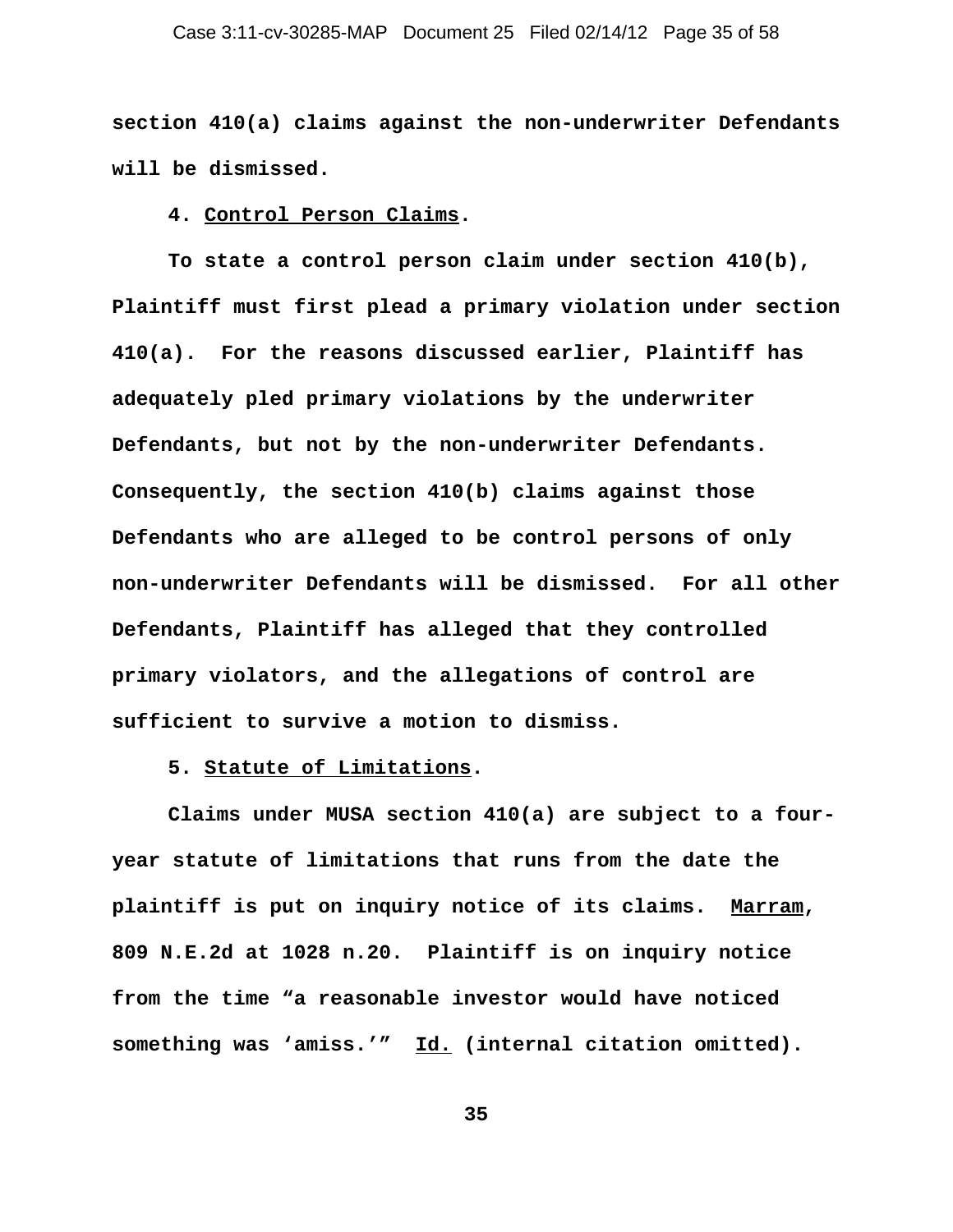**Defendants argue that Plaintiff knew or should have known the facts it alleges in its complaints by early 2007 -- four** years before it filed the first of these actions<sup>11</sup> -- and, **thus, any claims based on securities it bought before that date are time-barred.** 

 **In support of this argument, Defendants point to newspaper articles, industry publications, and government reports that were publicly available before early 2007. Defendants claim these documents put Plaintiff on notice of the mortgage loan origination problems alleged in the complaints, including the failure of originators to verify borrower information, inflated appraisals and understated LTV ratios, and occupancy fraud.** 

**This information, however, was insufficient to establish inquiry notice because it did not directly relate to the misrepresentations and omissions alleged in the complaints. The articles and other publications provided only generalized reports on the industry, did not discuss Defendants' practices specifically, and did not alert**

<sup>11</sup> **The first action, 11-30035-MAP, was filed on February 9, 2011. The last action, 11-30141-MAP, was filed on May 20, 2011.**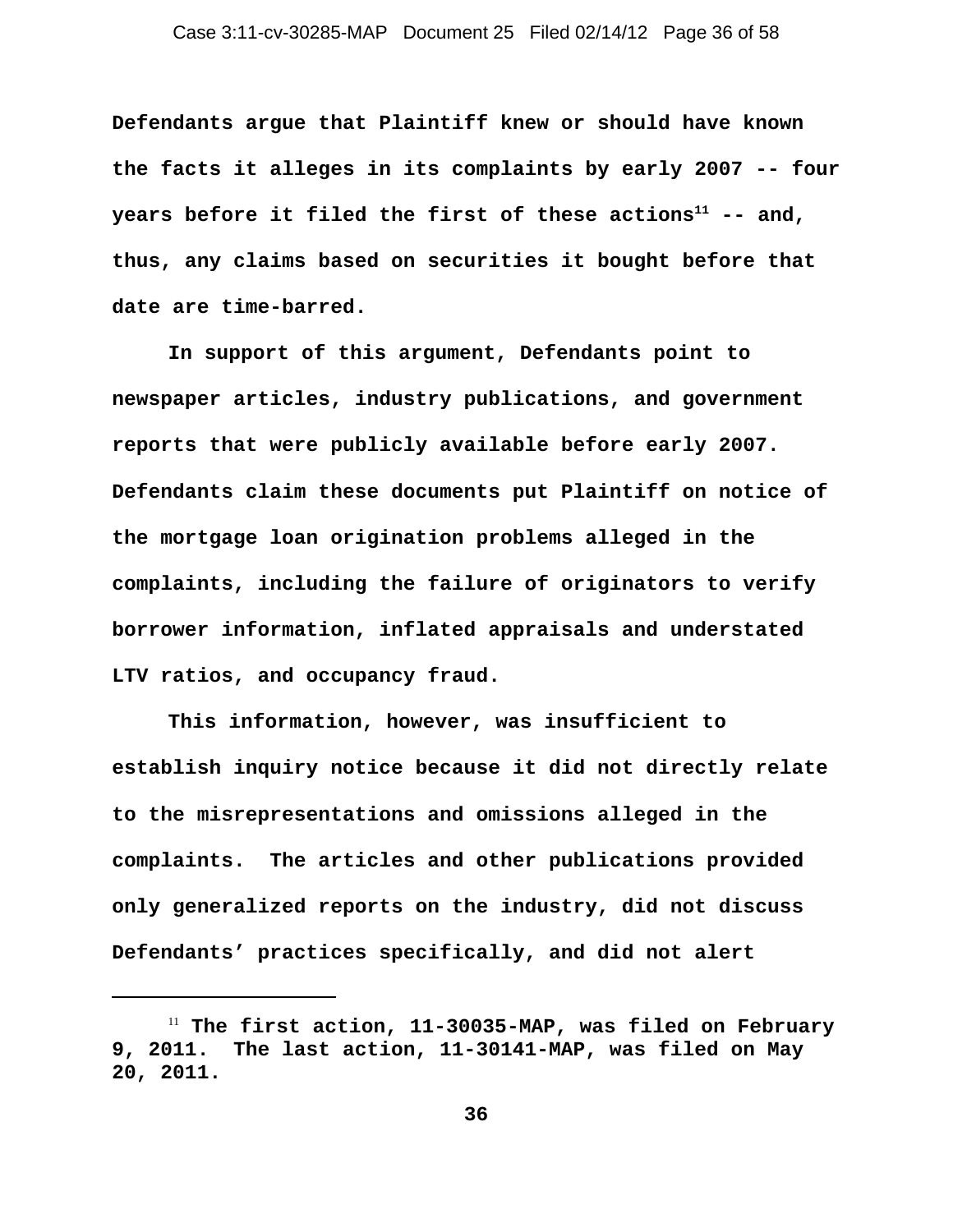**Plaintiff to potential fraud in any specific securitization it had purchased.** 

 **Defendants also argue that, when Plaintiff began buying the certificates in 2005, it had access to monthly loan data reports that were publicly available through the trust administrators. These reports disclosed the percentage of loans in delinquency or default for each loan pool underlying the certificates at issue. According to Defendants, the reports showed an increase in the number of loans going into default as the market worsened in 2006 and 2007, putting Plaintiff on inquiry notice. Additionally, according to Defendants, the offering documents for the 2007 certificates included additional warnings of increasing loan defaults, depreciation of appraisal values, and problems with loan originators.**

**While these reports and warnings may have indicated that the loans were performing poorly, they did not put Plaintiff on notice that the specific underwriting and appraisal practices represented in the offering materials were false. According to Plaintiff, the loan reports and additional warnings related only to a small subset of the**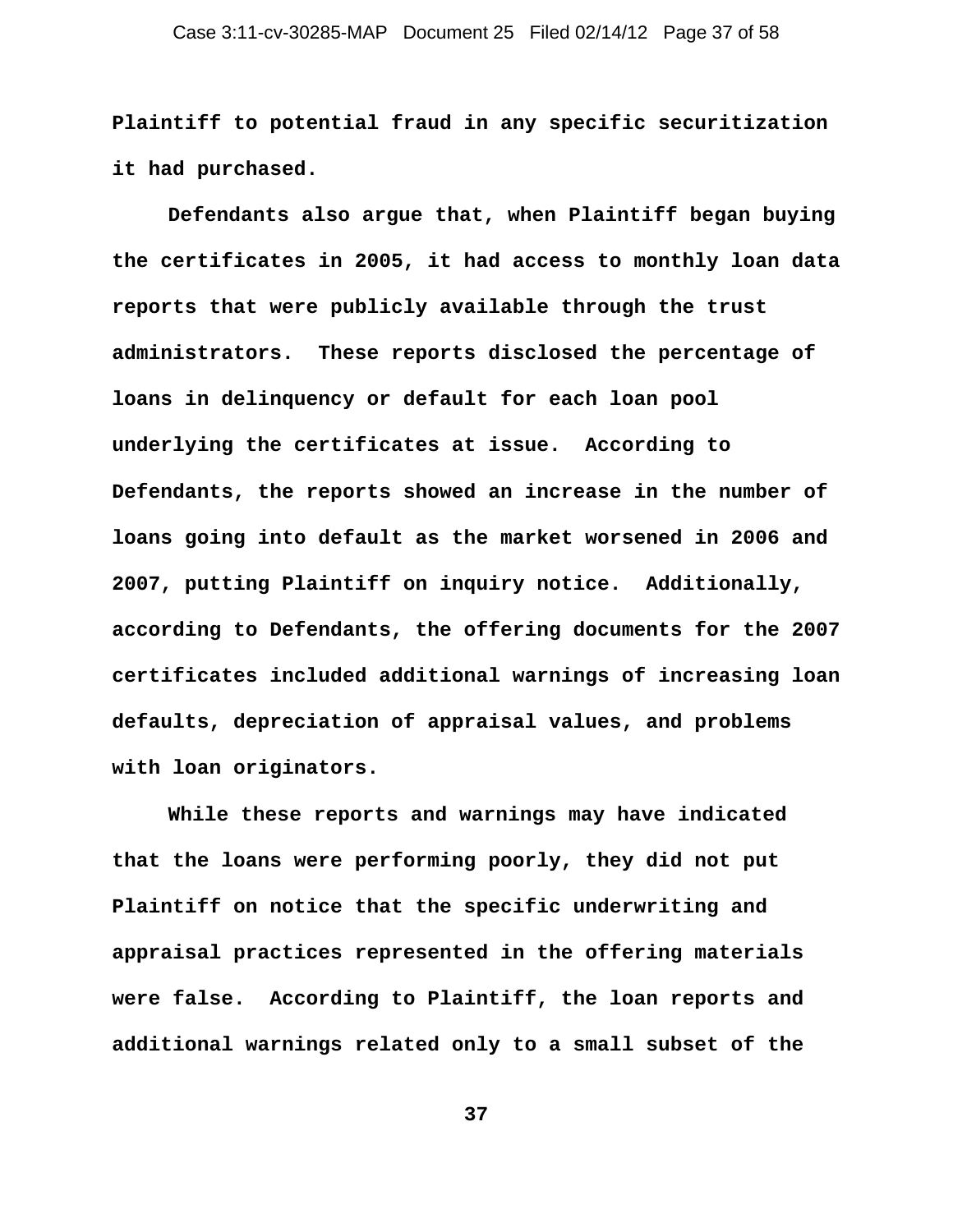**securitizations, and could not alert Plaintiff to a wholesale abandonment of guidelines for each of the securitizations alleged in the complaints. Plaintiff further disputes Defendants' characterization of the reports, arguing that these few loan reports did not reflect extraordinarily high rates of default and delinquencies.** 

**At this point in the litigation, Defendants have not met the relatively high burden to demonstrate that Plaintiff was on inquiry notice in 2007. Cf. Warren Freedenfeld Assocs., Inc. v. McTigue, 531 F.3d 38, 46 (1st Cir. 2008) ("Where, as here, dismissal is premised on the running of a statute of limitations, we will affirm only if the facts . . . 'leave no doubt that an asserted claim is time-barred.'" (internal citation omitted)). Indeed, courts have been reluctant to conclude that purchasers of mortgage-backed securities were on inquiry notice of similar claims as late as mid-2008, let alone as early as 2007. See, e.g., In re IndyMac Mortgage-Backed Sec. Litig., 718 F. Supp. 2d 495, 505 (S.D.N.Y. 2010) (no inquiry notice as of May 2008); Pub. Emps.' Ret. Sys. of Miss. v. Goldman Sachs Group, Inc., No. 09 CV 1110(HB), 2011 WL 135821, at \*8-9 (S.D.N.Y. Jan. 12,**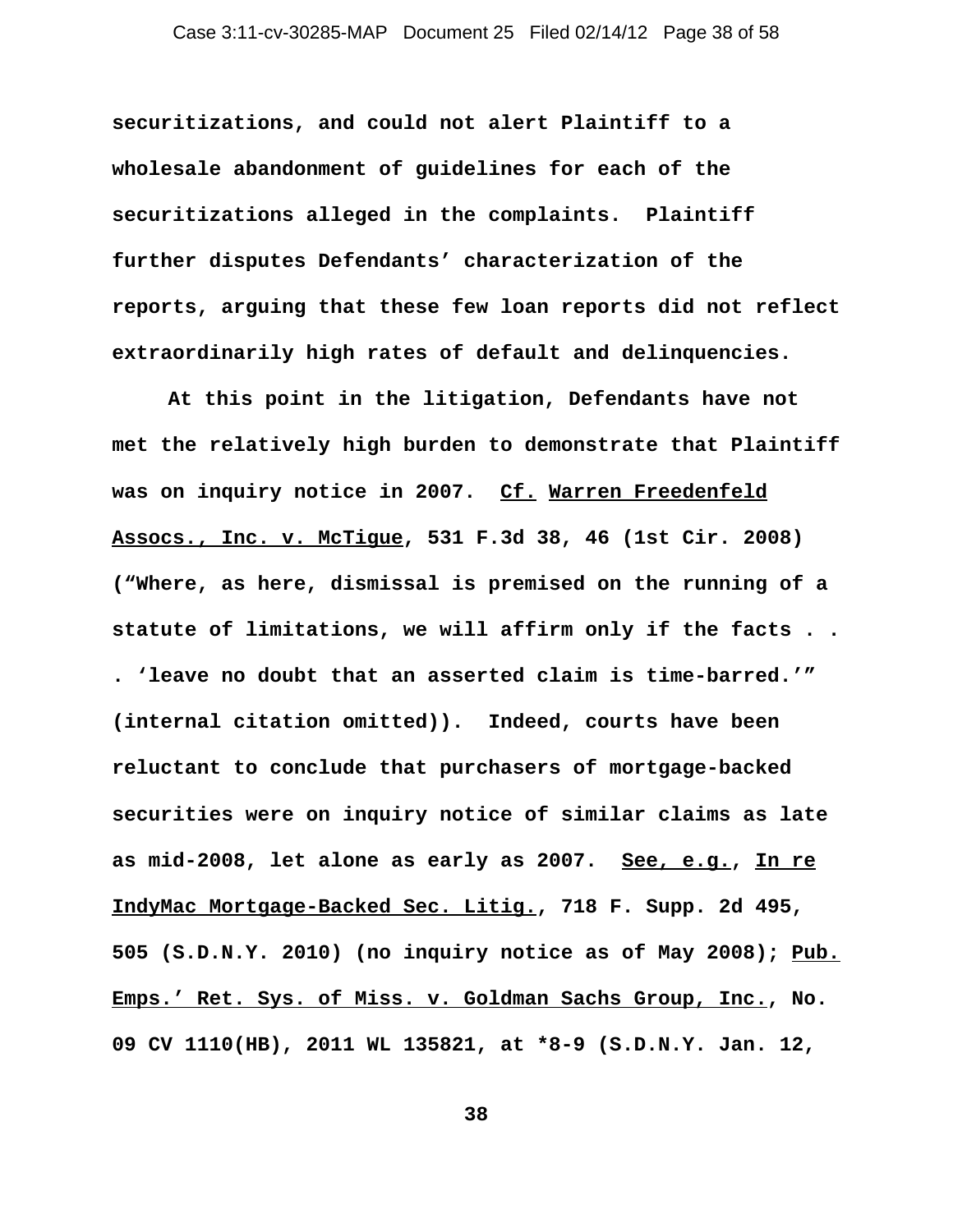**2011) (no inquiry notice as of February 2008). The court finds that the facts as alleged in the complaints do not warrant dismissal of Plaintiff's claims as time-barred.12** 

**6. Personal Jurisdiction.**

**The last global issue in these cases is personal jurisdiction. Defendants argue that the court lacks personal jurisdiction over the non-resident Individual Defendants. To establish personal jurisdiction, Plaintiff must make a prima facie showing of facts necessary to**

**Although the issue of materiality can be determined as a matter of law on a motion to dismiss under some circumstances, see, e.g., Glassman v. Comptervision Corp., 90 F.3d 617, 631-33 & n.22 (1st Cir. 1996), the alleged misrepresentations in this case are not "so obviously unimportant to an investor that reasonable minds cannot differ on the question of materiality." Marram, 809 N.E.2d at 1030. Thus, it would be inappropriate "to rule that the allegations are inactionable as a matter of law" in these cases. Id.** 

**<sup>12</sup> Defendants also argue that, in light of information available in the public domain as well as the various disclosures and warnings included in the offering documents, Plaintiff has failed to plead how the allegedly misstated or omitted information was material. Materiality is an element of a claim under section 410(a). See Marram, 809 N.E.2d at 1030 (noting that information is material if there is a "substantial likelihood" that a "reasonable investor" would have viewed the information as "having significantly altered the 'total mix' of information made available" (internal citation omitted)).**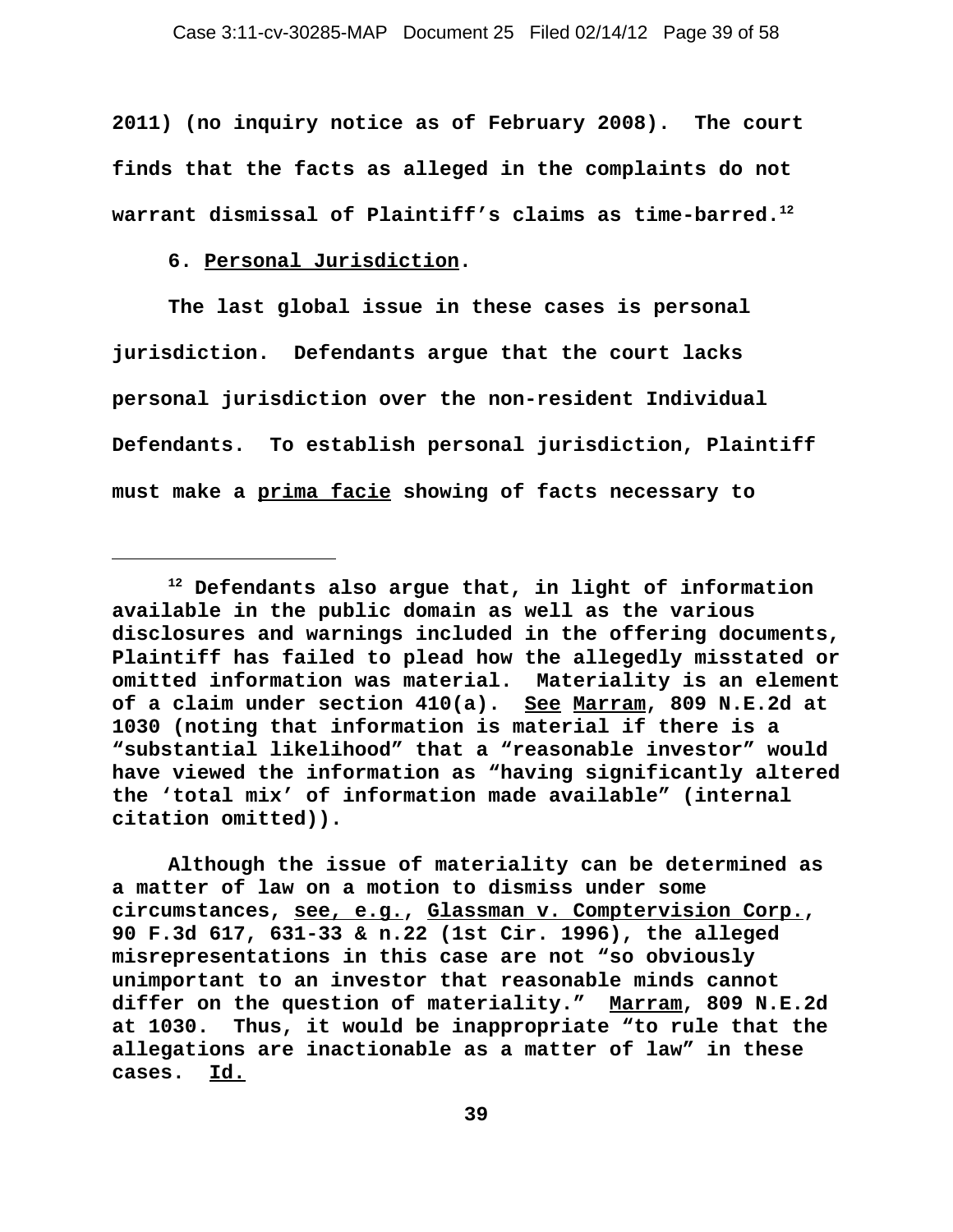**satisfy the requirements of a statute that authorizes jurisdiction and of the Due Process Clause. Boit v. Gar-Tec Products, Inc., 967 F.2d 671, 675 (1st Cir. 1992) (noting that a prima facie showing must be based on "evidence of specific facts set forth in the records").13 Massachusetts courts, however, can "sidestep the statutory inquiry and proceed directly to the constitutional analysis because the state's long-arm statute is coextensive with the limits allowed by the Constitution." Adelson v. Hananel, 510 F.3d 43, 49 (1st Cir. 2007) (internal citation omitted).14**

**<sup>13</sup> Plaintiff argues that a different standard must be used for pre-discovery motions to dismiss. However, no case from the First Circuit supports this proposition. On the contrary, the First Circuit in Boit specifically noted that, while other jurisdictions "hold that allegations in a complaint, unsupported by any evidence in the record before the court, are sufficient to make a prima facie showing of personal jurisdiction . . . . [i]t has long been the rule of this circuit . . . that plaintiffs may not rely on unsupported allegations in their pleadings to make a prima facie showing of personal jurisdiction." 967 F.2d at 675; see also Negron-Torres v. Verizon Commc'ns, Inc., 478 F.3d 19, 23 (1st Cir. 2007) (applying the same prima facie standard as Boit to a pre-discovery jurisdictional challenge).** 

<sup>14</sup> **All parties agree that section 414(h) of MUSA may also supply the statutory authorization necessary for personal jurisdiction. Mass. Gen. Laws ch. 110A, § 414(h) ("When any person, including any nonresident of the commonwealth, engages in conduct prohibited or made**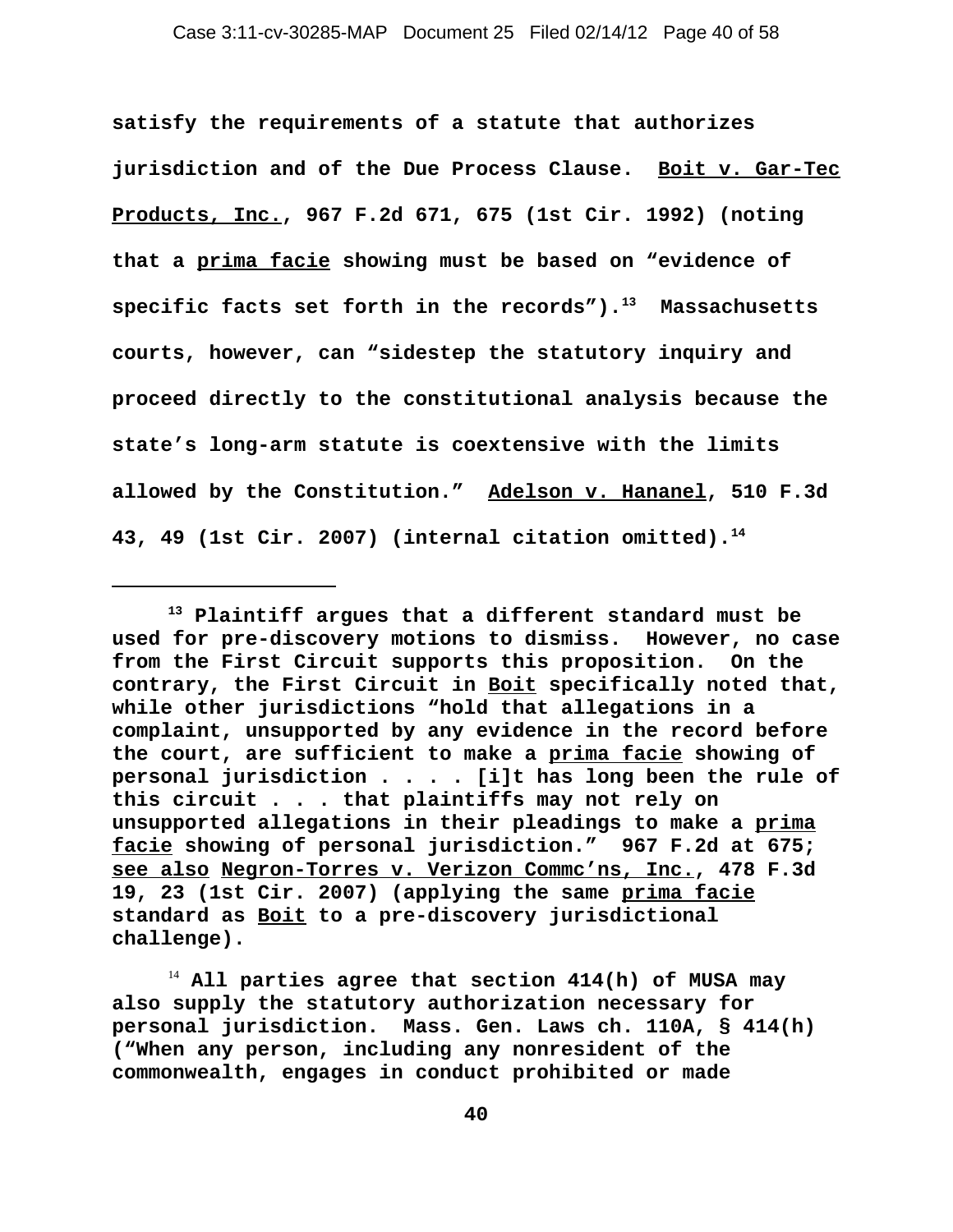**Under the Due Process Clause, a court may exercise personal jurisdiction over a non-resident defendant only if that defendant "ha[s] certain minimum contacts with [the forum state] such that maintenance of the suit does not offend traditional notions of fair play and substantial justice.'" Phillips v. Prairie Eye Ctr., 530 F.3d 22, 27 (1st Cir. 2008) (internal citation omitted). To meet this standard, Plaintiff must establish that (1) the claims arise out of or are related to Defendants' contacts with the forum state; (2) Defendants have purposefully availed themselves of the privileges of conducting activities within the forum state, thus invoking the benefits and protections of that state's laws and making Defendants' presence before the**

**actionable by this chapter . . . and he has not filed a consent of service of process under subsection (g) and personal jurisdiction over him cannot otherwise be obtained in the commonwealth, that conduct shall be considered equivalent to his appointment of the secretary or his successor in office to be his attorney to receive service of any lawful process in any non-criminal suit, action, or proceeding against him . . . which grows out of that conduct and which is brought under this chapter . . . , with the same force and validity as if served on him personally."). Defendants argue, however, that the court's exercise of personal jurisdiction over the Individual Defendants in these cases would violate the requirements of the Due Process Clause. A constitutional defect in the exercise of jurisdiction would obviously trump any statutory provision.**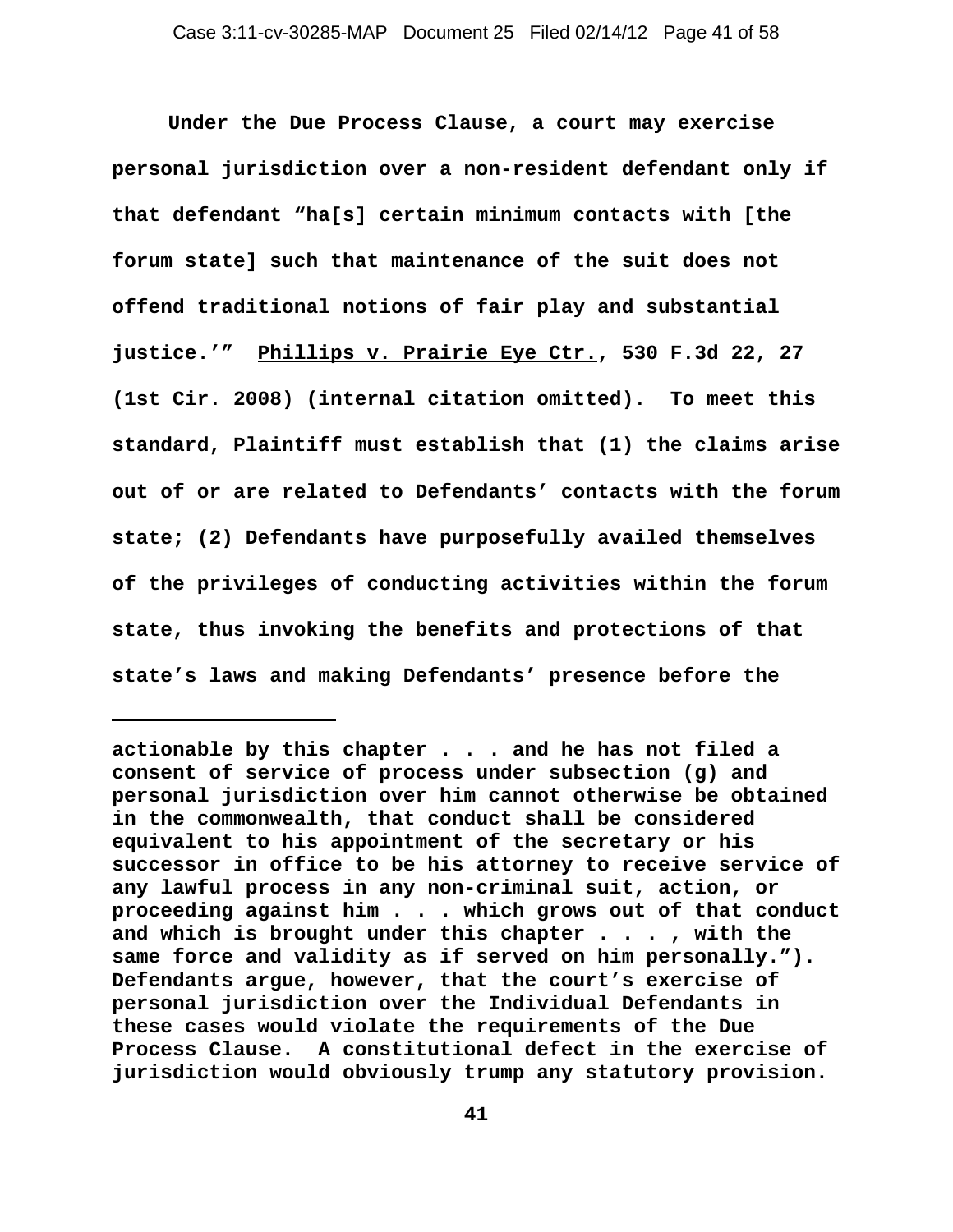## Case 3:11-cv-30285-MAP Document 25 Filed 02/14/12 Page 42 of 58

**state's courts foreseeable; and (3) exercise of jurisdiction is reasonable. Id.** 

**To satisfy the first component of the due process analysis -- relatedness -- a plaintiff must show that "the cause of action either arises directly out of, or is related to, the defendant's forum-based contacts." Id. (internal citation omitted). In other words, the defendant's in-state contacts must be an important or material element of proof in the case. Id.**

**In these cases, the relatedness component has been met. Plaintiff alleges that the Individual Defendants engaged in activities in Massachusetts, such as directing the Corporate Defendants to sell securities in Massachusetts, including to Plaintiff, and signing registration statements for those securitizations. Those registration statements contained the allegedly false statements on which Plaintiff now directly bases its claims.** 

**The second component -- purposeful availment - presents a more difficult question. To show that a defendant purposefully availed himself of "the privilege of conducting activities in the forum state," a plaintiff must**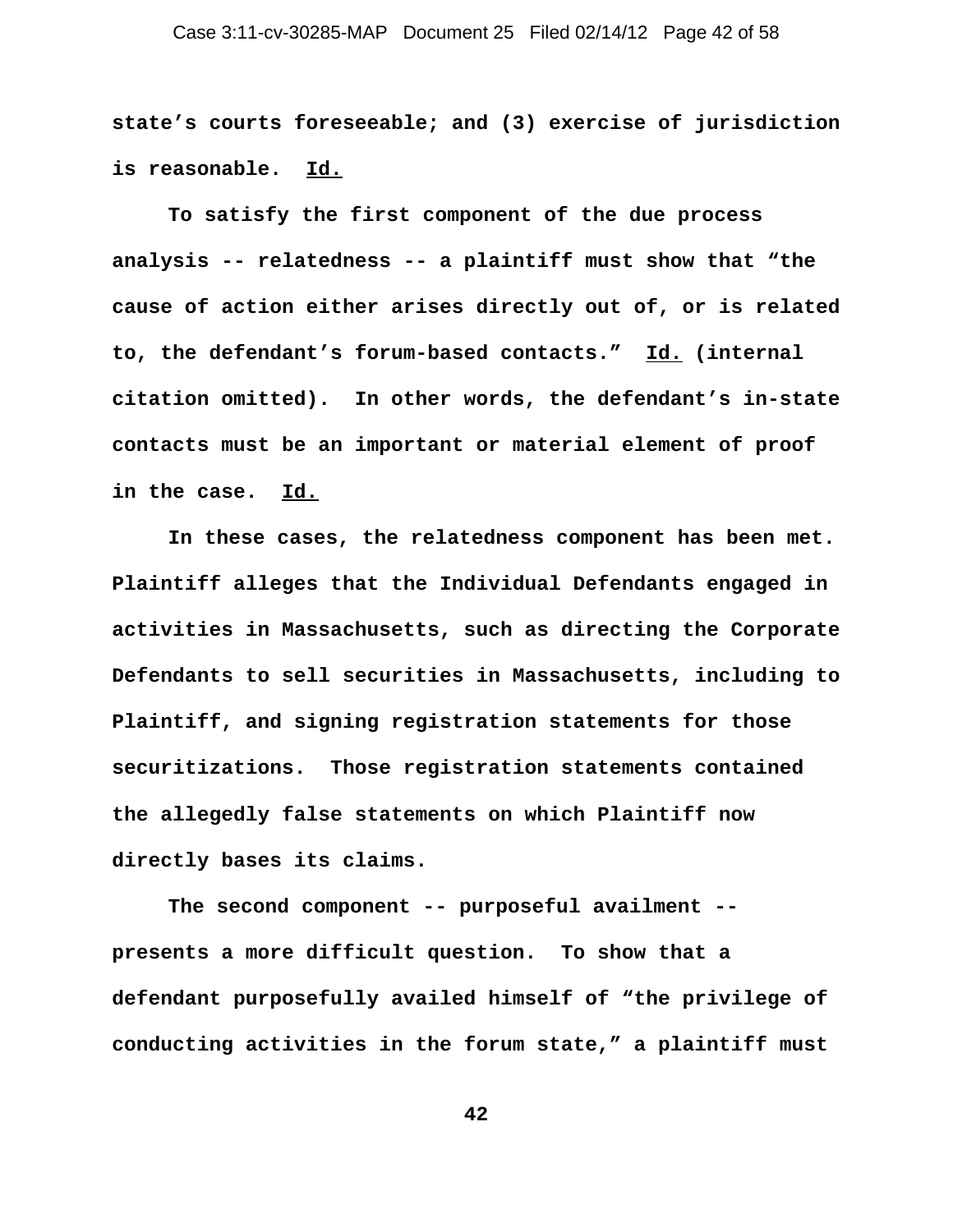## Case 3:11-cv-30285-MAP Document 25 Filed 02/14/12 Page 43 of 58

**show voluntariness and foreseeability. Daynard v. Ness, Motley, Loadholt, Richardson & Poole, P.A., 290 F.3d 42, 61 (1st Cir. 2002) (internal citation omitted). Voluntary contacts cannot be "based on the unilateral actions of another party." Adelson v. Hananel, 510 F.3d 43, 50 (1st Cir. 2007). Foreseeability is satisfied if the defendant's contacts were such that he could "reasonably anticipate being haled into court [in the forum state]." Id. (internal citation omitted).** 

**Plaintiff alleges that the Individual Defendants exercised control over the Corporate Defendants and directed the Corporate Defendants to sell securities in Massachusetts. In this way, according to Plaintiff, the Individual Defendants purposefully availed themselves of the privilege of conducting business in Massachusetts. Apart from these general allegations of control, the only allegation of specific conduct by the Individual Defendants is that they signed registration statements that were filed with the SEC and pursuant to which securities were sold in Massachusetts.** 

**Plaintiff argues that these allegations are sufficient**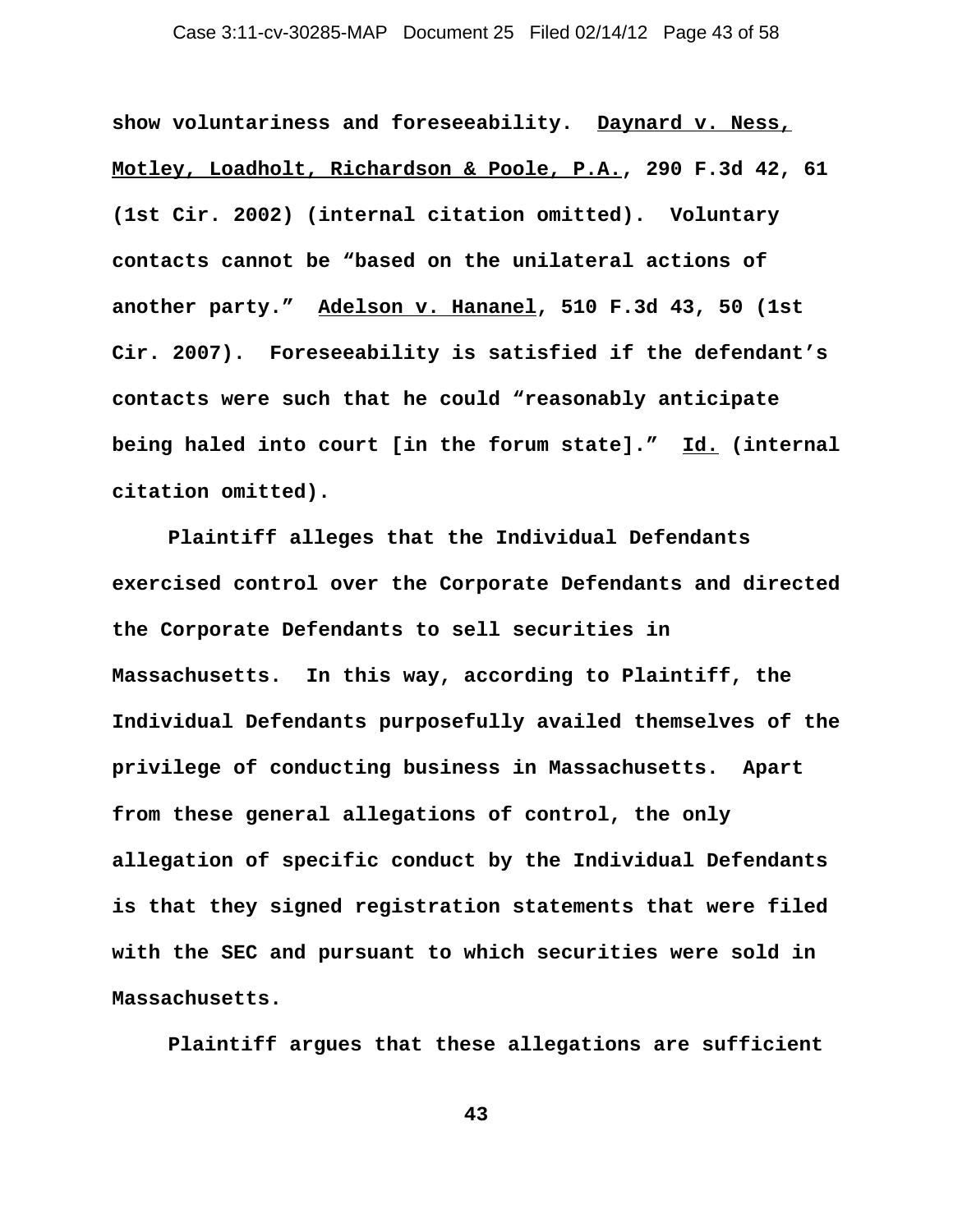**for personal jurisdiction and cite decisions by other courts that have exercised personal jurisdiction on the basis of defendants' signing registration statements. See, e.g., In re LDK Solar Sec. Litig., No. C 07-05182 WHA, 2008 WL 4369987, at \*6 (N.D.Cal. Sept. 24, 2008) (exercising personal jurisdiction over individual defendants who signed allegedly false prospectuses and noting that "[c]ourts regularly assert jurisdiction in such circumstances"); In re Royal Ahold N.V. Sec. & ERISA Litig., 351 F. Supp. 2d 334, 352 (D. Md. 2004) ("[C]ourts frequently have asserted personal jurisdiction over individual defendants who sign or, as control persons, approve the filing or disseminating of, particular forms required by the SEC which they knew or should have known would be relied on by U.S. investors."); In re CINAR Copr. Sec. Litig., 186 F. Supp. 2d 279, 305 (E.D.N.Y. 2002) ("[I]t is perfectly reasonable to exercise jurisdiction over [defendant] based solely on her signing the 1999 Registration Statement.").** 

**While these cases offer some support for Plaintiff, their value is limited, because they involve foreign defendants accused of violating the federal securities laws,**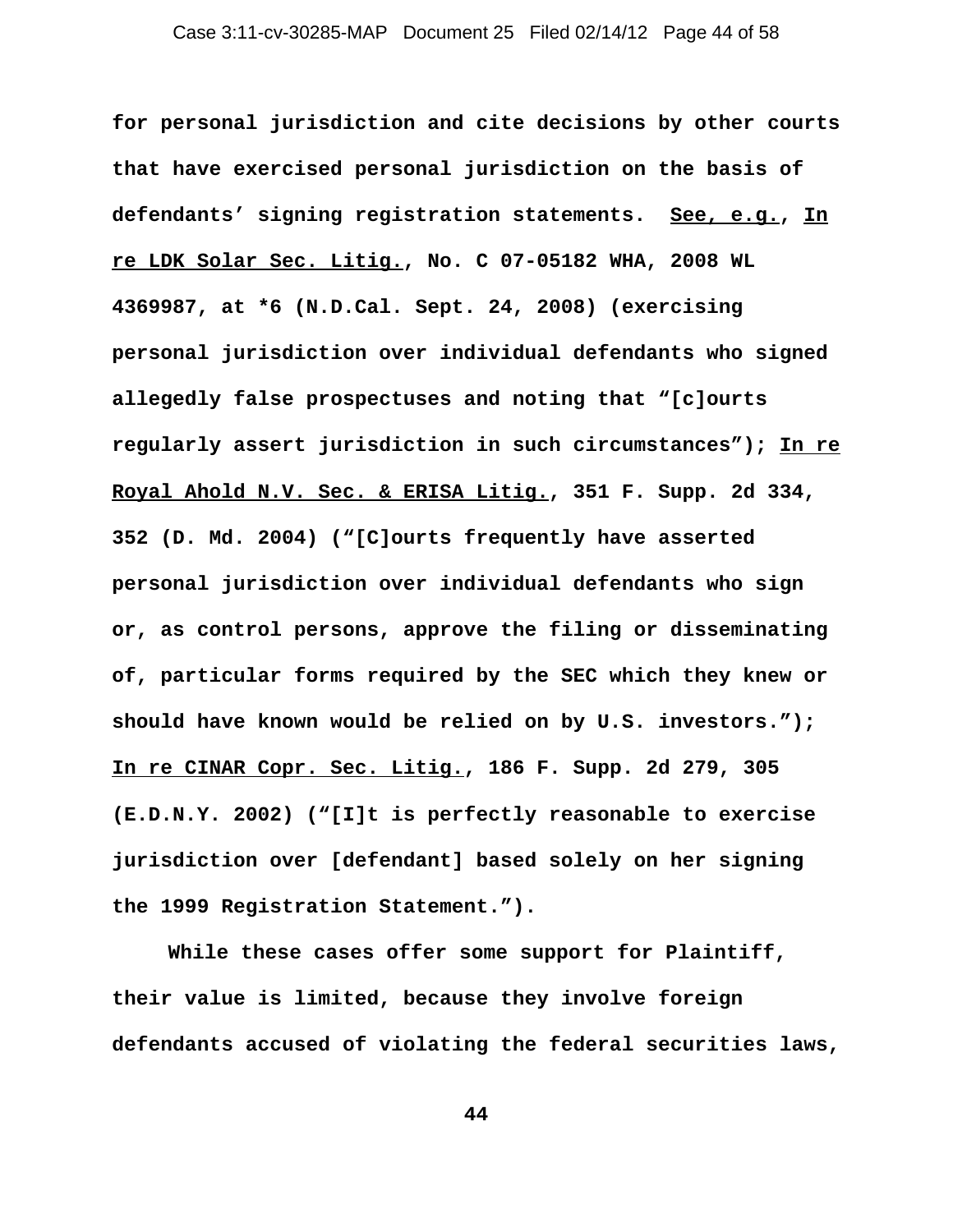**which provide for nationwide service of process. The jurisdictional inquiry in those cases focused on whether the foreign defendants had sufficient minimum contacts with the Untied States, not any particular state. The courts found that signing registration statements that were filed with the SEC and distributed to U.S. investors was sufficient to establish minimum contacts with the United States. In the cases before this court, on the other hand, Plaintiff must establish that Defendants had sufficient minimum contacts with Massachusetts specifically. The Individual Defendants did not sign anything that was filed with any Massachusetts authority; they only signed documents that were filed with the SEC and distributed to investors in numerous different states, including Massachusetts.** 

**While it may (or may not) be true that merely signing a SEC registration is insufficient to establish personal jurisdiction in Massachusetts, Plaintiff's allegations go a step further. The complaint asserts that the Individual Defendants were "control" persons who directed the sale of securities in Massachusetts. Allegations of this sort, which must be accepted as true on a motion to dismiss, are**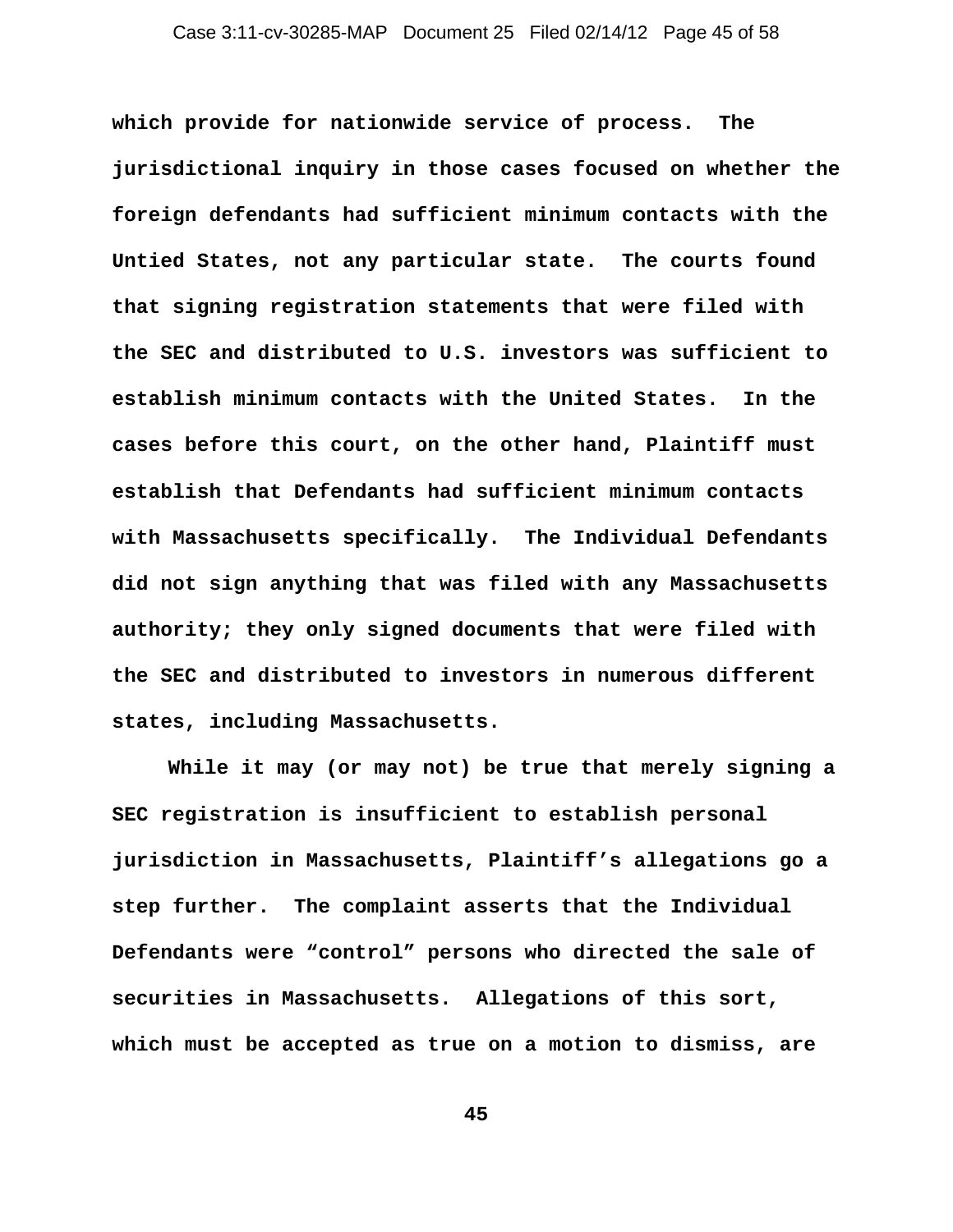**sufficient to make a prima facie showing of purposeful availment. Cf. J2 Global Commc'ns, Inc. v. Blue Jay, Inc., No. C 08-4254 PJH, 2009 WL 29905, at \*5, 9 (N.D. Cal. Jan. 05, 2009) (exercising personal jurisdiction over a defendant whose only contact with California was in his role as corporate president, directing agents to send fax advertisements to a nationwide network of servers, including in California).** 

**Finally, the third component -- reasonableness -- is determined by weighing five factors:** 

**(1) the defendant's burden of appearing; (2) the forum state's interest in adjudicating the dispute; (3) the plaintiff's interest in obtaining convenient and effective relief; (4) the judicial system's interest in obtaining the most effective resolution of the controversy, and (5) the common interests of all sovereigns in promoting substantive social policies.**

#### **United Elec., Radio & Mach. Workers of Am. v. 163 Pleasant**

**St. Corp., 960 F.2d 1080, 1088 (1st Cir. 1992). If the first two components of the due process analysis are satisfied, the defendant has the burden to make "a compelling case" that exercising jurisdiction would be unreasonable. Burger King Corp. v. Rudzewicz, 471 U.S. 462, 477, 105 S.Ct. 2174, 2185, 85 L.Ed.2d 528 (1985).**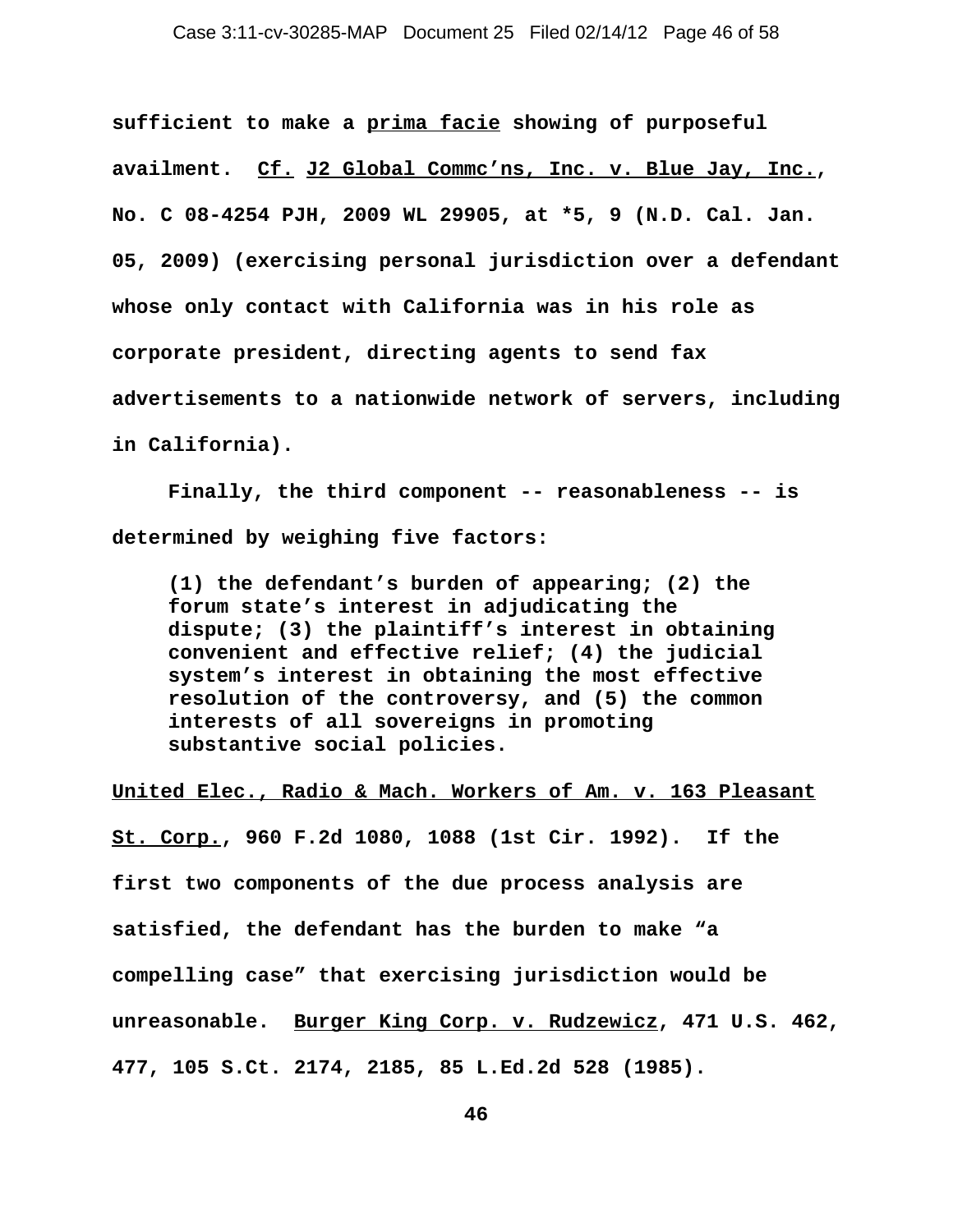**In these cases, Defendants have not met that burden. Although the Individual Defendants do not reside in Massachusetts, they have not shown any "special or unusual burden" they would face in defending against a suit in Massachusetts. Pritzker v. Yari, 42 F.3d 53, 64 (1st Cir. 1994) ("[I]nsofar as staging a defense in a foreign jurisdiction is almost always inconvenient and/or costly, we think this factor is only meaningful where a party can demonstrate some kind of special or unusual burden."). Massachusetts has a strong interest in enforcing its securities laws and protecting its investors. Bulldog, 929 N.E.2d at 301 ("Massachusetts has a strong interest in adjudicating violations of Massachusetts securities law."). A single suit in Plaintiff's home state provides Plaintiff with the opportunity for convenient and effective relief. Finally, the judicial system has an interest in avoiding piecemeal litigation in multiple forums and allowing Plaintiff to bring all of these cases in one forum would further this interest.** 

**For these reasons, the court's exercise of jurisdiction over the non-resident Individual Defendants comports with**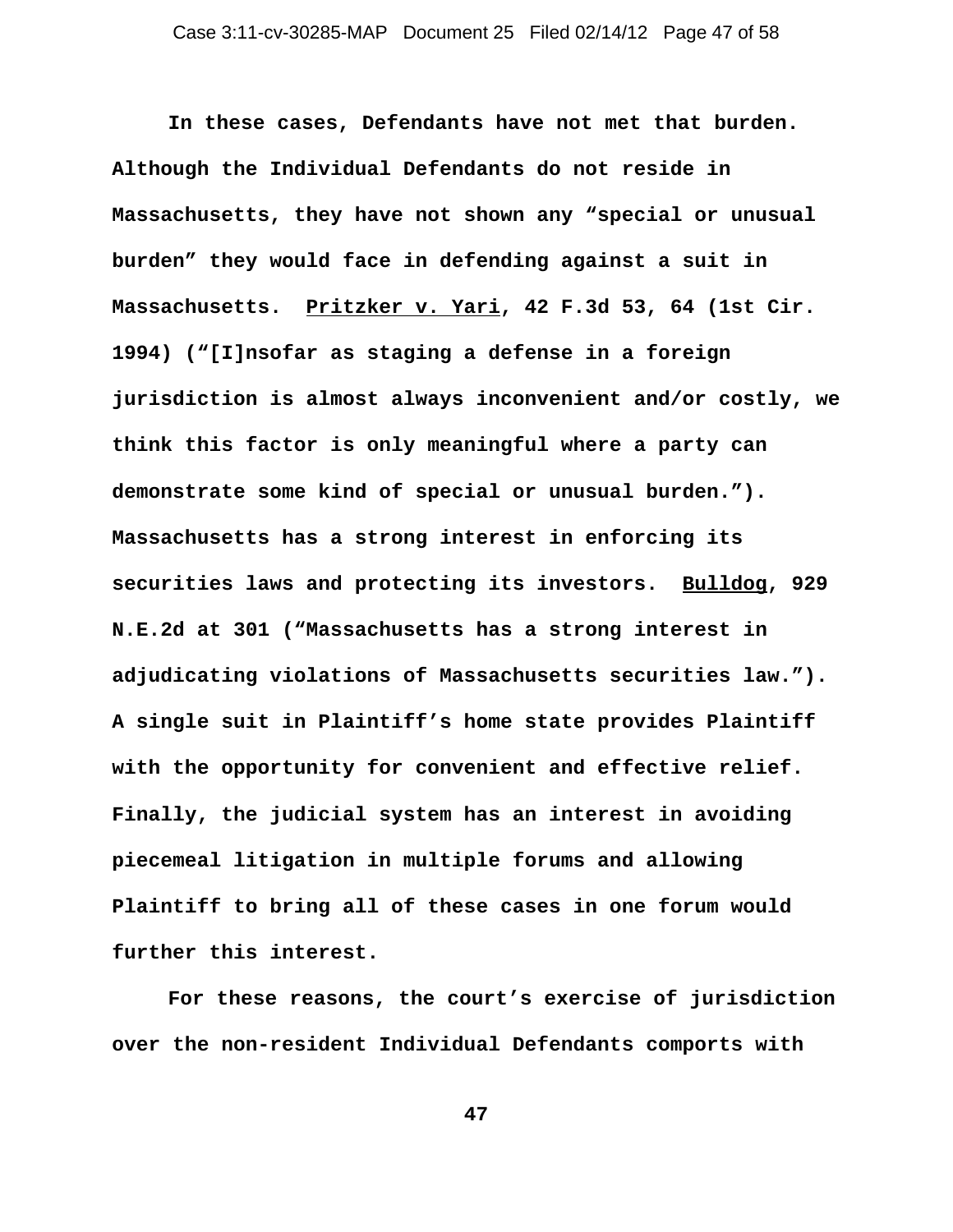**the requirements of due process and Plaintiff's claims against them will not be dismissed.** 

**B. Individual Complaints.**

**1. Residential Funding Company, LLC, et al. (11-30035- MAP).**

**For the reasons discussed earlier, the court will dismiss Plaintiff's claim of misstatements or omissions regarding owner-occupancy rates. The court will dismiss the section 410(a) claims against the non-underwriter Defendants: Residential Funding Company, LLC; Residential Accredit Loans, Inc.; Residential Asset Mortgage Products, Inc.; Residential Asset securities Corporation; and Residential Funding Securities, LLC. The court will dismiss the section 410(b) claims against Defendants whose control person liability stems from primary violations by the nonunderwriter Defendants. The court, however, is unable to discern who these individuals or entities are. Defendants will have until two weeks from the date of this memorandum to file a status report establishing the identities of the non-underwriter control person Defendants. The court will deny Defendants' motion in all other respects.**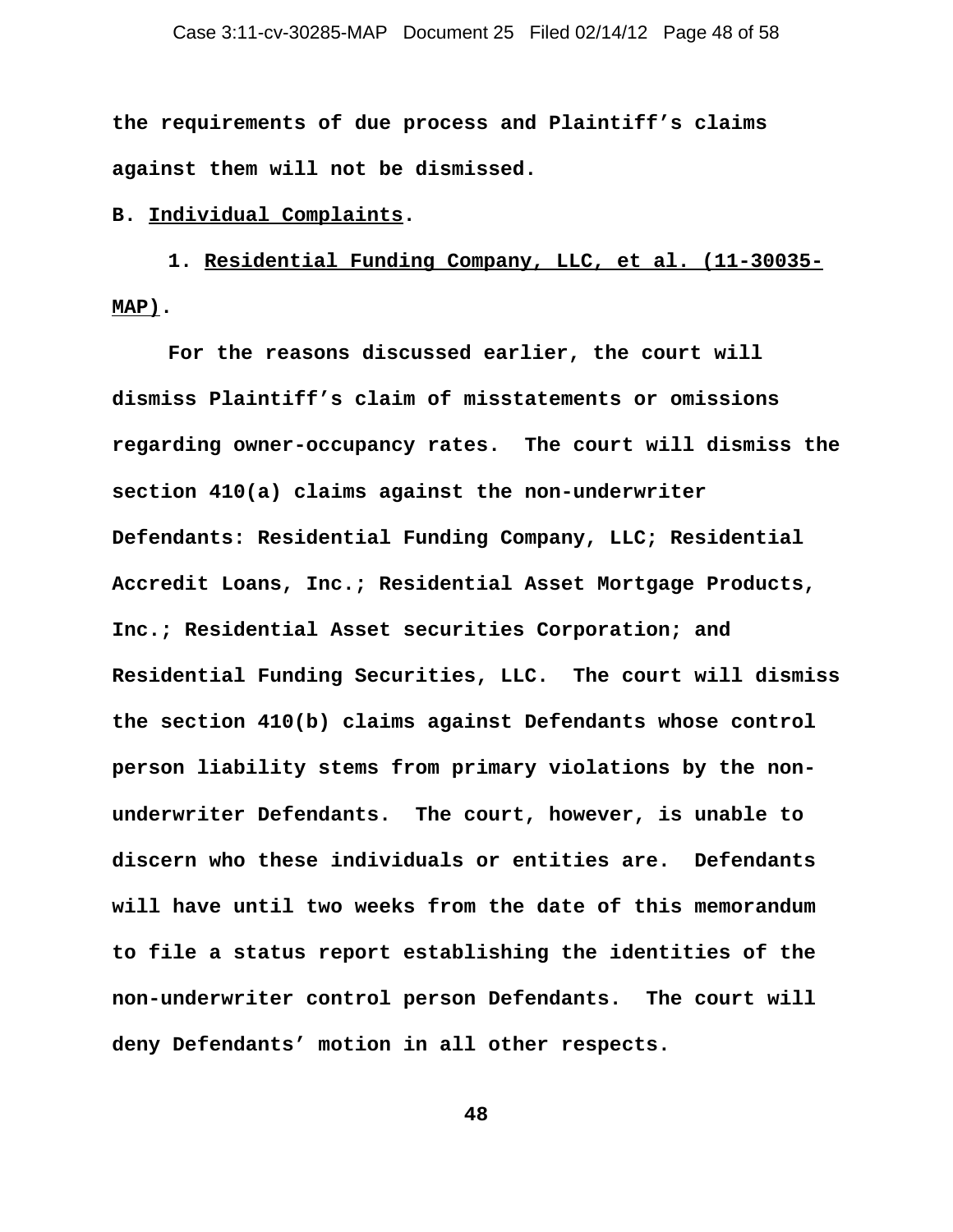**2. DB Structured Products, Inc., et al. (11-30039-MAP).**

**The court will dismiss Plaintiff's claim of misstatements or omissions regarding owner-occupancy rates. The court will dismiss the section 410(a) claims against the non-underwriter Defendants: DB Structured Products, Inc.; Deutsche Alt-A Securities, Inc.; and ACE Securities Corp. The court will dismiss the section 410(b) claims against Defendants whose control person liability stems from primary violations by the non-underwriter Defendants: Anilesh Ahuja, Jeffrey Lehocky, Michael Commaroto, Joseph Rice, Richard D'Albert, Richard Ferguson, Douglas Johnson, Evelyn Echevarria, and Julia Johnson. The court will deny Defendants' motion in all other respects.** 

**3. RBS Financial Products Inc., et al. (11-30044-MAP).**

**The court will dismiss Plaintiff's claim of misstatements or omissions regarding owner-occupancy rates. The court will dismiss the section 410(a) claims against the non-underwriter Defendants: RBS Financial Products, Inc.; RBS Acceptance Inc.; and Financial Asset Securities Corp. The court will dismiss the section 410(b) claim against John C. Anderson, whose control person liability stems from**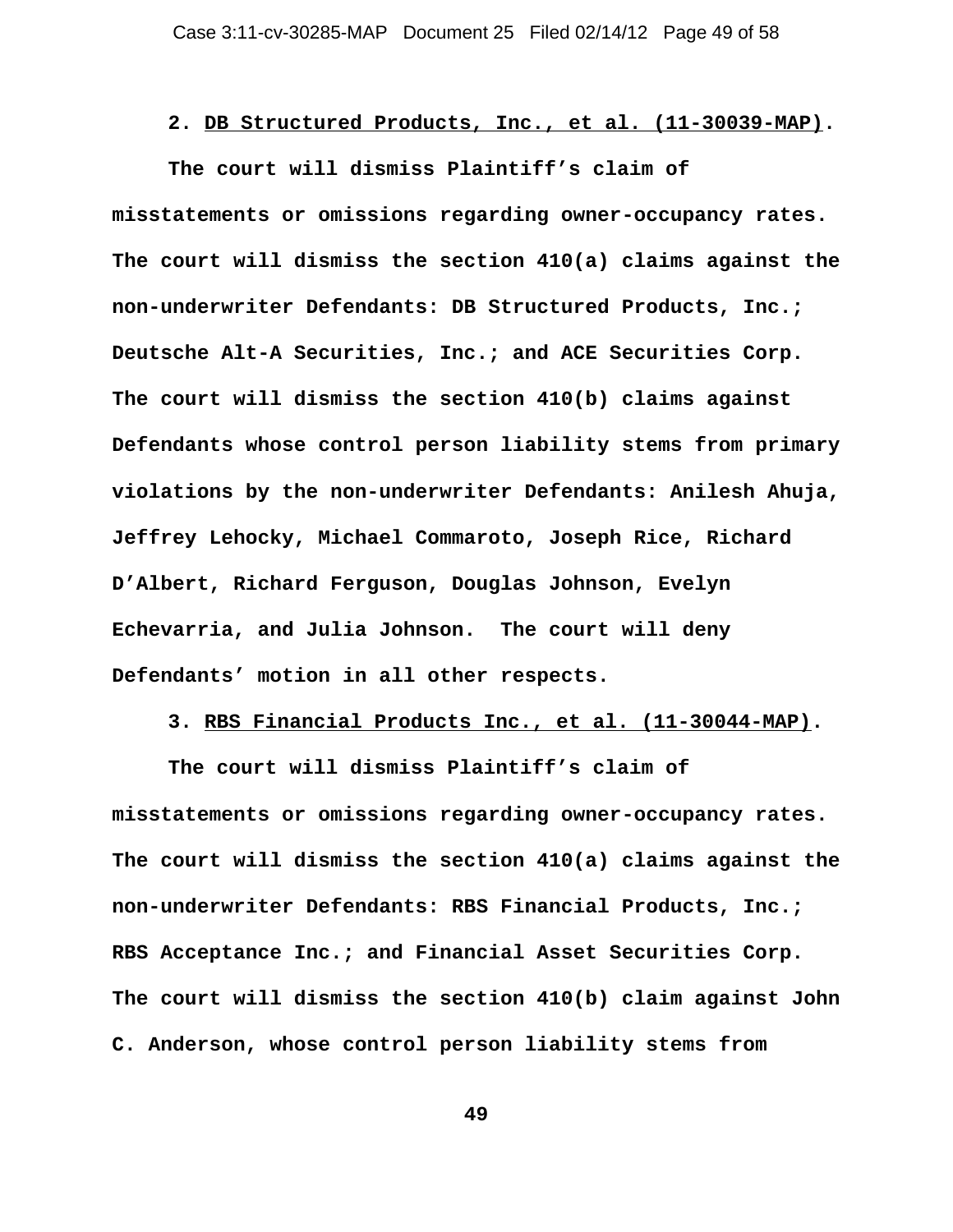**primary violations by a non-underwriter Defendant. The court will deny Defendants' motion in all other respects.** 

**4. DLJ Mortgage Capital, Inc., et al. (11-30047-MAP).**

**The court will dismiss Plaintiff's claim of misstatements or omissions regarding owner-occupancy rates. The court will dismiss the section 410(a) claims against the non-underwriter Defendants: DLJ Mortgage Capital, Inc. and Credit Suisse First Boston Mortgage Securities Corp. The court will dismiss the section 410(b) claims against Defendants whose control person liability stems from primary violations by the non-underwriter Defendants: DLJ Mortgage Capital Inc., Andrew A. Kimura, Jeffrey A. Altabef, Evelyn Echevarria, Michael A. Marriott, and Thomas Zingalli. The court will deny Defendants' motion in all other respects.**

**5. Credit Suisse First Boston Mortgage Securities Corp., et al. (11-30048-MAP).**

**The court will dismiss Plaintiff's claim of misstatements or omissions regarding owner-occupancy rates. The court will dismiss Plaintiff's claims against the nonunderwriter Defendants: Credit Suisse First Boston Mortgage Securities Corp.; DLJ Mortgage Capital, Inc.; Mortgage Asset**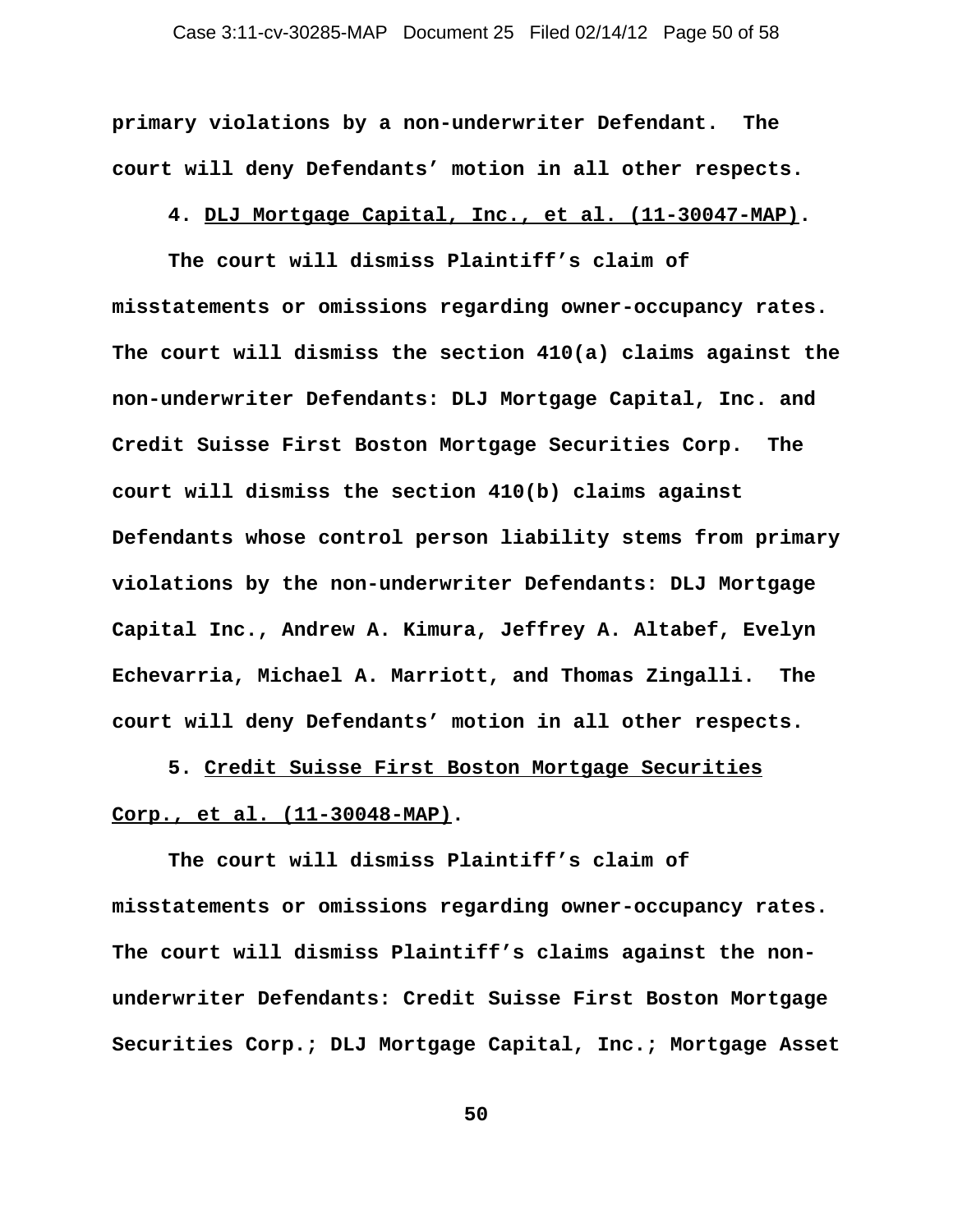**Securitization Transactions, Inc.; and UBS Real Estate Securities Inc. The court will dismiss the claims against Defendants whose control person liability stems from primary violations by the non-underwriter Defendants: UBS Real Estate Securities Inc., Andrew A. Kimura, Jeffrey A. Altabef, Evelyn Echevarria, Michael A. Marriott, Thomas Zingalli, David Martin, Per Dyrvik, and Peter Slagowitz. The court will deny Defendants' motion in all other respects.**

# **6. JP Morgan Chase Bank, N.A., et al. (11-30094-MAP).**

**The court will dismiss Plaintiff's claim of misstatements or omissions regarding owner-occupancy rates. The court will dismiss the section 410(a) claims against the non-underwriter Defendants: J.P. Morgan Mortgage Acquisition Corp.; J.P. Morgan Acceptance Corporation I; J.P. Morgan Chase Bank, N.A.; EMC Mortgage Corporation; Cohen Legacy, LLC; Structured Asset Mortgage Investments II Inc.; Bear Stearns Asset Backed Securities I LLC; Washington Mutual Mortgage Securities Corporation; and WaMU Asset Acceptance Corporation. The court will dismiss the section 410(b) claims against Defendants whose control person liability**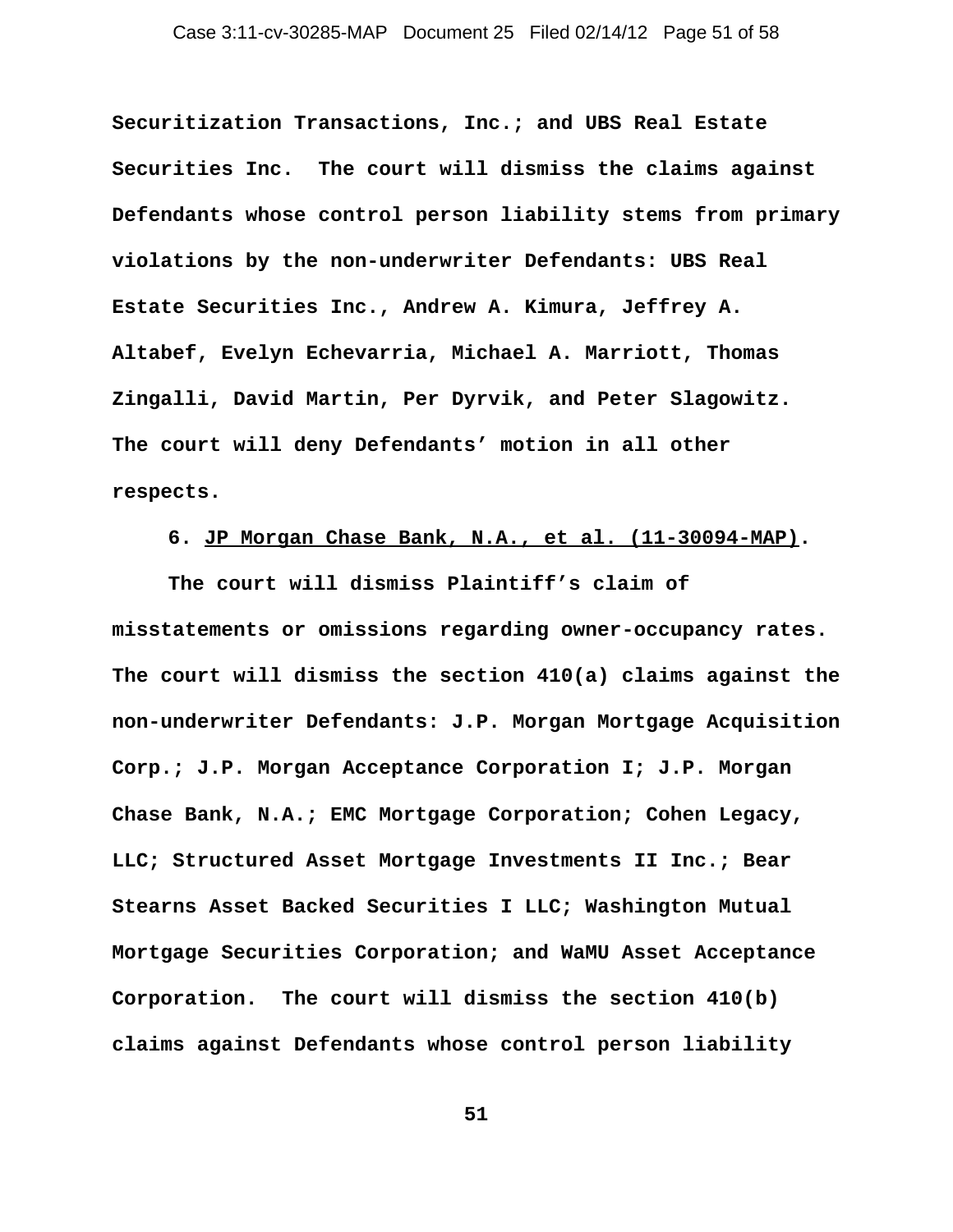**stems from primary violations by the non-underwriter Defendants. The court is unable to discern who these individuals or entities are. Defendants will have until two weeks from the date of this memorandum to file a status report establishing the identities of these Defendants.** 

**Defendants in this case have made additional arguments for dismissal of the claims against J.P. Morgan Chase Bank, N.A. and Cohen Legacy, LLC. These arguments do not need to be addressed because both Defendants are non-underwriter Defendants, and the claims against them will be dismissed for the reasons discussed earlier.** 

**The court will deny Defendants' motion in all other respects.**

**7. Goldman Sachs Mortgage Company, et al. (11-30126- MAP).**

**The court will dismiss Plaintiff's claim of misstatements or omissions regarding owner-occupancy rates. The court will dismiss the section 410(a) claims against the non-underwriter Defendants: Goldman Sachs Mortgage Co.; Bear Stearns Asset Backed Securities I LLC; American Home Mortgage Securities LLC; and American Home Mortgage Assets**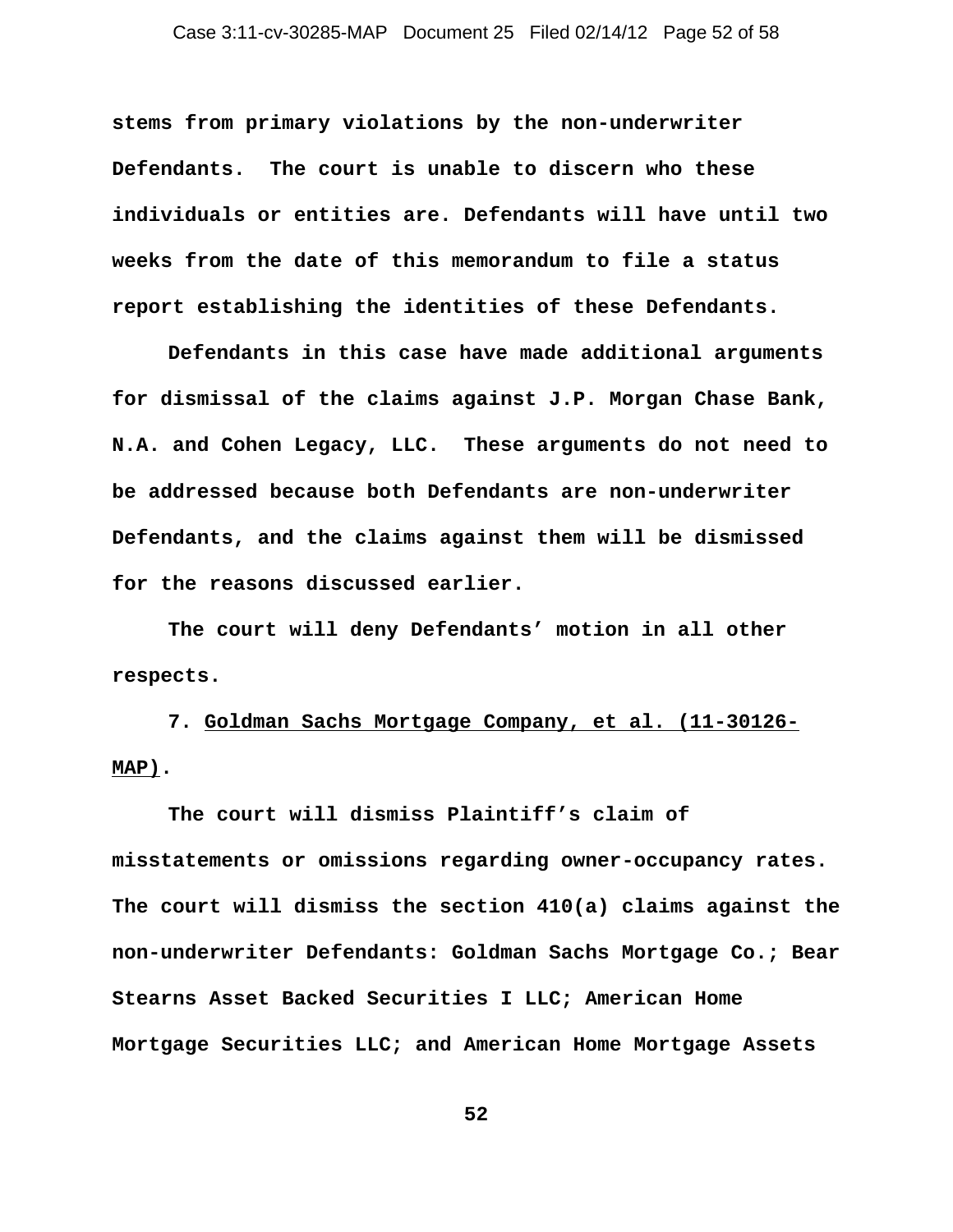**LLC. The court will dismiss the section 410(b) claims against Defendants whose control person liability stems from primary violations by the non-underwriter Defendants. The court is unable to discern who these individuals or entities are. Defendants will have until two weeks from the date of this memorandum to file a status report establishing the identities of these Defendants. The court will deny Defendants' motion in all other respects.**

## **8. Impac Funding Corporation, et al. (11-30127-MAP).**

**The court will dismiss Plaintiff's claim of misstatements or omissions regarding owner-occupancy rates. The court will dismiss the section 410(a) claims against the non-underwriter Defendants: Impac Funding Corp. and Impac Secured Assets Corp. The court will dismiss the section 410(b) claims against Defendants whose control person liability stems from primary violations by the nonunderwriter Defendants. The court is unable to discern who these individuals or entities are. Defendants will have until two weeks from the date of this memorandum to file a status report establishing the identities of these Defendants. The court will deny Defendants' motion in all**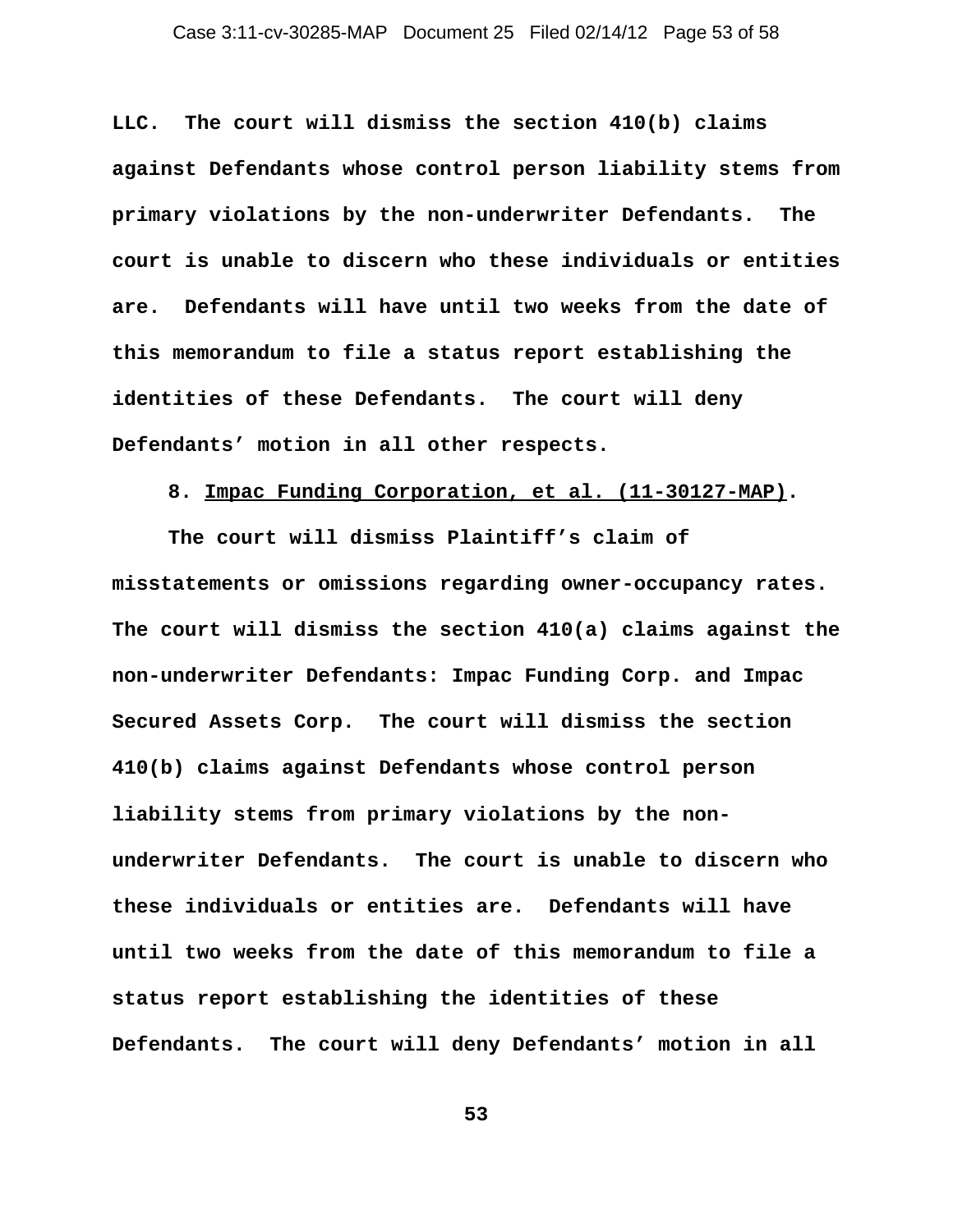**other respects.**

**9. HSBC Bank USA, National Association, et al. (11- 30141-MAP).**

**This final complaint presents a unique issue that must now be addressed. It appears that the offering documents at issue in this case did not include a disclosure that the owner-occupancy rates were based on the borrowers' representations of their intended use. A review of the offering documents submitted by Defendants did not uncover any such disclosure. Moreover, in their memorandum in support of the motion to dismiss, Defendants stated that the offering documents do not identify the methodology through which owner-occupancy rates were derived. Because the offering documents appear to lack the disclosure present in the other eight cases, the earlier discussion of owneroccupancy rates does not apply here.**

**Defendants argue that the claim regarding owneroccupancy rates should nevertheless be dismissed. According to Defendants, Plaintiff's forensic review that determined owner-occupancy rates were lower than those represented by Defendants is irrelevant. While Plaintiff may believe that**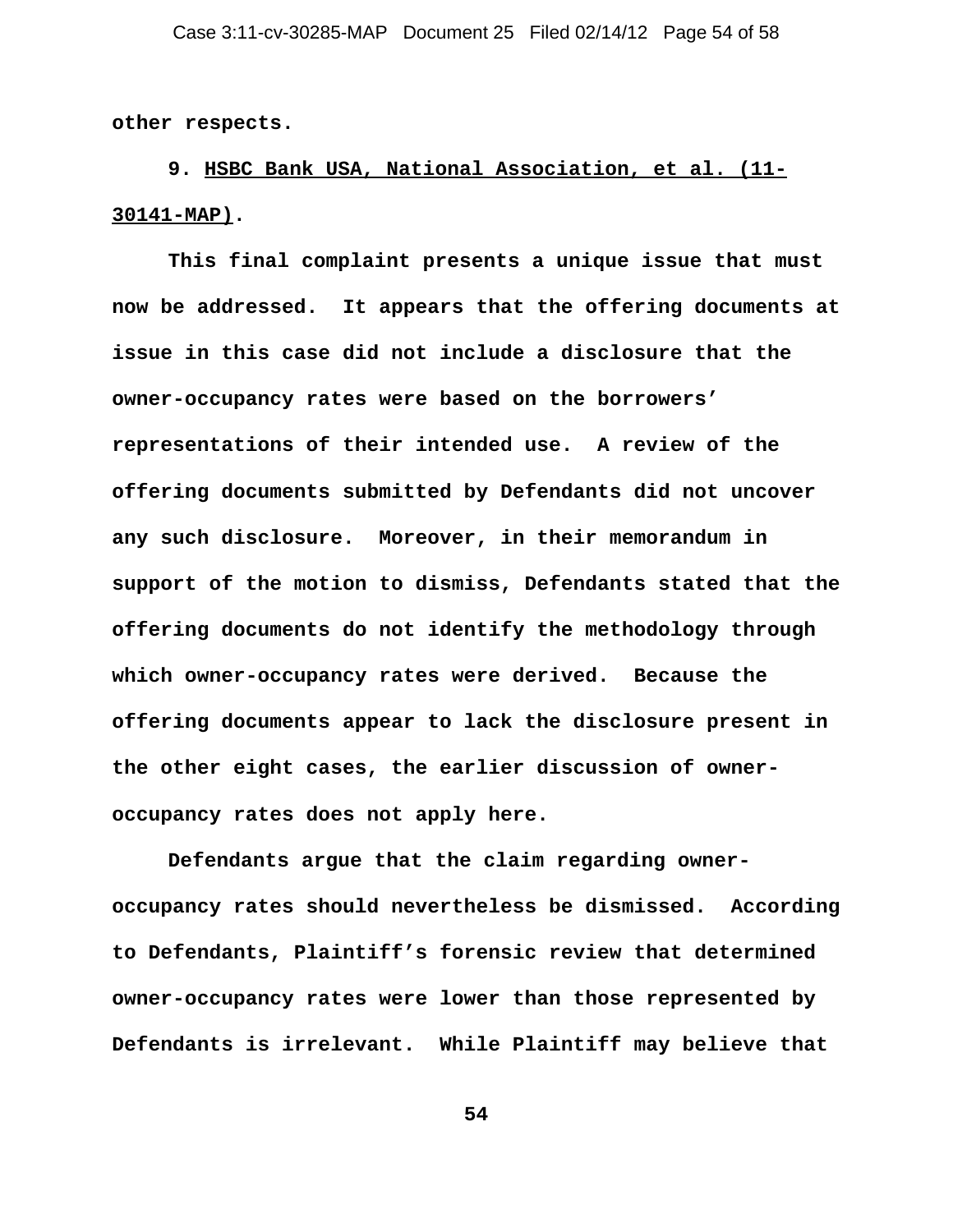**its methodology is more accurate, Defendants argue that, because Defendants did not state that their representations were based on the same methodology, the fact that the two differ does not show any misrepresentation on Defendants' part.** 

**This argument is unconvincing. The offering documents in this case did not state that the rates were based on borrowers' representations or that they represented the results of a particular methodology. They stated only that a certain percentage of properties was occupied by owners. If the actual owner-occupancy rate was different from that represented by Defendants, Defendants' made a misrepresentation. Plaintiff alleges, based on a forensic analysis, that this was the case. Defendant may question the accuracy of Plaintiff's forensic analysis, but this is a question of fact that cannot be determined at this stage of the proceedings. For these reasons, Plaintiff's claim regarding the owner-occupancy rates will not be dismissed in this case.** 

 **The court will dismiss Plaintiff's section 410(a) claims against the non-underwriter Defendants: HSBC Bank USA,**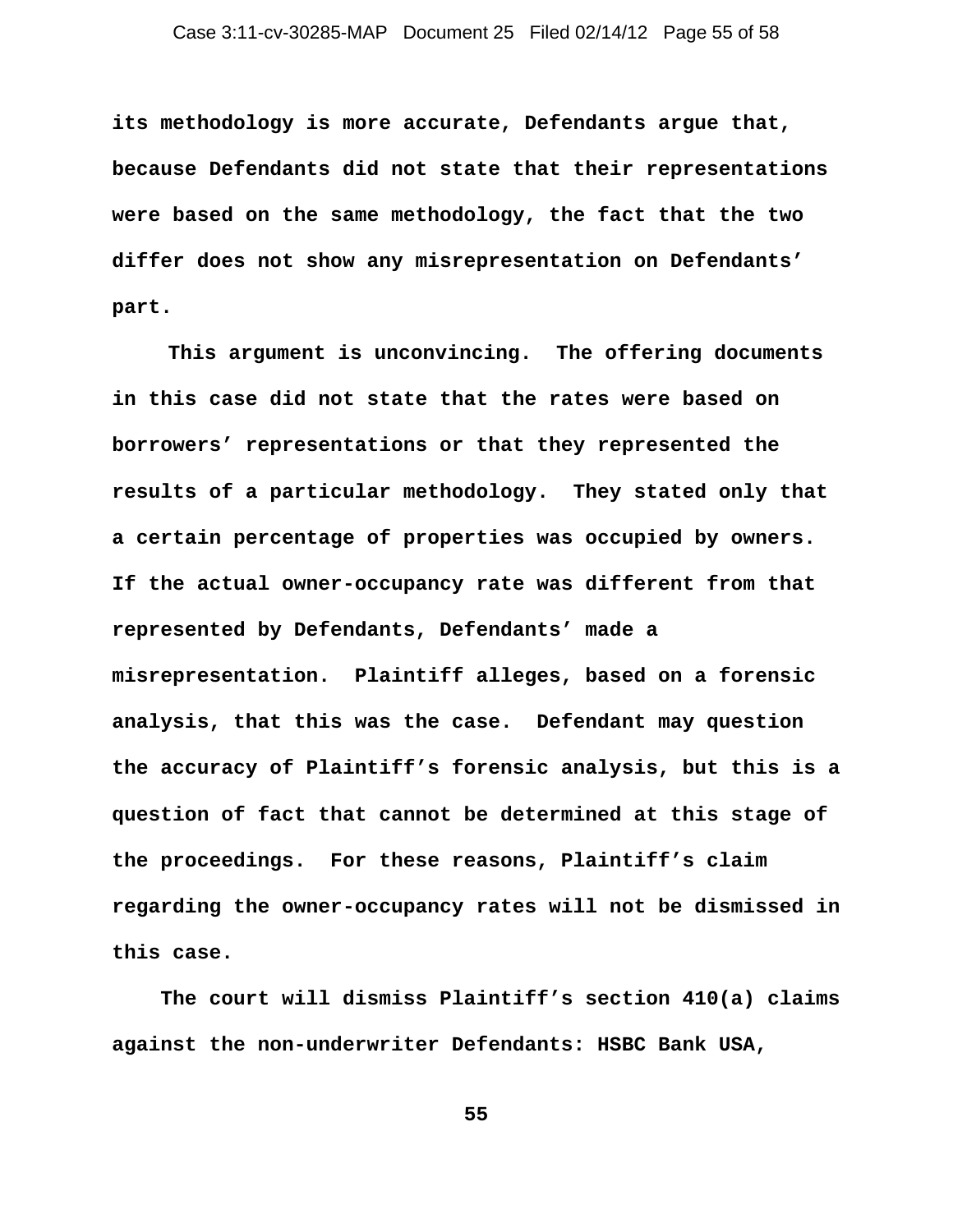**National Association and HSI Asset Securitization Corporation. The court will dismiss the section 410(b) claims against Defendants whose control person liability stems from primary violations by the non-underwriter Defendants.15 The court is unable to discern who these**

**Generally, Defendants cannot incorporate by reference documents filed in other cases. See Langella v. Cercone, Civ. A. No. 09-312, 2010 WL 2402940, at \*6 n.1 (W.D. Pa. June 10, 2010) ("[Fed. R. Civ. P. 10(c)] does not provide a legal mechanism whereby a court should consider legal arguments raised in another party's motion to dismiss . . . ."); 5A Charles Alan Wright & Arthur R. Miller, Federal Practice & Procedure § 1326 (3d ed. 2011) ("[A]llegations in pleadings in another action, even if between the same parties, cannot be incorporated by reference.").** 

**One reason courts are reluctant to allow this type of incorporation by reference is that "it is not [the] Court's responsibility to search another party's motion to determine which, if any, of the arguments set forth in said motion are applicable to a different defendant . . . ." Langella, 2010 WL 2402940, at \*6 n.1. In this case, the court is familiar with the filings in the other eight cases, which are substantially similar to this case, and the usual concerns about inferring arguments from other submissions have less**

<sup>15</sup> **Defendants do not explicitly raise the issues concerning non-underwriter Defendants and control person liability in their motion to dismiss. The only argument that Defendants explicitly put forth in support of their motion to dismiss is that Plaintiff failed to allege any actionable misstatement or omission, for reasons similar to those raised in the other motions to dismiss. However, Defendants attempt to adopt, to the extent relevant, the arguments set out in the joint briefs filed in the other eight cases.**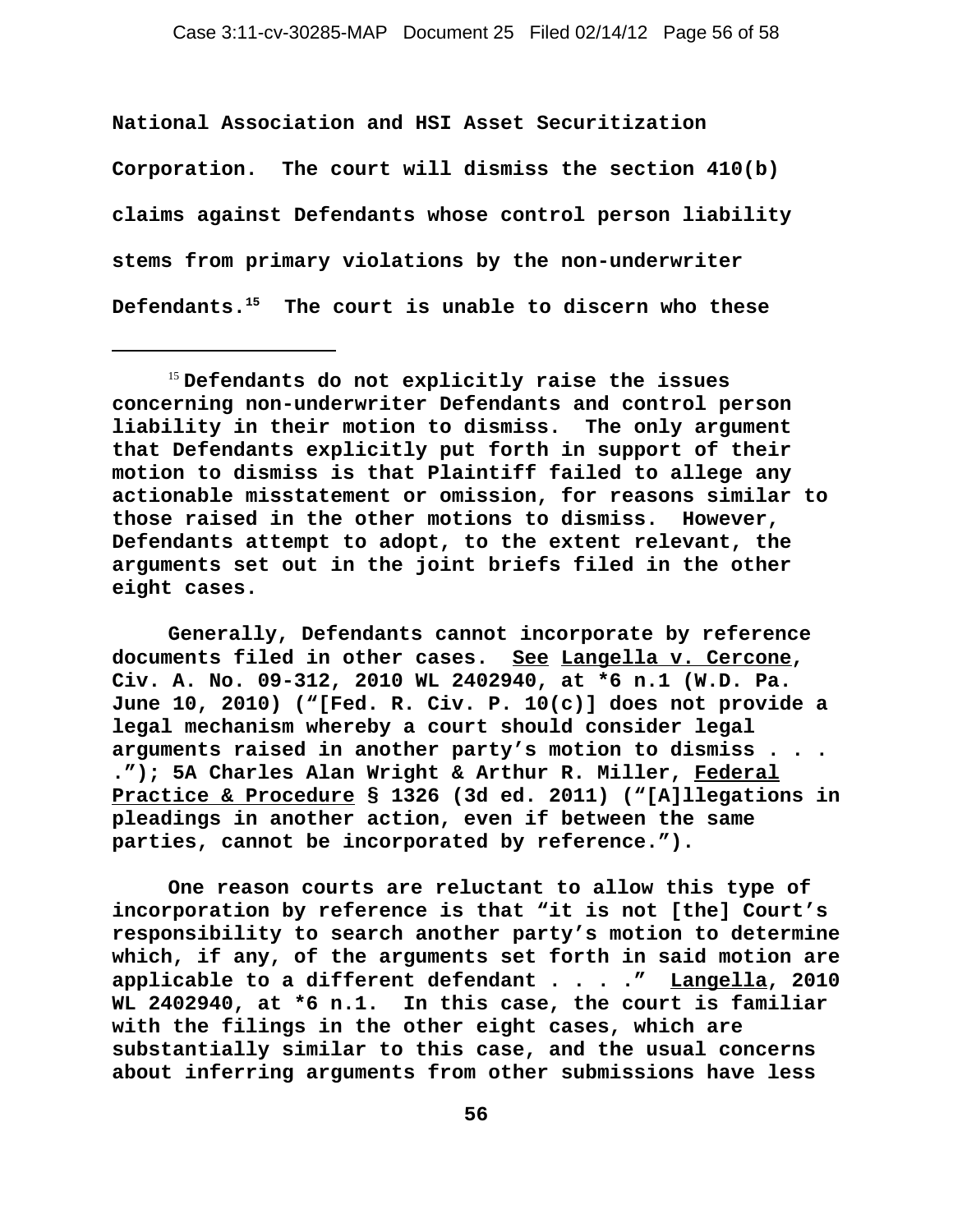**individuals or entities are. Defendants will have until two weeks from the date of this memorandum to file a status report establishing the identities of these Defendants. The court will deny Defendants' motion in all other respects.** 

#### **IV. CONCLUSION**

**For the foregoing reasons, Defendants' motions to dismiss (11-30035-MAP (Dkt. Nos. 22 and 28); 11-30039-MAP (Dkt. No. 17); 11-30044-MAP (Dkt. No. 17); 11-30047-MAP (Dkt. No. 16); 11-30048-MAP (Dkt. Nos. 23 and 27); 11-30094- MAP (Dkt. No. 24); 11-30126-MAP (Dkt. No. 26); 11-30127-MAP (Dkt. No. 10); 11-30141-MAP (Dkt. No. 11)) are hereby ALLOWED in part and DENIED in part. Plaintiff's claims regarding misrepresentations concerning owner-occupancy rates are dismissed in all of the complaints, except in the complaint against HSBC Bank USA, National Association et al. (11-30141-MAP). Plaintiff's section 410(a) claims against**

**force.**

**At the least, the arguments on which the court will grant the motions to dismiss in the other eight cases -- the definition of a statutory seller and control person liability for non-underwriter Defendants -- do apply here. Consequently, the court will consider these arguments from the joint motions incorporated by reference here.**